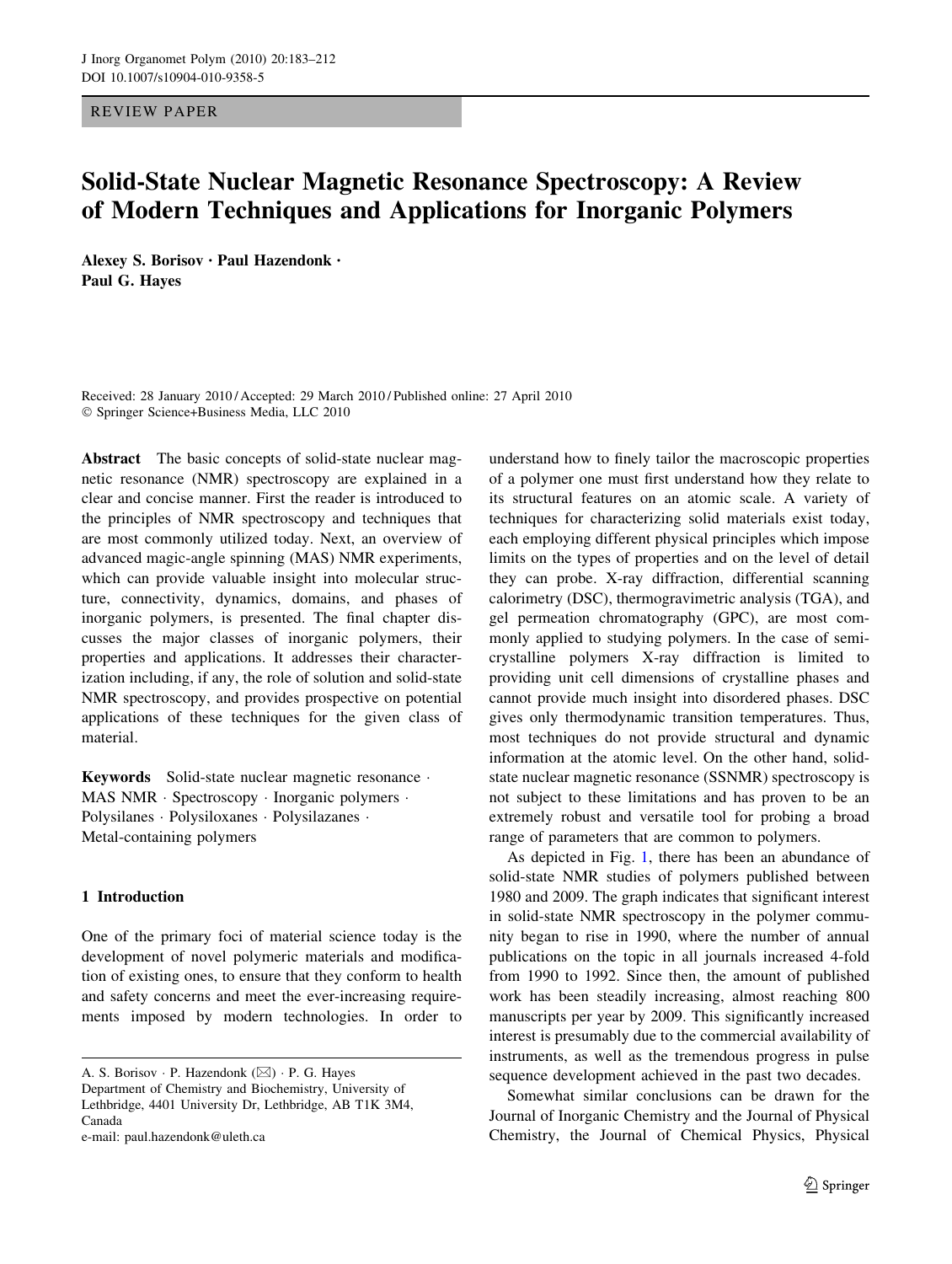<span id="page-1-0"></span>

Fig. 1 Literature on solid-state NMR of polymers. Lines indicate the number of publications on the topic in the specified journal(s); Macromolecules and Polymer combined; Inorganic Chemistry; Journal of Physical Chemistry (JPC), Journal of Chemical Physics (JCP), Physical Chemistry Chemical Physics (PCCP), and Chemical Physics Letters (CPL) and Physical Review (PR) combined

Chemistry Chemical Physics, Chemical Physics Letters and Physical Review combined, where the number of publications increases approximately linearly over the period from 1992 to 2009.

In contrast, the trend seen in Macromolecules and Polymer indicates that after spiked interest in solid-state NMR spectroscopy in 1992, the number of papers published levels, and actually decreases slightly in the last 4 years. These specialized journals are generally considered the primary sources for publications of significant importance to polymer science. As the popularity of solidstate NMR spectroscopy as a versatile and comprehensive tool for studying polymers spread out across the scientific community, authors no longer needed to limit publications to macromolecules and polymer and began targeting a much wider array of journals. This notion is consistent with the behavior observed in the graph.

In the past decade there have been a number of excellent publications reviewing interesting examples of SSNMR applications for organic and biological polymer systems [\[1–6](#page-25-0)], most notably 'Multidimensional Solid-State NMR and Polymers' by Schmidt-Rohr and Spiess [[7\]](#page-25-0). In contrast, relatively few solid-state NMR investigations of inorganic polymers have been published to date. It is possible that one of the main reasons for the lack of use of SSNMR in inorganic polymer science is due to the fact that historically spectrometer hardware and experimental methods were tailored for organic systems  $(^1H$  and  $^{13}C$  nuclei). However, these instrumental limitations no longer remain and along with recent pulse sequence developments offer a

myriad of techniques which can be readily applied to inorganic macromolecular solids. It is therefore the main goal of this contribution to introduce the inorganic polymer community to the basic concepts and theory of SSNMR, to demonstrate its versatility and power through selected examples of applications for inorganic polymers, and ultimately, to reveal the unrealized potential that SSNMR has to advance material science.

There have been a plethora of studies published in the past several years where magic-angle spinning (MAS) NMR spectroscopy was used as the primary technique for elucidating dynamics in various organic polymers [\[8–18](#page-25-0)]. Orientation-dependent dipolar couplings and chemical shift anisotropy (CSAs) often cause line broadening in NMR spectra of solids, and hence, need to be removed. However, under certain circumstances these interactions can be used to measure the rate and geometry of motion—such information is inaccessible via other spectroscopic methods. An excellent example of this is a study by Chen and Schmidt-Rohr, who observed the backbone dynamics in the perfluorinated ionomer, Nafion®, using measurements of the  $^{19}F^{-13}C$  dipolar couplings along with <sup>19</sup>F and <sup>13</sup>C CSAs [[12\]](#page-25-0). The reduced <sup>19</sup>F–<sup>13</sup>C dipolar splitting and uniaxial CSAs suggested rapid uniaxial rotation of the backbone around the chain axis at ambient temperature with an amplitude of greater than  $15^{\circ}$ . Solidstate NMR spectroscopy illustrates the extent of the backbone ''stiffness'', which previously was not given significant consideration in molecular dynamics simula-tions of Nafion<sup>®</sup> [\[19](#page-25-0)].

Solid-state NMR spectroscopy has also been proven to be extremely useful in studying dynamics in polymerbased guest–host systems [[17,](#page-25-0) [18\]](#page-25-0). For instance, a comprehensive review by Lu et al. presents SSNMR applied to a series of complexes formed with polymer guests included in small-molecule hosts, such as: urea, perhydrotriphenylene and cyclodextrins  $[17]$  $[17]$ . The combination of  $^{13}$ C CPMAS solid-state NMR and molecular dynamics simulations provided conformational and dynamic information about polymer chains isolated from the bulk phase. Additional dynamic information about the guest and host were obtained via relaxation measurements, two-dimensional  $13C$  WISE (WIdeline-SEparation) experiments, crosspolarization dynamics and <sup>2</sup>H lineshape analyses. Relaxation measurements on <sup>1</sup>H in the rotating frame,  $T_{1\rho}$ (<sup>1</sup>H), detected through  $^{13}$ C, were used to probe proton spin diffusion. This process is dependent on dipolar interactions, making it very sensitive to structural and dynamic aspects of the local environment, and thus was able to distinguish between the phase-separated and homogeneous structures of the complexes. These results allowed for the development of a model for single-chain dynamics independent from interchain processes in the bulk phase.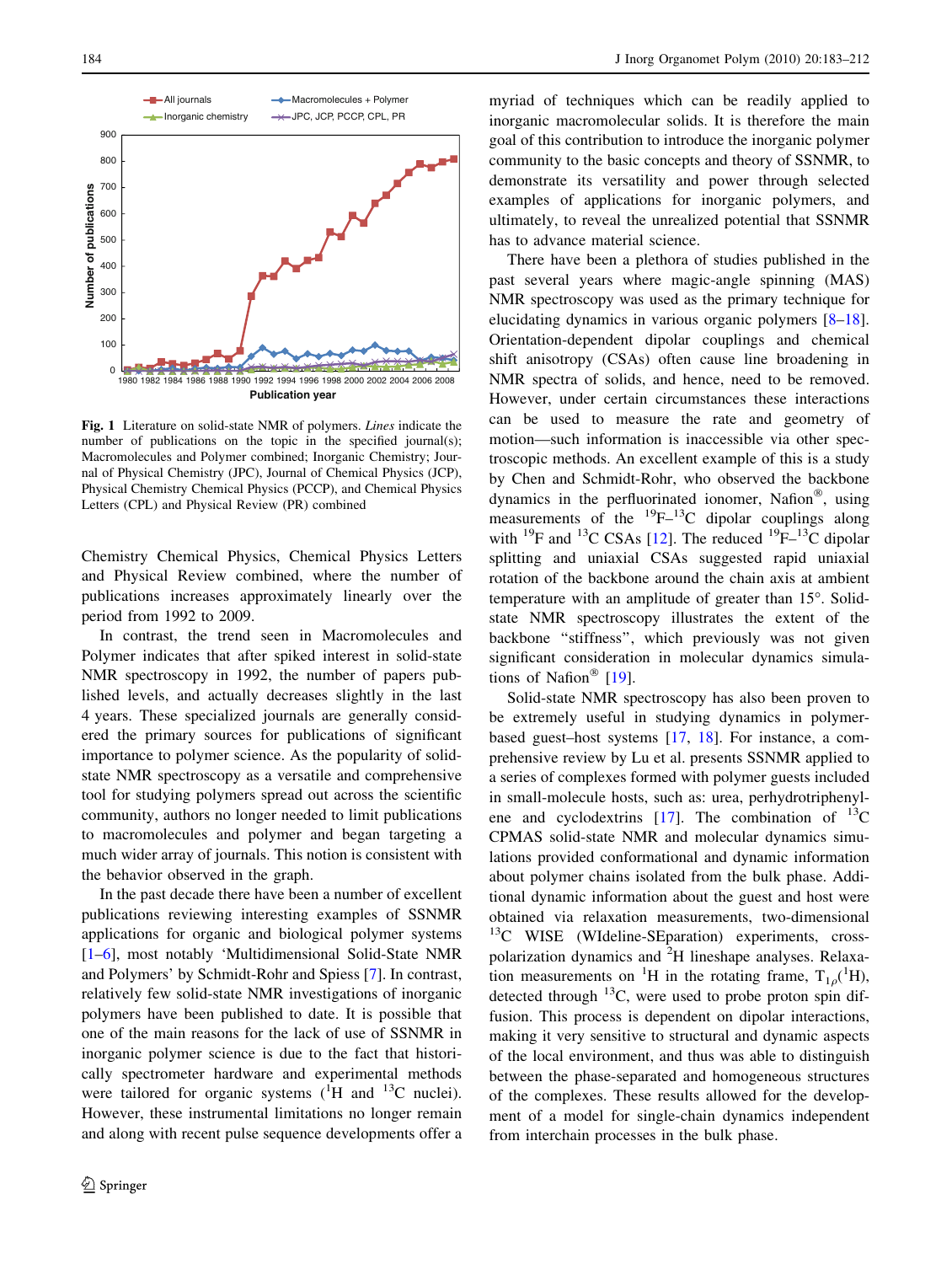Another recent example of SSNMR spectroscopy applied to guest–host systems, this time involving polymers hosts, is a study by Albunia et al. [\[17](#page-25-0)]. Deuterium solid-state NMR was used to study dynamics of benzene- $d_6$ and 1,2-dichloroethane- $d_4$  (DCE) guests dissolved in the amorphous phase of polyethylene or in the cavities formed by nanoporous crystalline phases of syndiotactic polystyrene. In these systems slow molecular dynamics and a small degree of disorder in guest molecules ruled out the use of X-ray diffraction. Alternatively, deuterium solidstate NMR, not affected by disorder, can provide details on geometry and rates of restricted molecular motions taking place on the time scale of  $10^5$ – $10^8$  Hz. The polymer hosts were used to reorient the guest molecules with respect to the magnetic field direction via uniaxial stretching of the film. Thus the geometry of the reorientational dynamics of the guests could be systematically studied through changes in the deuterium lineshape of the guest spectrum upon changing the stretching axis of the film.

SSNMR has made valuable contributions to the understanding of proton conductivity of polymer-electrolytes as is nicely illustrated in a few selected publications [[12,](#page-25-0) [14,](#page-25-0)  $20-27$  $20-27$ ]. Ye et al. used  ${}^{1}$ H MAS NMR to study proton mobility in the perfluorinated ionomer Nafion<sup>®</sup> and in sulfonated poly(ether ether ketone) (S-PEEK) [[20\]](#page-25-0). They determined that the proton exchange between sulfonic acid groups and water, which occurs in both Nafion $^{\circledR}$  and S-PEEK, is dependent on the water content as well as temperature. Measurements of activation energy for the proton transport led to the conclusion that under low humidity dried S-PEEK is a competitive proton conductor compared to Nafion<sup>®</sup>. Structure and dynamics conclusions were drawn on the basis of proton–proton dipolar coupling measurements via the Double-Quantum Filtering (DQF) method known as back-to-back (BABA). BABA can be tuned to measure weak dipolar couplings that would normally be undetectable due to rapid molecular motion or large distance ranges over which they occur. Discrimination on the basis of the strength of dipolar coupling interaction amounts to selection on the basis of proton mobility within the polymer and thus directly probes proton conductivity.

Solid-state NMR spectroscopy has been used extensively to study polymer morphology  $[9, 10, 13, 15, 16,$  $[9, 10, 13, 15, 16,$  $[9, 10, 13, 15, 16,$  $[9, 10, 13, 15, 16,$  $[9, 10, 13, 15, 16,$  $[9, 10, 13, 15, 16,$  $[9, 10, 13, 15, 16,$  $[9, 10, 13, 15, 16,$  $[9, 10, 13, 15, 16,$ [28](#page-25-0)–[33\]](#page-25-0). An interesting example is illustrated by Yao et al. who studied the influence of morphology on chain dynamics in amorphous regions and chain diffusion between crystalline and amorphous domains within ultra-high molecular weight polyethylene [\[34](#page-25-0)]. Observed geometry of the conformational transitions obtained via measurements of  ${}^{1}H-{}^{13}C$  dipolar couplings using Rotorencoded Rotational-Echo DOuble-Resonance (ReREDOR) [\[35](#page-25-0)] and  $^{13}$ C chemical shift anisotropy using Separation of

Undistorted Powder patterns by Effortless Recoupling (SUPER) [\[36](#page-25-0)], were compared for samples crystallized from the melt and from solution. Chain diffusion observed via  $^{13}$ C exchange spectroscopy exhibited profound differences in conformational transitions in the samples. Experimental data suggests that the chain diffusion between the crystalline and amorphous domains in the sample crystallized from solution is facilitated by axial motion of extended trans-conformers about the chain axis; it is significantly faster compared to the samples crystallized from the melt, where motions are significantly more isotropic.

Another interesting example demonstrating the utility of MAS NMR in the study of polymer morphology was recently reported by Zhang et al., whereby the dynamics and domain structure of poly(3-hydroxybutyrate) and poly(3-hydroxybutyrateco-3-hydroxyvalerate) were studied [\[15](#page-25-0)]. Using a combination of single-pulse excitation with magic-angle spinning (SPEMAS) and CPMAS  $^{13}$ C experiments, the authors were able to observe separate signals from crystalline and amorphous domains of both the homopolymers and their co-polymers. Selection of crystalline and amorphous signals in  ${}^{13}C$  spectra was achieved using the proton relaxation induced spectral editing (PRISE) experiment. These experiments showed that the crystallinity was 56–68% with a slight variation between samples. Spin-lattice relaxation in the rotating frame,  $T_{1,\rho}$ <sup>(1</sup>H), measurements revealed that the two components differed significantly in mobility. These mobility differences make it possible to distinguish their signals and study them separately. Consequent proton spin-diffusion measurements were able to provide the domains sizes in the homopolymers and their co-polymers, which were estimated to be 15–76, 12–65 and 11–55 nm for the crystalline domains, and approximately 13, 24 and 36 nm for the amorphous domains.

In conclusion, solid-state NMR has made significant contributions to polymer science, as seen by the steady increase in the number of publications over the last decade. This spectroscopic method can no longer be considered just a supplementary technique; through constant improvements in instrumentation and pulse sequence design, solidstate NMR spectroscopy has became an independent, and often primary, tool for elucidating structural, dynamic and other information about polymers. On one hand, advanced experiments discussed within the context of this contribution provide a truly unique insight into properties of interest, which otherwise would be impossible to obtain. On the other hand, the concepts of solid-state NMR can be intimidating to the non-specialist; however, they are critical in order to understand pulse sequences and to appreciate their potential applications.

It is exactly for these reasons that this review will begin by introducing the basic principles of NMR spectroscopy,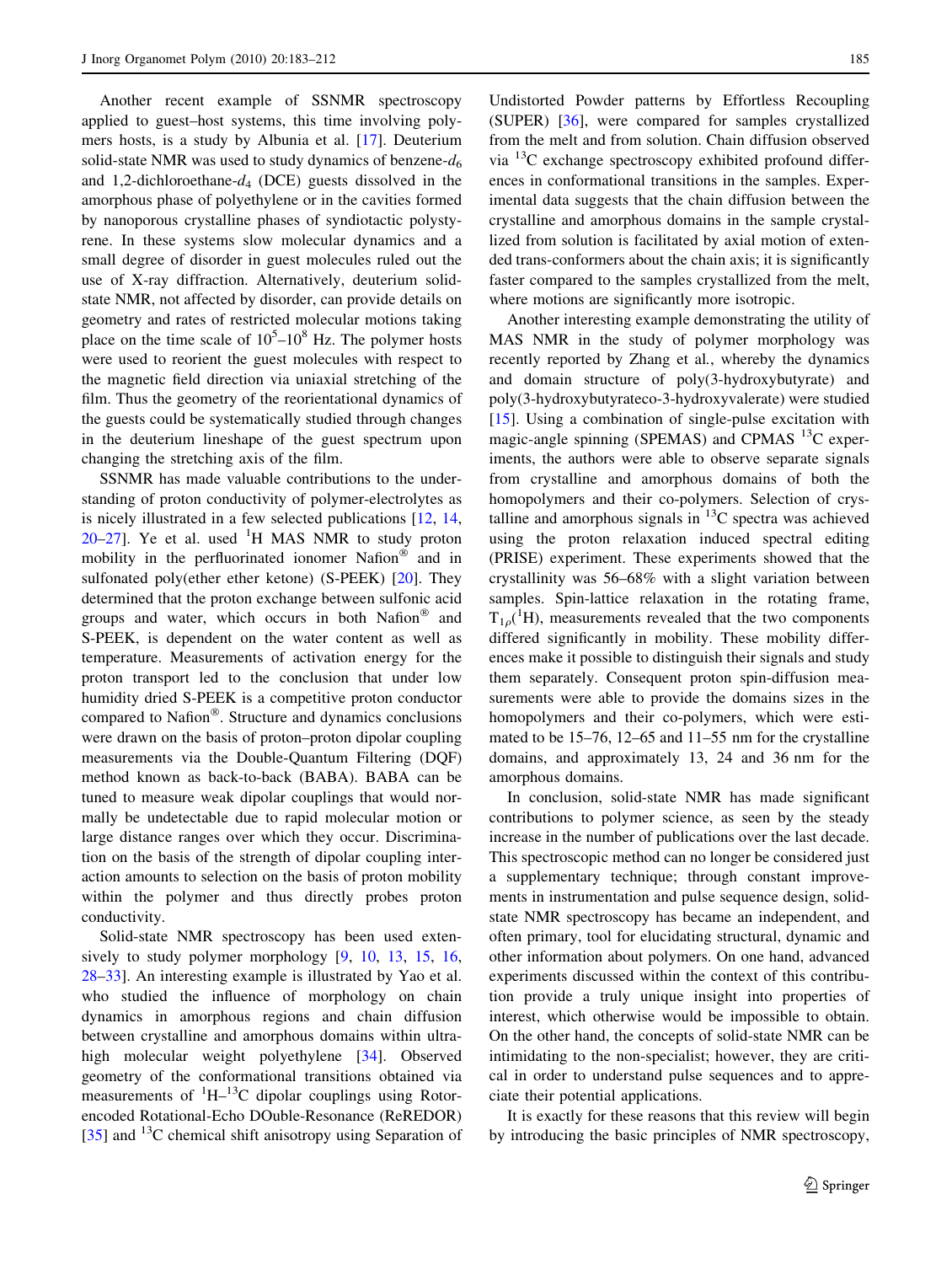which will provide the necessary background to understand the rudimentary solid-state NMR experiments. This approach attempts to rely on as little theory as practical and should be suited to anyone with a graduate chemistry background. The introduction is followed by an extensive overview of modern solid-state NMR techniques and their application to specific polymer problems. Select examples demonstrating the versatility and power of SSNMR are provided along with the discussion of prospective applications to inorganic polymer systems.

### 2 Nuclear Magnetic Resonance

## 2.1 Nuclear Spin and Magnetization

NMR is a spectroscopic technique that manipulates the interactions between magnetic moments of nuclei and magnetic fields. These interactions are strongly influenced by the local electronic environment of the observed nucleus providing unique insight into chemical and physical properties, and dynamics of materials in both liquid and solid states. Since its discovery independently by Felix Bloch and Edward Mills Purcell in 1946, NMR techniques have been rapidly developing from both instrumental and experimental design perspectives for both solids and liquids applications [[37\]](#page-25-0). Today NMR has become an extremely powerful and versatile spectroscopic technique, whose application is growing rapidly in organic and inorganic chemistry, biological and materials science, as well as in medicine. It can no longer be considered a small subdiscipline in chemistry or physics, but is rapidly becoming a vast interdisciplinary field in its own right which is highly collaborative in practice.

Nucleons posses a number of intrinsic properties, such as charge, mass and angular momentum. This angular momentum is referred to as nuclear spin, and just like orbital angular momentum it is characterized by two quantum numbers: I and M. The nuclear spin quantum number I indicates the total angular momentum, and M represents the z-component of the angular momentum which can take  $2I + 1$  values, from  $-I$  to  $+I$ . This intrinsic angular momentum gives rise to magnetic moment  $\vec{\mu}$ :

$$
\vec{\mu} = \gamma \hat{\bm{I}} \tag{1}
$$

The proportionality constant,  $\gamma$ , is referred to as the magnetogyric ratio and is specific to each nucleus. The energy of interaction between an external magnetic field,  $\vec{B}_0$ , and a nuclear magnetic moment depends on their respective orientation as given by:

$$
E = -\vec{\mu} \cdot \vec{\mathcal{B}}_0 \tag{2}
$$

By defining the magnetic field to be along the z-axis, the energy becomes dependent on the z-component of magnetization:

$$
E = -\gamma \hat{I}_z B_0 \tag{3}
$$

Energy sub-levels in the absence of external magnetic fields are degenerate, and the direction of the axis of the angular momentum is defined by isotropic distribution, as seen in Fig. 2.

In the presence of a magnetic field these states are no longer degenerate. The axis of angular momentum becomes aligned with the magnetic field, which is arbitrarily chosen to be along the z-axis. In the case of spin-1/2, according to  $2I + 1$ , two states are possible,  $+1/2$  and  $-$ 1/2, pointing upwards or downwards with respect to the external field, at an angle  $\theta$  determined by initial orientation of the nuclear magnetic moment before the field was applied. This angle between spin polarization and an external magnetic field is constant with respect to time, as shown in Fig. 3, when ignoring the effect of external perturbations that lead to relaxation. The orientations parallel to the field have reduced magnetic energy, and therefore



Fig. 2 Isotropic distribution of spin magnetic moments in the absence of an external magnetic field [[38](#page-25-0)]

Fig. 3 Precession of the spin magnetic moment in the presence of an external magnetic field  $B_0$  [[38](#page-25-0)]

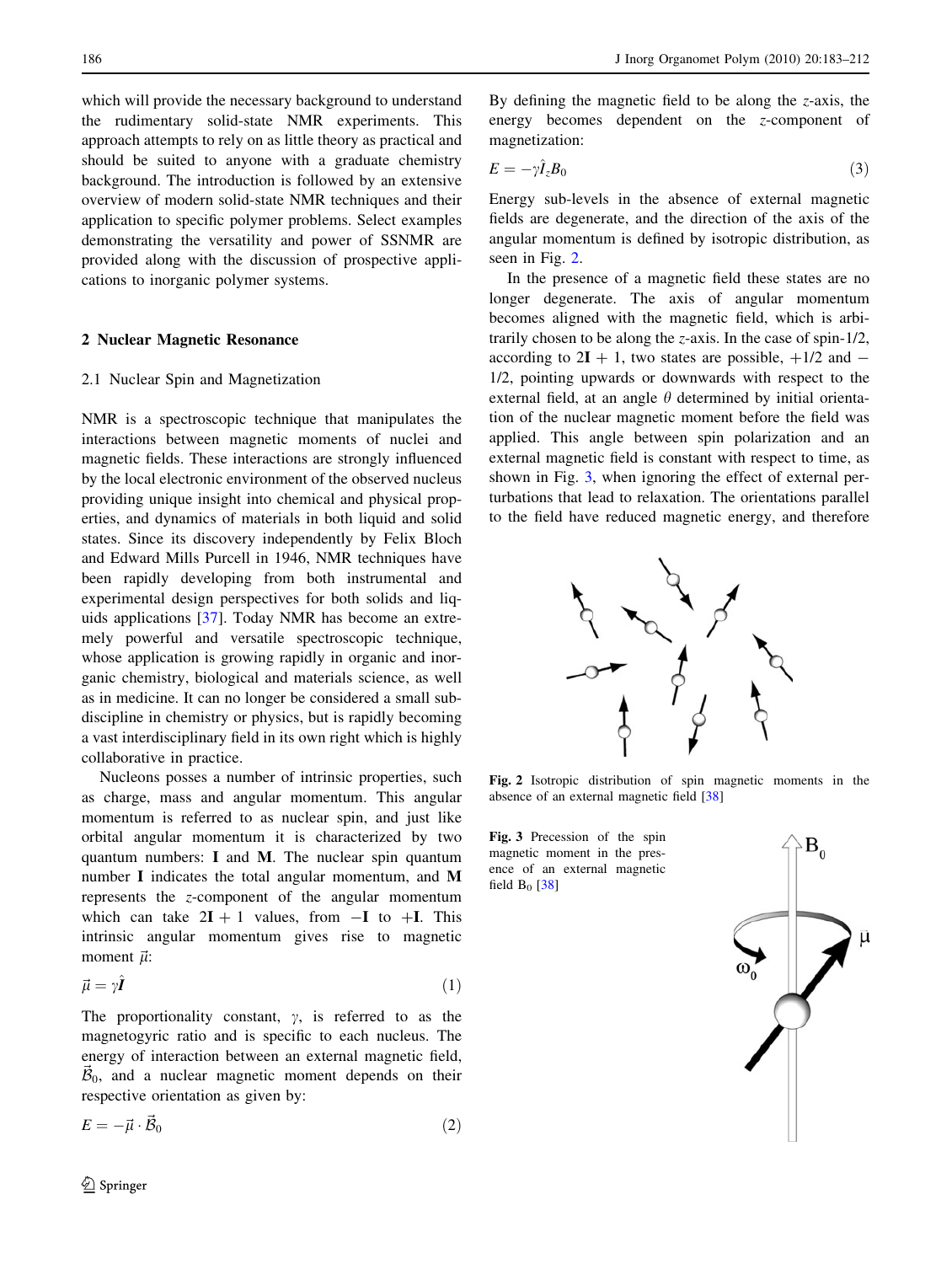

Fig. 4 Ensemble of spins precessing at  $\omega_0$  in the presence of an external magnetic field  $B_0$  along the *z*-axis (*left*), and the corresponding longitudinal magnetization vector  $(right)$  [[38](#page-25-0)]

are slightly more probable, according to the Boltzmann distribution.

The magnetic moment  $\vec{\mu}$  experiences a torque perpendicular to its direction causing it to rotate about an axis defined by the magnetic field direction. The frequency of this motion is specific to each type of nucleus and is referred to as the nuclear Larmor frequency  $\omega_0$ :

$$
\omega_0 = -\gamma B_0 \tag{4}
$$

On the macroscopic level, a sample in the presence of a magnetic field consists of an ensemble of randomly oriented spin magnetic moments, each precessing around the direction of the magnetic field at its Larmor frequency, randomly distributed in phase. Recall that there is a slight preference for the magnetic moments being aligned parallel with the field. This gives rise to a net longitudinal magnetization, which is cylindrically symmetrical at any time along the magnetic field and therefore has no transverse component (shown in Fig. 4).

The induced longitudinal polarization is best detected when perpendicular to the field. If it were possible for all of the spins to precess in phase with each other, a net transverse magnetization rotating at the Larmor frequency would result. This phase coherence can be achieved by applying a strong radio-frequency pulse on resonance with the Larmor frequency. The net effect of this pulse is to

rotate the bulk longitudinal polarization into the transverse plane, as shown in Fig. 5.

#### 2.2 Relaxation

Spins experience constant perturbations from small locally random time-dependent magnetic fields due to neighboring spins and other electronic interactions. Through this 'diffusion-like' process the spins randomly re-orient, and hence, have an isotropic orientational distribution in the absence of an external magnetic field. When a strong external magnetic field is applied along the z-axis, it causes the spins to randomly 'walk' towards the z-direction, generating a net bias in the spin orientations over time. The rate of reorientation of the spins, and the corresponding build-up of macroscopic longitudinal magnetization is characterized by a longitudinal relaxation time constant,  $T<sub>1</sub>$ . Longitudinal relaxation largely depends on the timescale of fluctuating local fields caused by nearby molecular motion, which in turn is a function of temperature and viscosity of the material; therefore,  $T_1$ 's can be in the range of millisecond to days or weeks. When the external field is turned off, the net polarization is lost over time due to the same perturbations. Time-dependence of the longitudinal magnetization can be characterized by the curve depicted in Fig. 6.

Recall that a radio-frequency pulse creates phase coherence between spins. Fluctuations caused by the local



Fig. 6 When magnetic field  $B_0$  is turned on, longitudinal magnetization builds-up exponentially at a rate defined by  $T_1$ . After  $B_0$  is turned off, longitudinal magnetization starts decaying at a same rate [[38](#page-25-0)]

Fig. 5 a The *z*-component of the net magnetization; b the magnetization rotated to the transverse plane by application of a  $\pi/2$  RF pulse; c Larmor precession of the transverse polarization [\[38\]](#page-25-0)



 $\mathcal{D}$  Springer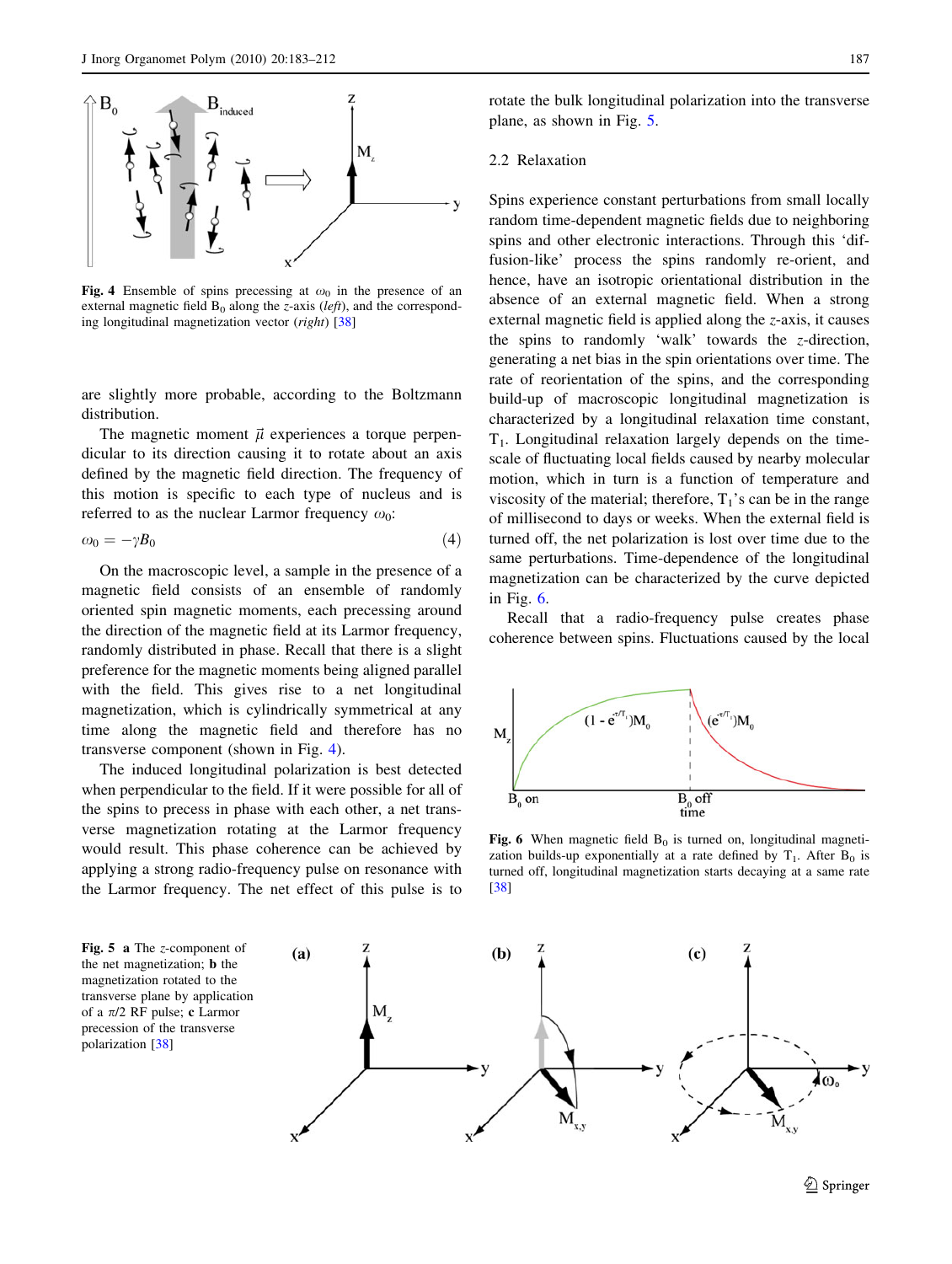X

у

Fig. 7 Vertical projection of decaying transverse magnetization



Fig. 8 Decay of transverse relaxation at a rate defined by  $T_2$ 

time-dependent magnetic fields result in the loss of this synchronization over time. This loss of coherence can be observed as a decaying transverse magnetization; hence, it can be thought of as moving on a spiral-like trajectory in the transverse plane, as illustrated in Fig. 7.

The rate of this decay is characterized by the transverse relaxation time constant,  $T_2$ , which is different from  $T_1$ . Most commonly  $T_1 \geq T_2$  in liquids, and  $T_1 \gg T_2$  in solids. The exponential relaxation curve is shown in Fig. 8.

When considering transverse and longitudinal components simultaneously, the magnetization can be thought of as a rotating vector 'walking' from the transverse plane to the direction of the applied magnetic field along a conical path, as seen in Fig. 9.

## 2.3 NMR Experiment

The magnitude of the transverse magnetization is small; however, it is detectable. The rotating magnetic moment in the transverse plane gives rise to an oscillating magnetic field, which in turn induces an electric current in a coil, if its winding axis is along the xy-plane. This weak electric signal oscillates and decays over time just like the transverse magnetization, and is called a Free Induction Decay



Fig. 9 Relaxation of the transverse magnetization



Fig. 10 Design of an NMR experiment

(FID). The FID is amplified, digitized (ADC) and subsequently transformed to the frequency domain via a Fourier transformation (FT). The resulting NMR spectrum, which is a plot of signal intensity as a function of frequency, has a peak centered at the Larmor frequency with full width at half height (FWHH) determined by  $1/T_2$  (Fig. 10).

NMR experiments are conventionally described with a pulse sequence timing diagram, which shows all experimental events in the order of their appearance in time. The very basic pulse sequence contains an excitation radiofrequency pulse, where its length is given by the angle by which it rotates longitudinal magnetization, followed by detection of the FID, as seen in Fig. [11](#page-6-0). More advanced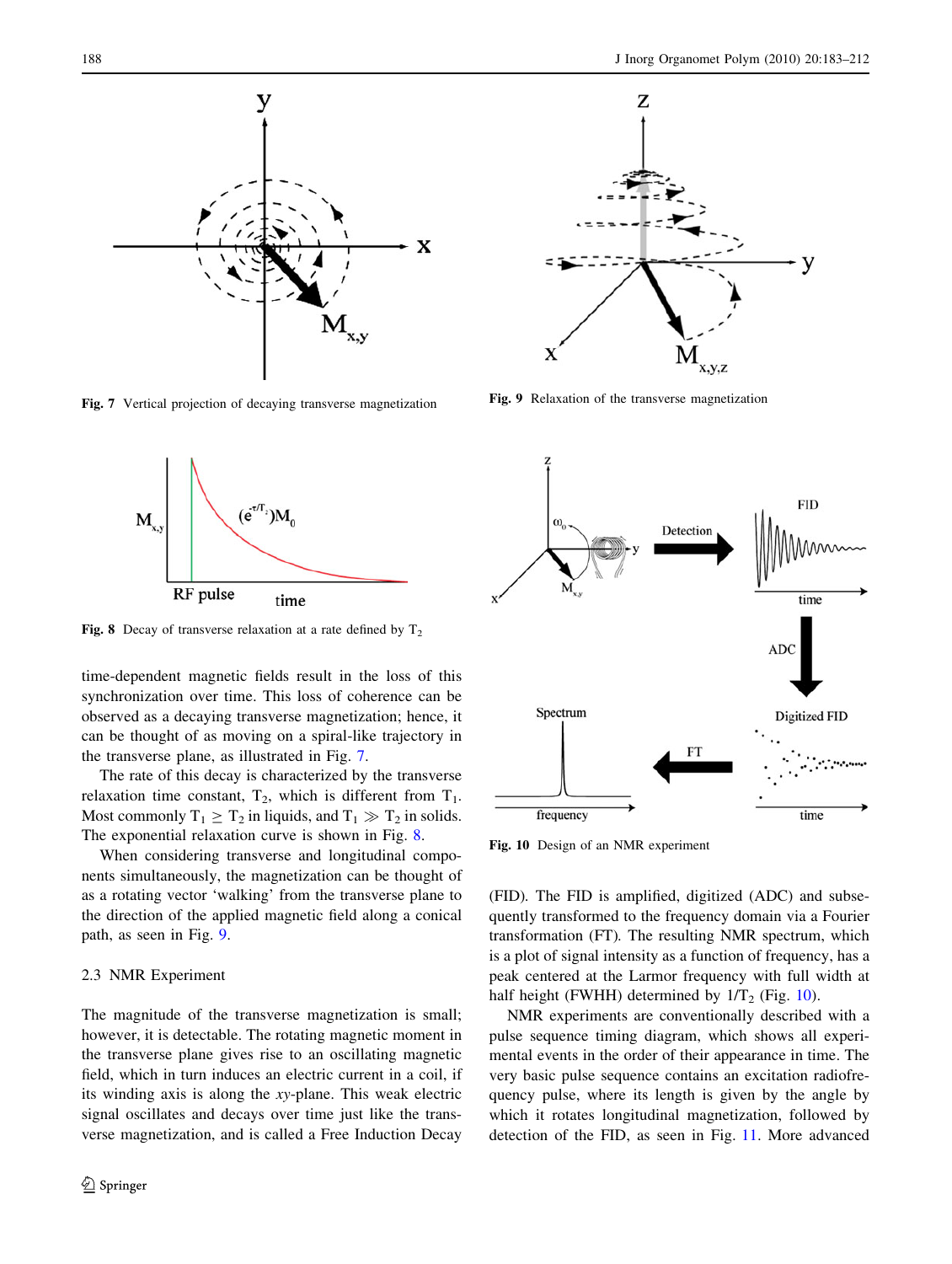<span id="page-6-0"></span>

Fig. 11 Pulse sequence diagram of a basic NMR experiment on nucleus I

experiments include decoupling and polarization transfer, and may involve multiple nuclei simultaneously.

## 2.4 Coherences

An ensemble of spins can be thought of being composed of a mixture of states. For instance, an external magnetic field causes the spin magnetic moments to precess about the field's direction without synchronization of their phases. In other words, there is no phase coherence between the spins. The probability of 'up'-wise and 'down'-wise orientations with respect to the magnetic field is nearly equal (Fig. 12a); hence, at equilibrium only a very small excess of spins are oriented along the z-axis giving rise to a net longitudinal polarization (Fig. 12b). With the application of a resonant  $90^{\circ}$  radio frequency pulse it is possible to equalize spin populations and impose phase synchronization (coherence) between the spins, giving rise to two counter-rotating components of transverse magnetization. Each of these transverse magnetizations are in turn a combination of  $x$ - and  $y$ -magnetizations in their corresponding rotating frames at  $\pm \omega_0$ . These phase coherent time-dependent transverse magnetizations are referred to as positive and negative single-quantum coherences (SQCs). By convention, NMR experiments are tuned to detect negative single-quantum coherences; however, positive single-quantum coherences can be measured as well.

In principle, an ensemble of single-spin systems can be thought of as being composed of a combination of the four states shown above, which in turn is related to the vector components of the spin magnetization. Quantum mechanics makes use of spin operators to describe the state of a spin system; therefore, in the case of a single spin, I, we must consider four operators: 1,  $I_z$ ,  $I_+$  and  $I_-$ . Operator 1, also known as the identity operator, represents an ensemble with no net polarization;  $\mathbf{I}_z$  indicates the net longitudinal polarization along the magnetic field direction, which by convention corresponds to the z-component, representing the net z-magnetization  $M_z$ ;  $I_+$  and  $I_-$  represent phase coherence between the spins that oscillate at  $\pm \omega_0$  and are



Fig. 12 Physical interpretation of the states of an ensemble of singlespin systems: a non-polarized state; **b** net longitudinal polarization; **c** positive single-quantum coherence; d negative single-quantum coherence

related to the transverse magnetization in the rotating frame as  $M_x + iM_y$ , and  $M_x - iM_y$ , respectively.

For a coupled spin pair (IS) one has to represent the ensembles of the two spins simultaneously, and the simple one-spin correspondence between the operators and the magnetization vectors no longer applies. Instead, one must describe the system using products of the two spin operators representing the states of the individual ensembles. For every state of I four states of S must be considered; thus, a set of 16 operators is required to fully describe the coupled spin system.

At equilibrium, there are no coherences between spins. Hence, the system is given by a combination of the states: 11,  $I_z1$ ,  $1S_z$  and  $I_zS_z$ . The state 11 represents non-polarized contribution to the ensemble, and is thus ignored (Fig. [13a](#page-7-0)). The net longitudinal polarization of one spin is correlated to the state of the other spin; therefore, the z-magnetization of I and S,  $I_z1$  and  $1S_z$  are each represented by two parallel (in-phase) polarization vectors along the z-axis (Fig. [13](#page-7-0)b). When both spins are polarized along the z-axis simultaneously, as in  $I_zS_z$ , the two magnetization vectors are antiparallel (anti-phase) pointing in opposite directions (Fig. [13](#page-7-0)c).

When a resonant  $90^\circ$  pulse is applied on a two-spin system, the net polarization of one spin, for example  $(I_z 1)$ ,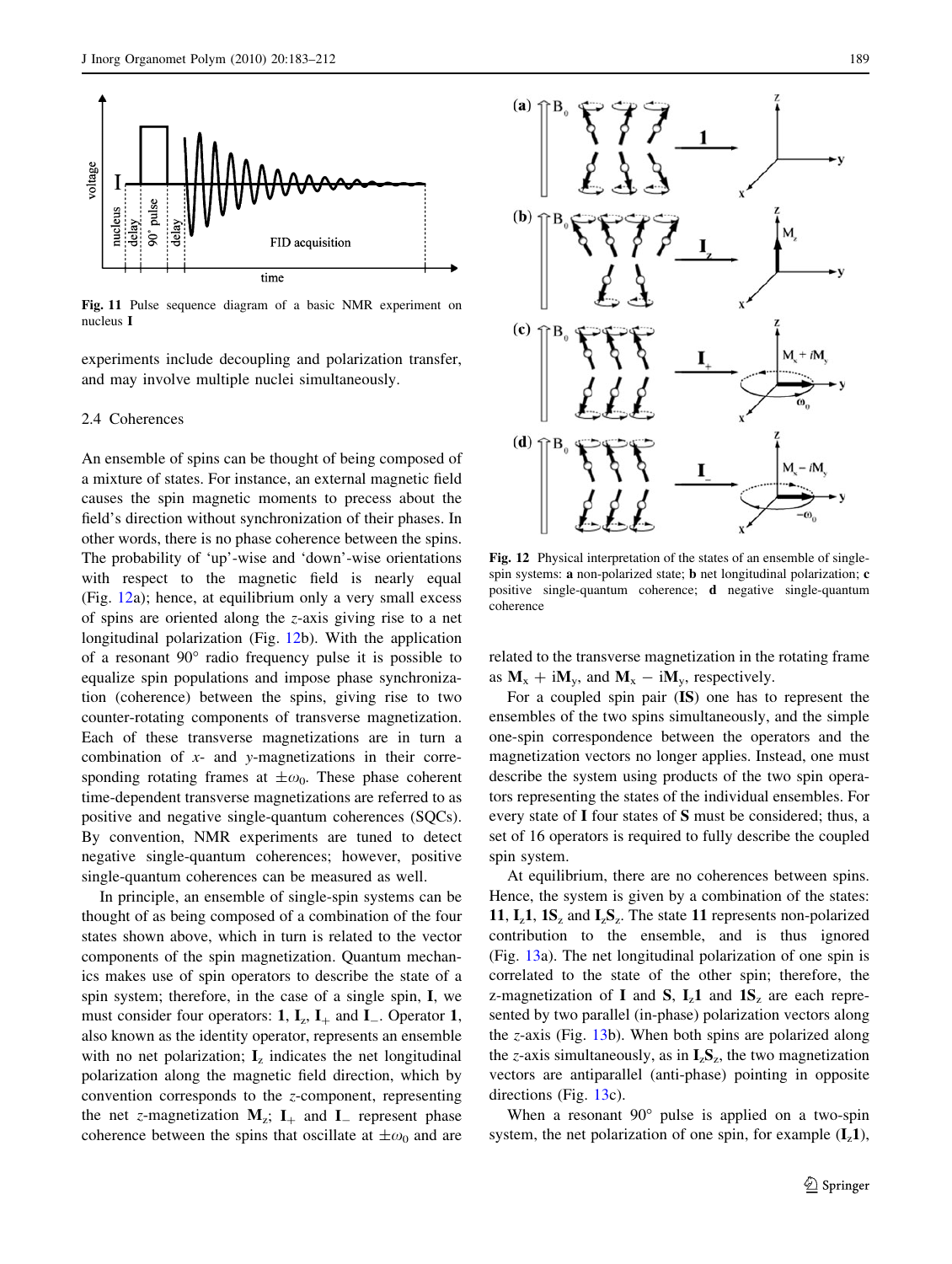<span id="page-7-0"></span>Fig. 13 Physical representation of the states of an ensemble of IS spin systems: a both spins are non-polarized; b spin I is polarized along the z-axis while spin S is in the non-polarized state  $(1S_z)$  state is not shown); c both spins are polarized along the  $z$ -axis; **d** in-phase positive single-quantum coherence of spin I  $(I_1, 1S_+$  and  $1S_-$  states are not shown); e anti-phase positive single-quantum coherence of spin I  $(I_S, I_S, I_S)$ and  $\mathbf{I}_z \mathbf{S}_z$  states are not shown); f positive double-quantum coherence  $(I_S_-, I_+S_-$  and  $I_S_+$ states are not shown)



is converted into single-quantum coherence,  $I_{+}1$ , while the other spin remains in the non-polarized state. This can be represented by two parallel vectors rotating in-phase in the transverse plane at  $+\omega_0$  (Fig. 13d). Therefore, after a pulse is applied to a spin system at equilibrium there are four possible states:  $I_+1$ ,  $I_1$ ,  $I_S_+$  and  $I_S_-$ . These are referred to as in-phase single-quantum coherences. The two positive SQC's for each spin, correspond to the two components of the in-phase doublets in the spectrum.

During a delay period, usually after a pulse, the system typically evolves under chemical shielding and scalar coupling interactions. Under the influence of the former an in-phase SQC state remains unchanged oscillating according the frequency of the spin with net transverse polarization. For example, as shown in Fig. 13d,  $I_{+}1$ evolves according to  $\omega_{0I}$ . By contrast, under the influence of the latter, the non-polarized spin of the in-phase SQC oscillates between the non-polarized and polarized state at the frequency of the coupling interaction. For instance, the in-phase  $I_{+}1$  state interchanges between itself and the antiphase state,  $I_{+}S_{z}$  at the frequency of the coupling interaction. As a result the initial four SQCs that exist after a 90 pulse is applied to the equilibrium state of the spin pair give rise to four additional anti-phase SQC's:  $I_+S_z$ ,  $I_-S_z$ ,  $I_zS_+$  and  $I_zS_-$ . These new types of SQCs can be represented by two vectors rotating in the transverse plane with opposite phase (Fig. 13e), thus the name anti-phase singlequantum coherences. On one hand, anti-phase coherences are highly desirable as they play an important role in coherence transfer between nuclei. On the other hand, they give rise to undesirable anti-phase doublet signals in the spectrum and need to be removed prior to detection.

Using anti-phase SQC's it is possible to create zero- and double-quantum coherences, via the application of additional RF pulses. Positive and negative double-quantum coherences (DQCs),  $I_{+}S_{+}$  and  $I_{-}S_{-}$ , can be represented by two parallel vectors rotating either clockwise or counterclockwise in the transverse plane, at  $\omega_{\text{DO}} = \pm \omega_{0I} \pm \omega_{0S}$ (Fig. 13f). Correspondingly, two counter-rotating vectors give rise to zero-quantum coherences,  $I_{+}S_{-}$  and  $I_{-}S_{+}$ . Coherences of this order, generally known as multiplequantum coherences, cannot be readily observed and need to be converted into in-phase SQC prior to detection. DQC's are important in the coherence transfer and make it possible to select signals from a desired origin while filtering out unwanted signals. Some of the experiments that incorporate evolution of double-quantum coherences will be explored in greater detail in the next chapter.

The concept of coherences is crucial for the understanding of the operation of NMR experiments. The effect of an NMR experiment upon the spin system can be neatly described by following the coherences encountered at various stages during the experiment. A coherence transfer diagram presents the changes in coherences on the nuclei as a function of the pulses and periods of evolution during the experiment. In order to illustrate this, let us consider a simple one-pulse experiment. As we have discussed previously, at equilibrium there is no coherence between spins and an NMR signal cannot be detected. A subsequent 90 pulse creates coherences of order  $\pm 1$  (positive and negative SQC), as shown in Fig. [14](#page-8-0)a. Since we are interested in detecting only one coherence, the unwanted coherence needs to be removed. This is achieved by using certain pulse phase cycles which eliminate the undesired coherence and leave only the single-quantum coherence of interest (by convention chosen as  $-1$ ) that gives rise to an NMR signal.

Most NMR experiments consist of multiple RF pulses leading to a large number of coherence pathways that can be undertaken. For example, Fig. [14](#page-8-0), b shows a coherence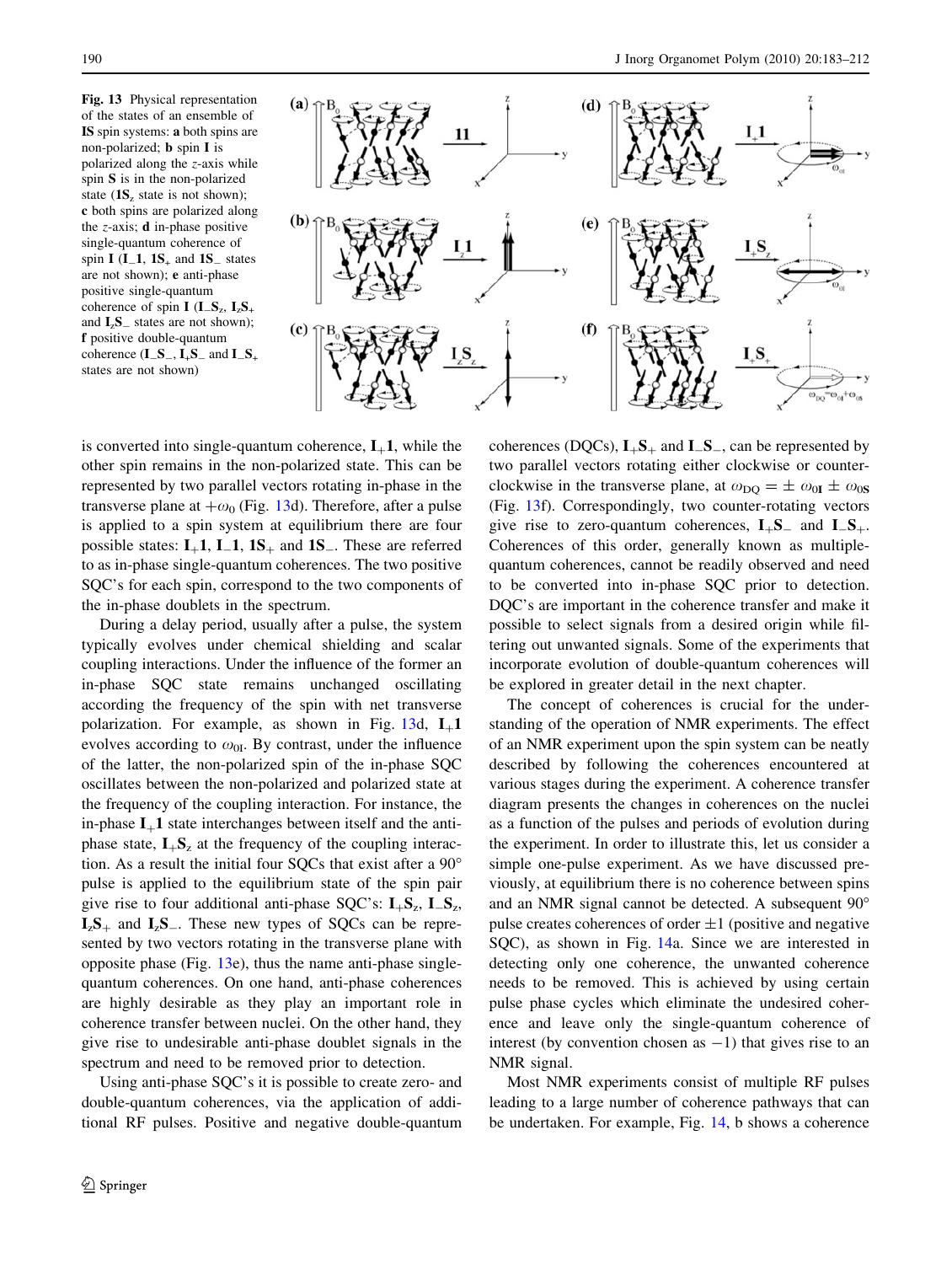<span id="page-8-0"></span>Fig. 14 Coherence pathway diagram for an arbitrary onepulse experiment (a) and DQF COSY experiment (b)



pathway for a Double-Quantum Filtered COrrelation SpectroscopY (DQF COSY) experiment. In this case, an initial 90 $^{\circ}$  pulse creates  $\pm 1$  coherences, which are converted to coherences of various orders with a second pulse. Unwanted coherences are filtered out using proper phase cycles, and the desired coherences are converted into negative single-quantum coherence with a third  $90^\circ$  pulse at the end of the experiment.

In summary, NMR experiments are often discussed within the context of coherence pathways and typically start at equilibrium and end with in-phase single-quantum coherences that give rise to a detectable signal. With carefully designed pulse sequences it is possible to manipulate and transfer coherences between nuclei throughout an experiment to achieve a specific outcome, such as correlation of various spin sites, or selection of signals based on spin–spin interactions.

#### 2.5 Chemical Shielding

In principle, an isolated spin-1/2 should give rise to a single peak which is characterized by a Lorentzian distribution and appears at its Larmor frequency. In NMR experiments, however, this is not generally the case. A phenomenon known as shielding causes a slight shift of the resonance frequency of the signals with respect to the Larmor frequency, where this offset can be approximated by the frequency of a reference compound particular to each nucleus of interest. This is called the chemical shift and is expressed in parts per million (ppm) of the reference frequency, so that it is independent of the field strength used:

$$
\delta_i = \frac{v_i - v_{ref}}{v_{ref}}\tag{5}
$$

Shielding arises due to local magnetic fields,  $B_{induced}$ , caused by currents in the electron density surrounding the nucleus. As a result the net magnetic field experienced by the nucleus is altered, as shown in Fig. 15.

This shielding interaction depends on the orientation of the molecular frame in which the currents are generated, with respect to the external field, where the vector of the induced magnetization is related to the vector of the



Fig. 15 A magnetic field,  $B_{induced}$ , generated by currents in the electron cloud surrounding the nucleus in the presence of an external magnetic field,  $B_0$ 

applied magnetic field through the chemical shift tensor,  $\delta$ , as follows:

$$
\vec{\mathcal{B}}_{induced} = \hat{\hat{\delta}} \cdot \vec{\mathcal{B}}_0 \tag{6}
$$

The chemical shift tensor is described by a  $3 \times 3$  matrix of the following form:

$$
\hat{\delta} = \begin{vmatrix} \delta_{xx} & \delta_{xy} & \delta_{xz} \\ \delta_{yx} & \delta_{yy} & \delta_{yz} \\ \delta_{zx} & \delta_{zy} & \delta_{zz} \end{vmatrix}
$$
\n(7)

The tensor is represented in the laboratory frame, and is often transformed to its own reference frame, referred to as its Principal Axis System (PAS), as shown in Fig. [16](#page-9-0).

The principal components of the CS tensor,  $\delta_{ii}$ , are the eigenvalues of  $\delta$ . Its eigenvectors,  $\vec{u}_{ij}$ , are the unit vectors defining the axes of the PAS frame. The corresponding Eigen-representation of the tensor matrix is shown below:

$$
\delta_{PAS} = \begin{vmatrix} \delta_{11} & 0 & 0 \\ 0 & \delta_{22} & 0 \\ 0 & 0 & \delta_{33} \end{vmatrix}
$$
 (8)

$$
u = |\vec{u}_1|\vec{u}_2|\vec{u}_3| \tag{9}
$$

$$
\hat{\hat{\delta}} = \mu^{-1} \cdot \delta_{PAS} \cdot \mu \tag{10}
$$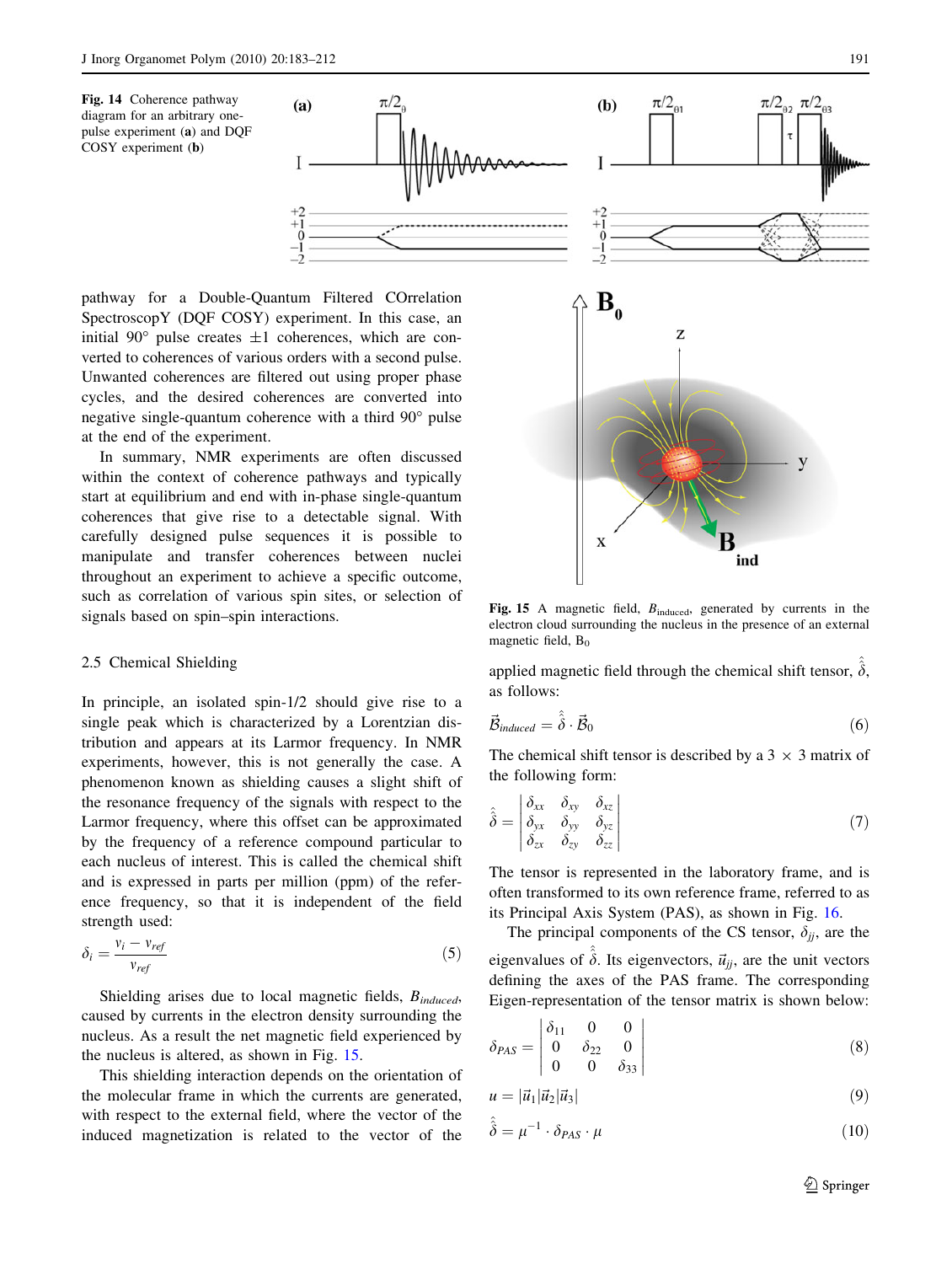<span id="page-9-0"></span>



Fig. 16 Principle axis system of the chemical shift tensor

The average of the tensor is known as a relative isotropic chemical shift,  $\delta_{iso}$ , and is defined as follows:

$$
\delta_{iso} = \frac{1}{3} (\delta_{11} + \delta_{22} + \delta_{33})
$$
\n(11)

Correspondingly, the absolute isotropic chemical shift,  $\sigma_{iso}$ , has a similar form:

$$
\delta_{iso} = \frac{1}{3} (\sigma_{11} + \sigma_{22} + \sigma_{33})
$$
 (12)

By convention, the principal components are assigned as follows: [\[38](#page-25-0)]

$$
|\delta_{33} - \delta_{iso}| \ge |\delta_{11} - \delta_{iso}| \ge |\delta_{22} - \delta_{iso}| \tag{13}
$$

Recall that the anisotropic nature of the shielding interaction causes a distribution in Larmor frequencies of the nuclei when there is a corresponding distribution in orientations, as in a powder sample. The range over which the distribution of frequencies occurs is related to the chemical shift anisotropy (CSA),  $\Delta\delta$ , which has the following form:

$$
\Delta\delta = \delta_{33} - \delta_{iso} \tag{14}
$$

The shape of the distribution is characterized by the chemical shift asymmetry parameter,  $\eta_{CS}$  [[38\]](#page-25-0):

$$
\eta_{CS} = \frac{\delta_{22} - \delta_{11}}{\Delta \delta} \tag{15}
$$

The CSA interaction affects the spectra of liquids and solids very differently. In liquids, rapid molecular motion averages out the anisotropy of the spin orientations leaving one narrow peak at the isotropic chemical shift,  $\delta_{iso}$ . This rapid motion causes the CSA term to give rise to randomly



Fig. 17 Inhomogeneous line broadening mechanisms in NMR spectra caused by CSA. A powder pattern characterized by three different tensor components (top); a powder pattern characterized by a reduced chemical shift tensor in the case of axial symmetry along the bond axis (*middle*); a single peak at  $\delta_{iso}$  as a result of fast isotropic motion (bottom)

fluctuating fields, and thus, provides a very efficient relaxation mechanism. As a result molecules with large CSAs can have very different relaxation times from those with much smaller CSAs, depending on experimental conditions such as temperature and viscosity. Solid-state experiments are normally performed on powders which consist of a large number of crystals, each having different orientation with respect to the applied magnetic field. Consequently, the CSA causes inhomogeneous broadening of the signal. The broad shape of the signal is the result of superimposition of peaks with different chemical shifts due to the various crystal orientations, and is referred to as a powder pattern (shown in the top of Fig. 17).

Tensor components can be scaled down in molecules that exhibit fast dynamics. For example, a methyl group that has rapid rotation about the  $CH<sub>3</sub>–X$  bond axis leads to axial symmetry in the tensor along the bond which results in two of its principal components becoming equal (Fig. 17, middle). Finally, fast isotropic motion causes all three tensor components to become equalized; hence, all orientations have the same shielding, leaving one narrow peak at  $\delta_{iso}$ , as seen in the bottom of Fig. 17. In short, the symmetry reflected by the tensor components is the result of a combination of the symmetry in the electron density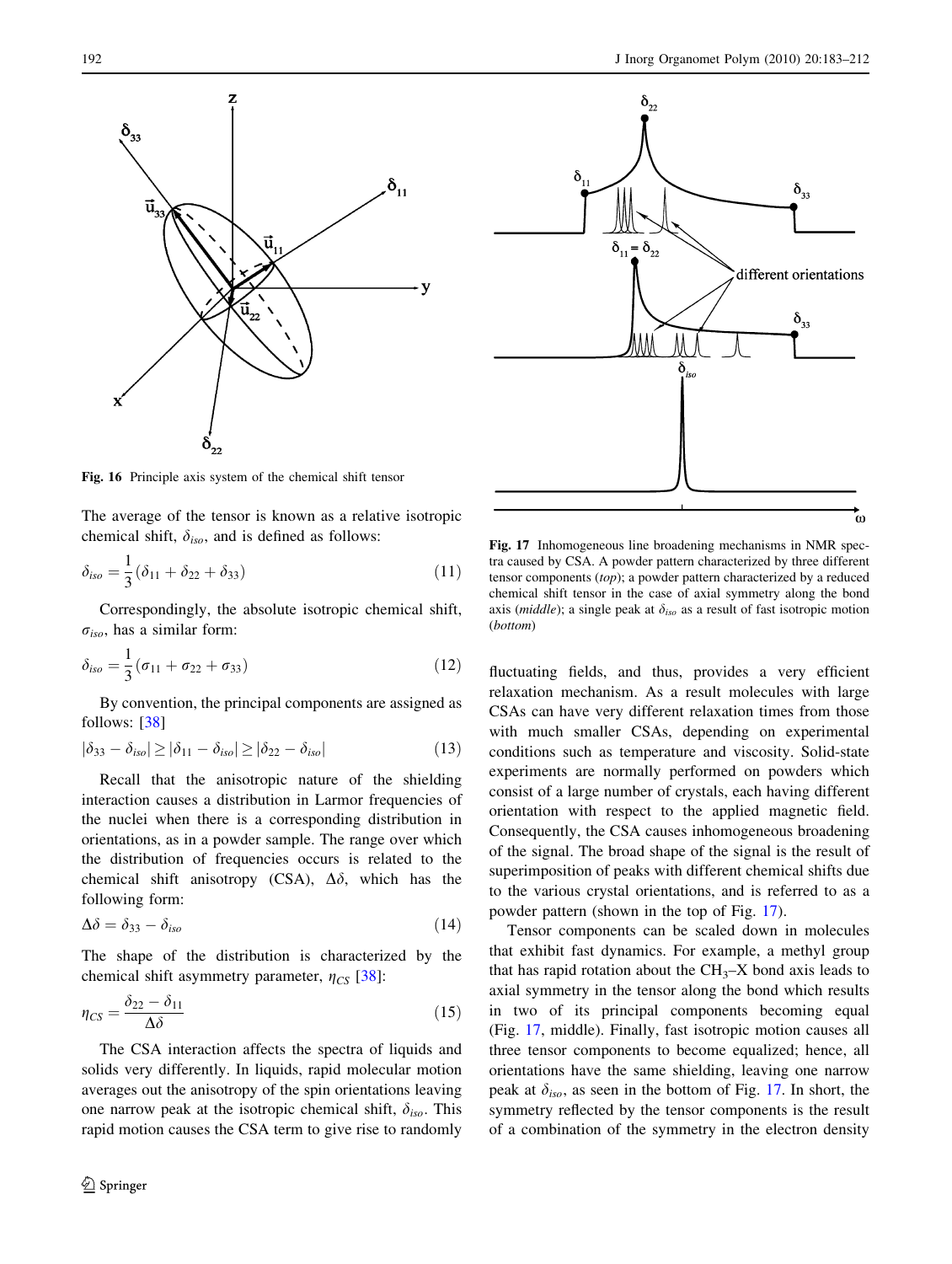surrounding the nucleus and the symmetry of any motion that the system undergoes.

### 2.6 Nuclear Spin Interactions

The magnetic moment of a nuclear spin often interacts with the magnetic field of another spin. This interaction is called spin-spin coupling and occurs between same type (homonuclear) or different types (heteronuclear) of nuclei. Two modes of coupling are possible. The first is a direct interaction between the spins while the other is mediated through the electrons and is referred to as indirect coupling (J-coupling). The second mode involves polarizing electrons surrounding one nucleus, which gives rise to a magnetic field at the site of the second nucleus. This indirect dipole-dipole interaction causes spins to be sensitive to their neighboring spins giving rise to multiplet peak structures observed in the spectra of most liquids. This is most routinely exploited in the determination of molecular structures, via solution-state NMR spectroscopy. The J-coupling is also observed in the solid state, where it is orientationally dependent. Only its isotropic value is observed in solution.

Couplings can also be experienced directly between the magnetic dipole moments of nuclei through space, which is known as direct dipolar coupling, D. This interaction is characterized by the angle between the internuclear vector and the external magnetic field (as seen in Fig. 18), and by the coupling constant,  $b_{IS}$  [\[39](#page-25-0)]:

$$
D_{IS} = b_{IS} \frac{1}{2} (3 \cos^2 \theta - 1)
$$
 (16)



Fig. 18 The direct dipolar coupling between two spins, I and S, in the presence of an external magnetic field,  $B_0$ 

The coupling constant between spins I and S is proportional to their magnetogyric ratios and to the internuclear distance, r:

$$
b_{IS} = \frac{\hbar \mu_0 \gamma_I \gamma_S}{4\pi r_{IS}^3} \tag{17}
$$

The direct dipolar coupling is characterized by a traceless tensor, which means that it has an isotropic value of zero. This implies that the direct dipolar coupling is lost in liquids due to fast molecular motion. Solids, however, can exhibit very strong dipolar coupling, ranging from a few hertz to 100s of kHz.

Strong homonuclear couplings give rise to homogenous line broadening which can severely limit spectral resolution. Such interactions are especially strong and frequent in the case of abundant nuclei with large magnetogyric ratios, such as  ${}^{1}H$ , where linewidths of 10s to 100s of kHz are common and spectra lack sufficient resolution to give detailed structural information. Consequently, <sup>1</sup>H is not commonly used directly. In contrast, <sup>13</sup>C is only 1% abundant and has a small magnetogyric ratio which results in weak rarely occurring homonuclear interactions. Hence, no homogeneous line broadening occurs and high resolution is possible even at modest spinning rates. Heteronuclear interactions from  ${}^{1}H$  do not give rise to homogeneous line broadening and can be efficiently suppressed using decoupling sequences which will be explored further. Thus,  ${}^{13}C[{^1}H]$  (<sup>1</sup>H decoupled) MAS spectroscopy is routine. Ultimately, it is crucial to have experimental control over coupling so that it can be either suppressed to improve spectral resolution, or introduced to measure internuclear distances and determine connectivity.

Nuclear spin interactions become further complicated in the case of quadrupolar nuclei (spin  $> 1/2$ ). In such a situation the electric charge distribution is no longer spherically symmetrical and interacts with surrounding electric field gradients depending on the geometry and orientation of the nuclei within the molecule. In solution, this often leads to very rapid relaxation of the quadrupolar nucleus and any other nucleus strongly coupled to it causing such nuclei to be very difficult to observe. Quadrupolar interaction is beyond the scope of this work and is the subject of an entire sub-discipline of NMR spectroscopy where unique specialized techniques have been developed to obtain high resolution from systems that would otherwise have linewidths ranging anywhere from tens of kHz to several MHz wide. Several excellent reviews are available on this topic [[40–42\]](#page-25-0).

## 2.7 Magic-Angle Spinning

Since dipolar coupling interactions are dependent on the direction of the coupling vector with respect to the external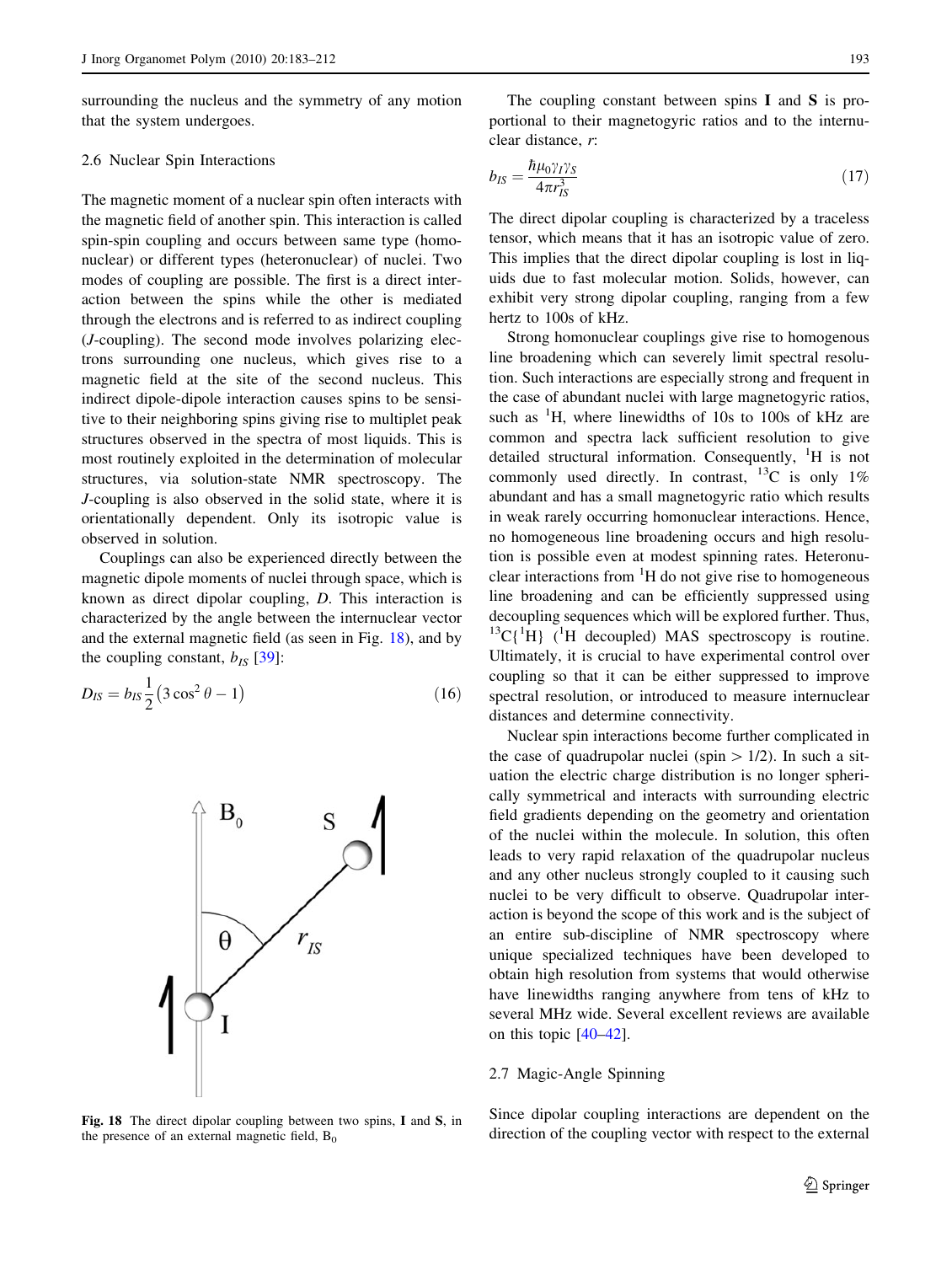

Fig. 19 Geometrical interpretation of the magic angle (left); sample rotation at the magic angle in solid-state NMR (right)



Fig. 20 MAS NMR spectrum with a sideband pattern due to insufficient spinning speed (top); the same spectrum but obtained at higher spinning speed (bottom)

magnetic field, they can be eliminated if the internuclear vector between two spins is inclined with respect to the applied field by the magic angle, given by:

$$
\theta = \arccos \frac{1}{\sqrt{3}} \approx 54.74^{\circ}
$$
\n(18)

The magic angle can be defined as the angle between the z-axis and the body diagonal of a unit cube. Rotating an object about the direction of this diagonal would equally interchange its respective  $x, y, z$  coordinates and give rise to the equivalent to isotropic motion, as seen in the left hand side of Fig. 19. MAS NMR experiments on solids attempt to average out the orientational dependence of the nuclear spin interactions and reduce the inhomogeneous and homogeneous broadening, significantly improving the spectral resolution [\[43–46](#page-25-0)] (shown in Fig. 19, right).

Strong homonuclear couplings that give rise to homogeneous line broadening can only be effectively suppressed using spinning speeds exceeding the magnitude of the coupling interactions. This is not often achievable at even



Fig. 21 Pulse sequence diagram of an MAS NMR experiment with TPPM heteronuclear decoupling of spin I

modern limits of spinning speed for  $H$  and in some materials for  $^{19}$ F and  $^{31}$ P as well, where high resolution can remain elusive. Alternatively, heteronuclear coupling leads to inhomogeneous line broadening which is effectively removed under MAS conditions. If the interactions are too strong to be removed by MAS, the spectrum will exhibit a pattern of side-bands, where the isotropic line is surrounded by lines on both sides separated in frequency by the spinning speed, as seen in Fig. 20.

## 2.8 Decoupling Sequences

Strong dipolar spin interactions often result in splitting and inhomogeneous line broadening in NMR spectra, and hence need to be removed as they limit spectral resolution. Under the correct circumstances, they can be controlled, where the couplings provide useful information about the spin's electronic surroundings and internuclear distances, and hence can be highly desirable.

Decoupling sequences form a class of NMR techniques employed in both liquids and solids to remove heteronuclear spin coupling interactions. A variety of such methods is routinely implemented today and is always under development.

One such sequence of note is the Two Pulse Phase Modulation (TPPM) developed by Griffin and co-workers [\[47](#page-25-0)]. It consists of a train of rotor-synchronized RF pulses with alternating phases  $(-\phi/2, +\phi/2, -\phi/2...)$ , as illustrated in Fig. 21. TPPM decoupling has been shown to be significantly more efficient in removing heteronuclear couplings under MAS conditions compared to conventional continuous-wave (CW) irradiation, where performance is offset dependent, and thus, ineffective for systems with large CSAs. The rotor-synchronized  $\pm \phi/2$  phase modulation reduces offset-dependence of the decoupling sequence, increasing its performance, in particular for nuclei with broad frequency ranges, such as  $^{19}F$  [\[47](#page-25-0)].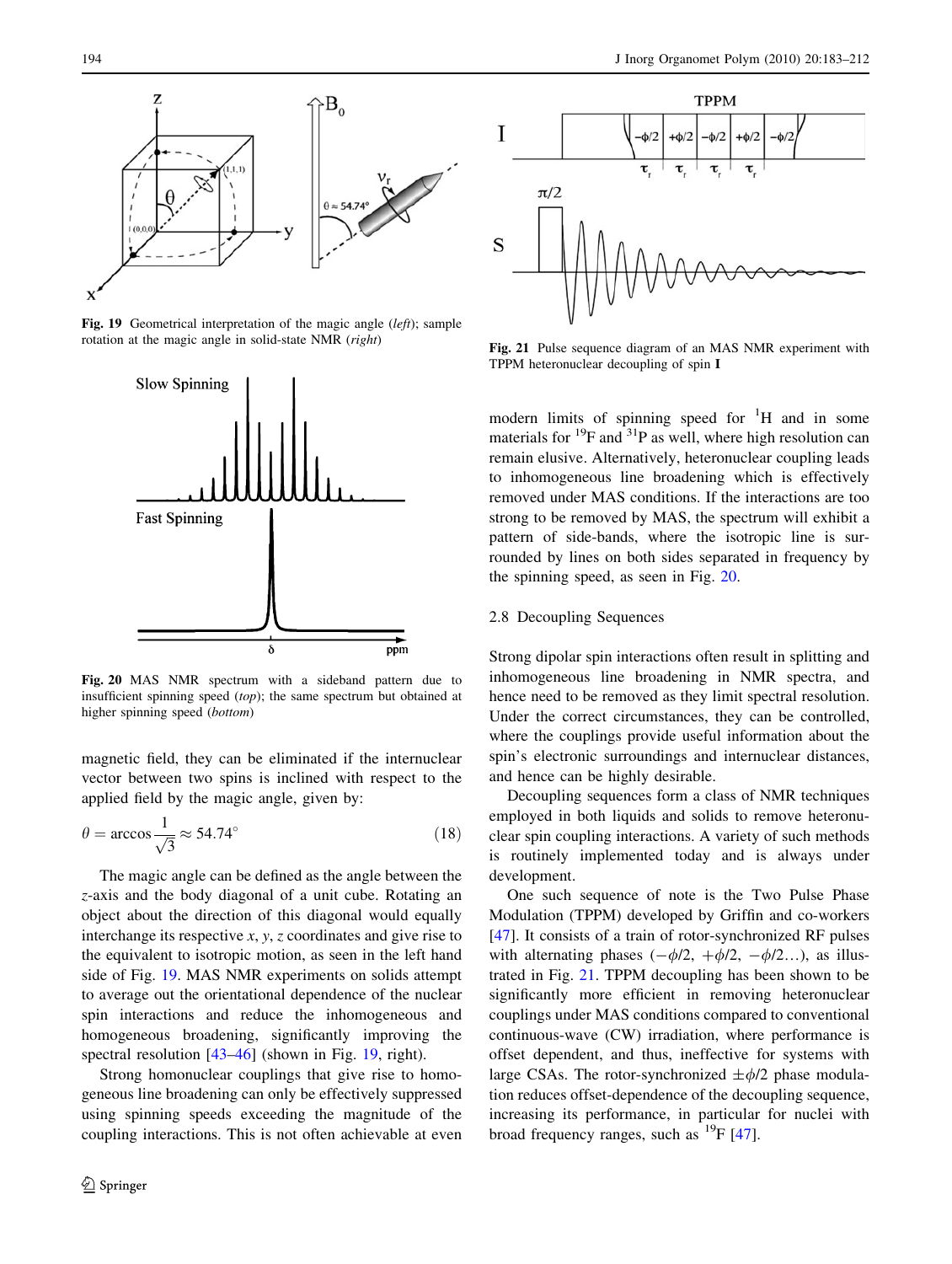As mentioned earlier, high resolution in  ${}^{1}H$  MAS NMR spectroscopy is often elusive due to strong homonuclear dipolar interactions. In such cases, fast magic-angle spinning is combined with radio-frequency irradiation, known as Combined Rotation and Multiple Pulse Spectroscopy (CRAMPS) [[48\]](#page-25-0). Several recently developed CRAMPS sequences include the Decoupling Using Mind Boggling Optimization (DUMBO) [[49–51\]](#page-25-0), Frequency Switched Lee-Goldburg (FSLG) [[52\]](#page-25-0), Phase-Modulated Lee-Goldburg (PMLG) [\[50](#page-25-0), [53–56\]](#page-25-0) and Smooth Amplitude-Modulated (SAM) [[53\]](#page-25-0) methods. These homonuclear decoupling techniques have proven very effective in enhancing resolution in NMR spectra under fast MAS conditions, as well as in suppressing spin diffusion which results from strong homonuclear dipolar interactions (as discussed in Sect. [2.11\)](#page-14-0) [[57\]](#page-25-0).

The FSLG decoupling sequence makes use of recent advances in RF timescale control. It consists of a train of RF pulses with rapidly switching frequencies and phases that are shifted by  $\pi$  every rotation period. FSLG offers certain advantages over other decoupling schemes, such as short duty cycle, tolerance to RF errors and phase shifts, and simple calibration of parameters [\[58](#page-25-0)].

In some cases even further improvements of the heteronuclear decoupling efficiency can be achieved using a Carr-Purcell-type sequence with an XY-16 phase cycle, consisting of a train of 16 rotor-synchronized high-power  $\pi$  pulses.

The XY-16 decoupling sequence compensates for pulse imperfections, reduces offset dependence, and avoids short duty cycles. It allows for the long acquisition times required for high resolution, as the high power  $\pi$  pulses are applied every rotor period, instead of using continuous high power irradiation. This avoids RF breakthrough from the decoupling channel to the detection channel, which imposes limits on the powers and duration over which decoupling can be employed. This decoupling sequence is particularly very effective,[\[59](#page-25-0)] as the rotor-synchronized  $180^\circ$  pulses with the XY phase cycle refocus the heteronuclear coupling interactions over a large frequency range at the end of each rotation period, and thus is especially useful when decoupling nuclei with large CSAs, such as <sup>19</sup>F. When performing simultaneous decoupling with continuous irradiation methods, such as CW and TPPM, the power limits are particularly prohibitive, and hence it is difficult to implement on two strong abundant nuclei at the same time. In contrast, XY-16 decoupling does not suffer from these power limitations and can be readily applied to several nuclei at once (e.g.  ${}^{13}C[{^{1}H}, {}^{19}F)$ ). Simultaneous high power decoupling in  ${}^{13}$ C MAS NMR spectroscopy has been applied in the study of fluoropolymers [\[59](#page-25-0)] and polyphosphazene [\[32](#page-25-0)] (shown in Fig. 22) using XY-16 decoupling, where dramatic improvements in  $^{13}$ C spectral resolution were achieved.



Fig. 22 a <sup>13</sup>C{<sup>1</sup>H, <sup>19</sup>F} MAS NMR spectrum of poly[bis(trifluoroethoxy)phosphazene] (PBFP) using standard CW decoupling. Signals at 71 and 11 ppm are assigned to  $CF_3$  and  $CH_2$  carbons, respectively. The linewidths are on the order of 25–35 ppm obscuring any definite observation on polymer morphology; b same as (a), but using simultaneous high power XY-16 decoupling. Expansions show dramatic improvement in resolution of both the  $CF_3$  and the  $CH_2$ signals



Fig. 23 A basic spin-lock pulse sequence for measuring  $T_{1q}$ 

#### 2.9 Spin–Lattice Relaxation in the Rotating Frame

Another property that is routinely measured in the study of relaxation and dynamics is the spin-lattice relaxation in the rotating frame,  $T_{1\rho}$  [\[60](#page-26-0)]. Experimentally  $T_{1\rho}$  is measured by rotating the longitudinal magnetization to the transverse plane by the means of a  $\pi/2$  pulse with subsequent application of a low amplitude pulse with the same phase as the resulting transverse magnetization, for the duration of  $\tau$ (Fig. 23). This second pulse is referred to as the spinlocking pulse, or field, and is applied on the order of milliseconds, as opposed to microseconds for ordinary  $\pi/2$ pulses.

If the power of the locking pulse is large enough the magnetization remains locked along the axis corresponding to the phase of the locking pulse and decays according to a  $T_1$  like' process governed by the timescale of the locking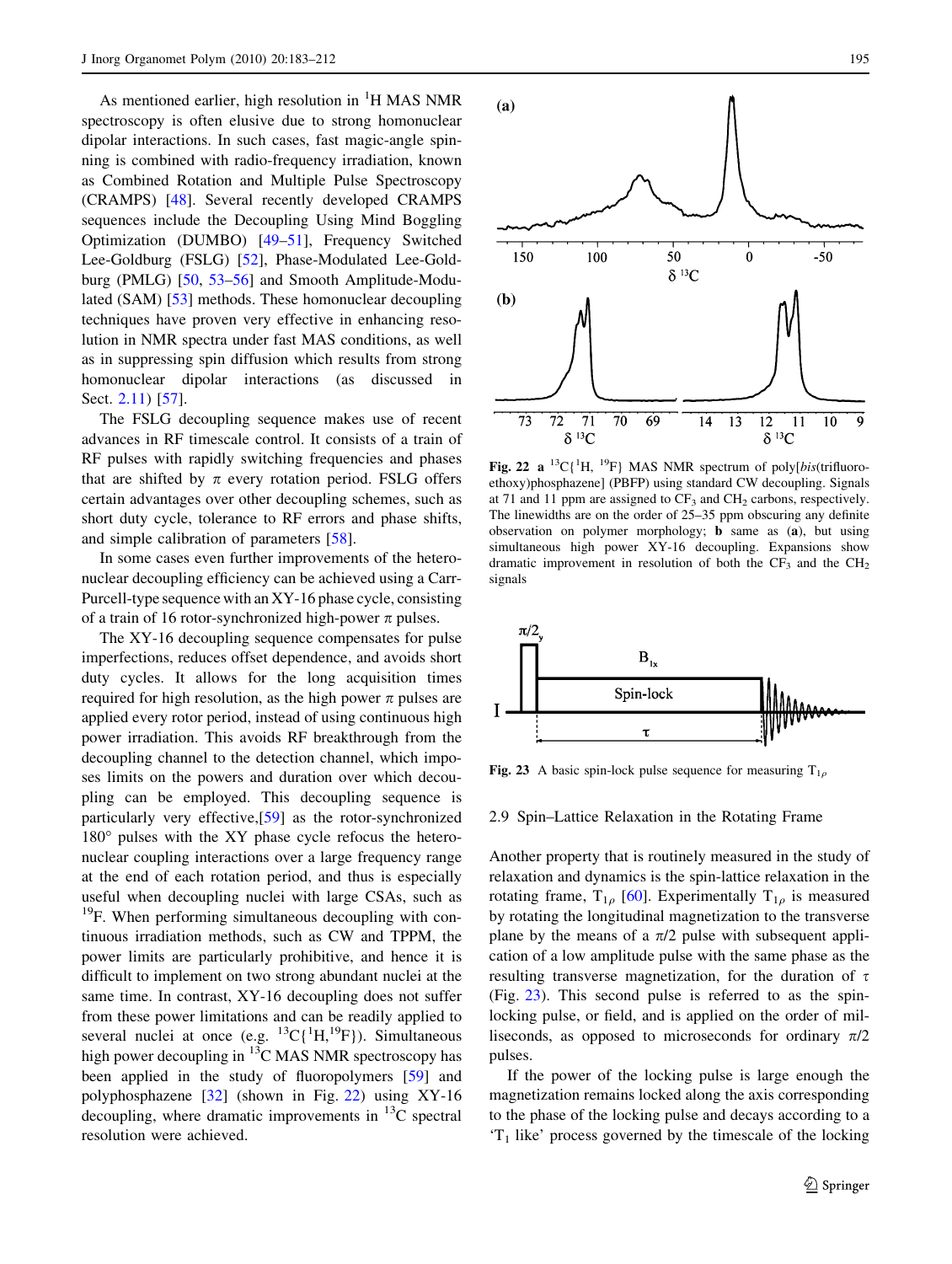

Fig. 24 Magnetization vector in the spin-lock experiment

power and not the Larmor frequency. After the locking period,  $\tau$ ,  $B_1$  is turned off, releasing the transverse magnetization, which precesses freely and is detected. The behavior of the magnetization vector during the spin-lock experiment is illustrated schematically in Fig. 24.

The magnetization decays in the spin-locking frame as a function of  $\tau$  and follows:

$$
M_x = M_0 e^{-\frac{\tau}{T_{1\rho}}} \tag{19}
$$

By measuring intensities of the decaying signal at different spin-lock times, the time constant of the process,  $T_{1\rho}$ , can easily be obtained. As  $T_{1\rho}$  is sensitive to the timescale of  $B<sub>1</sub>$ , it is also very sensitive to slow molecular dynamics that are usually inaccessible by conventional  $T_1$  and  $T_2$  mea-surements [\[61](#page-26-0)].

## 2.10 Cross-Polarization

Nuclei with small  $\gamma$ 's and low natural abundance (<sup>13</sup>C, <sup>15</sup>N, etc.) give weak NMR signals. Nuclei of this type also tend to have long  $T_1$ 's requiring lengthy relaxation delays (10s) to 1000s) [\[62](#page-26-0)]. In order to improve the signal-to-noise ratio of such spectra, either isotopic enrichment of the material or long experimental times are required, both of which are extremely expensive and often impracticable. These problems can be circumvented by using cross-polarization (CP), which involves magnetization transfer from an abundant strong nucleus to the rare weak nucleus of interest [[63\]](#page-26-0). CP employs the flip-flop transitions, the mutual 'up-down/ down-up' transitions that normally occur between strongly homonuclear coupled spins, and hence are not significantly active between rare nuclei. Heteronuclear flip-flop transitions can be re-induced during simultaneous spin-locking of an abundant spin I and a rare spin S under conditions that equalize their precession frequencies. CP establishes a new equilibrium in spin polarizations via the flip-flop transitions as determined by the ratio of their magnetogyric ratios:

$$
\frac{P_{0I}}{P_{0S}} = \frac{\gamma_I}{\gamma_S} \tag{20}
$$



Fig. 25 Pulse sequence of an MAS NMR experiment with Hartmann-Hahn polarization transfer from abundant spin I to rare spin S

In principle,  ${}^{1}H \rightarrow {}^{13}C$  cross-polarization can give an enhancement factor of 4.

CP transfer from spin  $I$  to spin  $S$  is established by first creating a transverse magnetization from spin I, via a  $\pi/2$ RF pulse with an appropriate phase, followed by applying spin-locking fields  $B_{1I}$  and  $B_{1S}$  to both spins simultaneously, along the direction of the magnetization of spin I. The spin locking powers on both channels must meet the Hartmann–Hahn condition  $(\gamma_1 B_{1I} = \gamma_S B_{1S})$ , thereby equalizing both spin frequencies ( $\omega_{1I} = \omega_{1S}$ ), allowing for cross-polarization to take place and leading to the build-up of S magnetization along the  $B_1$  axis during the contact period. When the spin-lock terminates on both channels it is followed by simultaneous detection of spin S and decoupling of spin I, as shown in Fig. 25.

The optimum duration of the spin-lock period, referred to as contact time, is determined by the  $T_{1\rho}$  of spin I. The rate of polarization transfer,  $k_{IS}$ , is a complex function of the dipolar couplings between the two spins. The dynamics of the  $I \rightarrow S$  CP is characterized by  $T_{1\rho}$  and k<sub>IS</sub> as shown in the CP curves of Fig. [26](#page-14-0).

The magnetization of an abundant spin decreases exponentially with contact time, at a rate of  $1/T_{1\rho(I)}$ , while that of the rare spin grows at a rate determined by  $k_{IS}$ , reaching a maximum and subsequently decaying at a rate determined by  $T_{1\rho(I)}$ .

The development of cross-polarization techniques revolutionized modern NMR spectroscopy for solids and made it suitable for routine application. CP provides a many-fold enhancement of the signal to noise ratio for weak nuclei on a per scan basis. In addition, it allows for a faster scanning rate as it is limited by  $T_{1(1)}$  rather than  $T_{1(8)}$ , which is always longer, often by orders of magnitude. As a result, the signal to noise ratio over a fixed experimental duration is improved dramatically. In CPMAS, CP is combined with MAS, offering both vastly improved resolution and greatly increased signal to noise, making it possible for SSNMR to become a routine technique in materials science.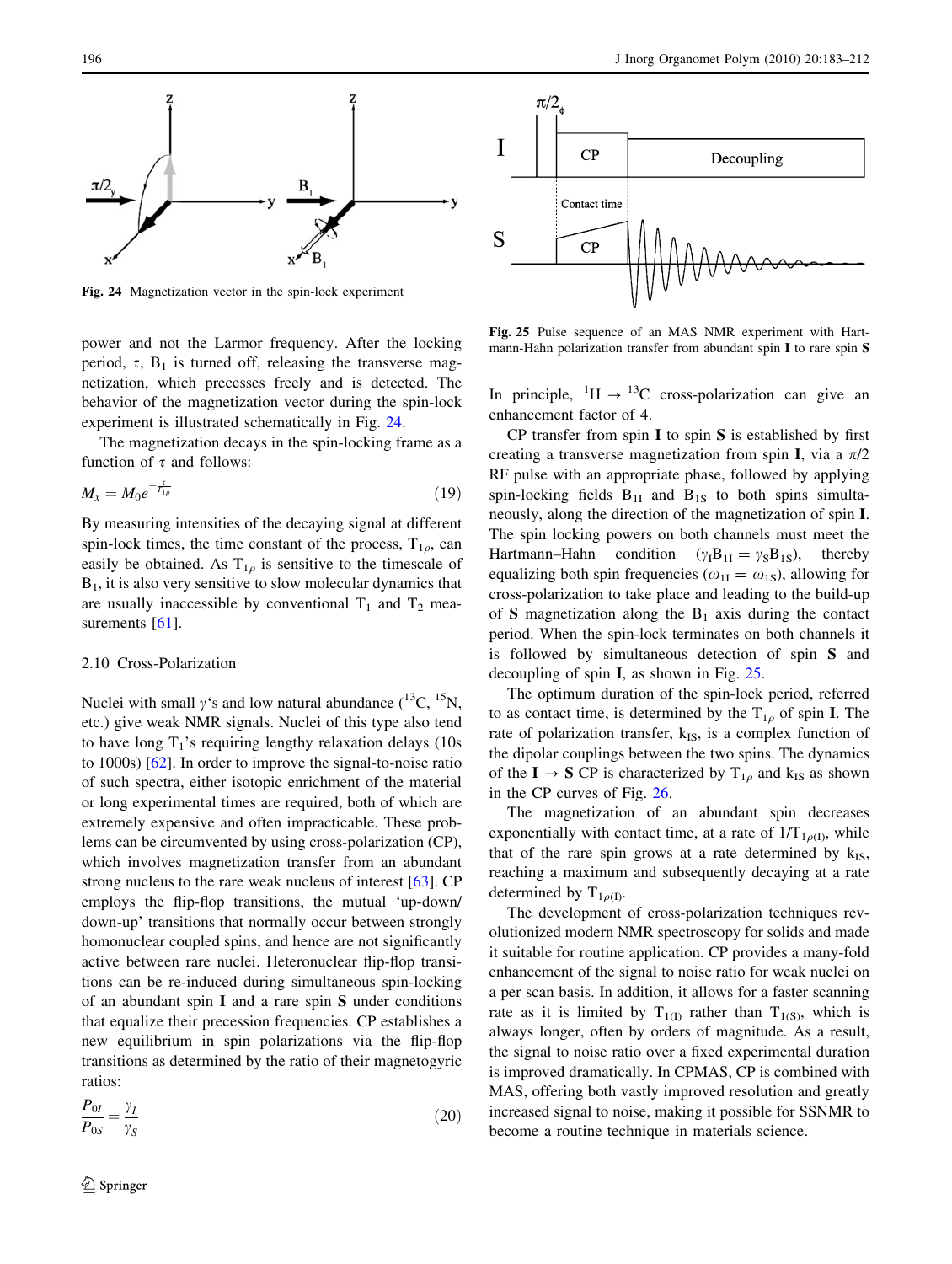Fig. 26 Dynamics of



<span id="page-14-0"></span>

2.11 Multi-Dimensional NMR

In conventional one-dimensional (1D) NMR experiments, spin coherence created during the experiment is observed as a function of one time variable and the corresponding spectrum is constructed by plotting signal intensity as a function of one frequency variable. This approach is very limiting, as much information can be obtained by observing the spin system evolving over time. Furthermore, analyses of NMR spectra can be a near impossible task for large and complex molecular structures, as one-dimensional spectra can become hopelessly crowded and extremely difficult to interpret. Such spectra can be significantly simplified with multidimensional NMR spectroscopy, where the signal is detected as a function of several time variables. Two dimensional (2D) NMR experiments allow the observation of correlations between peaks in the spectrum due to spin– spin interactions that can be controlled using RF pulses. This provides detailed insight into connectivity between spins, inter- and intramolecular distances and molecular structures of both liquids and solids. Two-dimensional methods are composed of a series of specific experimental operations performed during each of four time periods: preparation, evolution, mixing and detection, as outlined in Fig. 27.

During the preparation phase spin coherence and transverse magnetization are created, normally with a 90° RF pulse or polarization transfer from another nucleus from a system that was allowed to return to equilibrium

experiment

beforehand. Spins are subsequently allowed to freely precess at their Larmor frequency during the evolution period,  $t_1$ . Sometimes the system is subjected to decoupling sequences during this time. Additional operations performed on a spin system during the mixing period cause magnetization transfer between spins according to a chosen mechanism determined by the pulse sequence and normally allow for the establishment of coherences via throughspace or through-bond spin–spin interactions. Ultimately, by the end of the mixing period a detectable coherence is created on the nucleus of interest. The pulse sequence ends with the detection period, during which the signal is observed as a function of a second time variable,  $t_2$ , often under decoupling conditions.

The value of  $t_1$  is incremented, and the sequence is repeated for each point in the indirect time dimension, thereby creating an array of FIDs that constitute a data set that is two-dimensional in time S  $(t_1, t_2)$ . This signal is then converted from time domains to the corresponding frequency domains,  $F_1$  and  $F_2$ , via double Fourier transformation. Finally, the 2D spectrum is displayed as a contour map plot with frequency axes labeled  $F_1$  and  $F_2$ , with correlations between the spins shown as a vertical projection of signal intensities and the peak coordinates reflecting respective frequencies. A basic two-dimensional correlation spectrum of an AX spin system is depicted in Fig. [28.](#page-15-0)

In one-dimensional NMR experiments, the corresponding FID of an AX spin system contains two signals, upon which Fourier transformation gives rise to two peaks

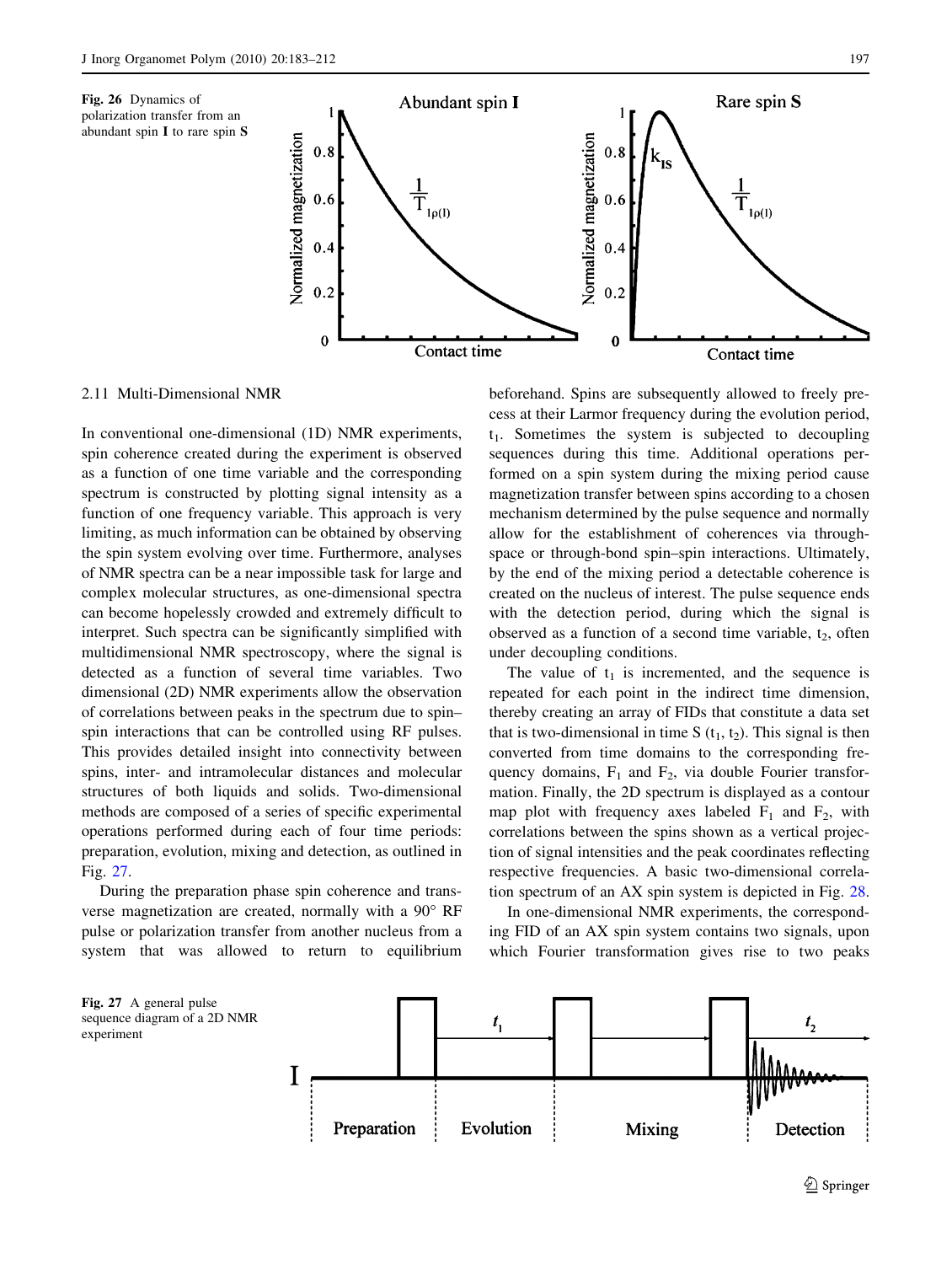<span id="page-15-0"></span>

Fig. 28 2D correlation spectrum of an AX spin system

appearing at  $v_A$  and  $v_X$ , each of which are split into doublets due to J-coupling. The 2D correlation spectrum of this spin system exhibits two groups of peaks along the diagonal at  $(v_X, v_X)$  and  $(v_A, v_A)$  which show homonuclear correlations for spin X and A, respectively. Two offdiagonal sets of peaks, referred to as cross-peaks, characterize the homonuclear magnetization transfer that occurred between the coupled spins and therefore provide information about their connectivity, and often, relative geometry.

A basic two-dimensional NMR experiment can be designed by making modifications to the pulse sequence that enable specific coherence transfer to occur through a desired coherence mechanism [\[64–68](#page-26-0)]. Two-dimensional MAS NMR experiments also eliminate the necessity of windowed detection which is often used in advanced homonuclear decoupling methods such as FSLG [\[52](#page-25-0)], PMLG [\[55](#page-25-0)] and DUMBO [\[49](#page-25-0)].

One example of a routinely used two-dimensional MAS NMR experiment is the Incredible Natural Abundance Double Quantum Transfer (INADEQUATE) technique [\[69](#page-26-0)]. It leads to discrimination between signals from J-coupled spin pairs and isolated spins, where the latter can be eliminated through a series of pulses executed in a twostep phase cycle. Originally developed as a solution NMR technique [[38\]](#page-25-0), it was later adapted for solids under MAS conditions. During the preparation period, a spin echo sequence is applied,  $\pi/2_x - \tau - \pi_y$ , resulting in anti-phase magnetization on both spins in the spin pair which is converted to a double quantum coherence by the subsequent  $\pi/2_x$  pulse. At this point the magnetization from isolated spins ends up along the  $-z$  axis. The double quantum coherences evolve during  $t_1$  according to the sum of chemical shifts only, as they do not evolve under J-coupling. The next  $\pi/2_{x/v}$  pulse causes these double quantum coherences to be converted into single quantum anti-phase magnetization, although this time on the other spin in the spin pair, thus completing the coherence transfer process. The phase of this  $\pi/2$  pulse is cycled between two successive acquisitions so that only the anti-phase magnetization can be detected; however, in order to allow for decoupling, it needs to be converted to in-phase magnetization, via application of a  $\tau-\pi-\tau$  refocusing pulse. Correspondingly, this experiment is referred to as the Refocused INADEQUATE; the pulse sequence is shown in Fig. 29. The INADEQUATE experiment applied to polymeric systems provides detailed information about bond connectivity between various structural features within the material (as seen in Fig. [30\)](#page-16-0).

In heteronuclear correlation spectroscopy the coherence transfer between two nuclei of interest is often compromised by spin diffusion. As the name suggests, spin magnetization experiences diffusion-like processes across an entire spin system, due to mutual flip-flop transitions occurring between homonuclear dipolar coupled spins. Under modest spinning conditions, homonuclear dipolar couplings often remain strong in experiments involving abundant nuclei with large magnetic moments. This results in efficient magnetization exchange due to spin diffusion giving rise to non-unique crosspeaks that are problematic in establishing connectivity. Fortunately, spin diffusion can be efficiently suppressed by using either FSLG/PMLG [[52,](#page-25-0) [55](#page-25-0)] homonuclear decoupling, or by using ultra-fast spinning (70 kHz).



Fig. 29 Pulse sequence of the two-dimensional refocused INADEQUATE MAS NMR experiment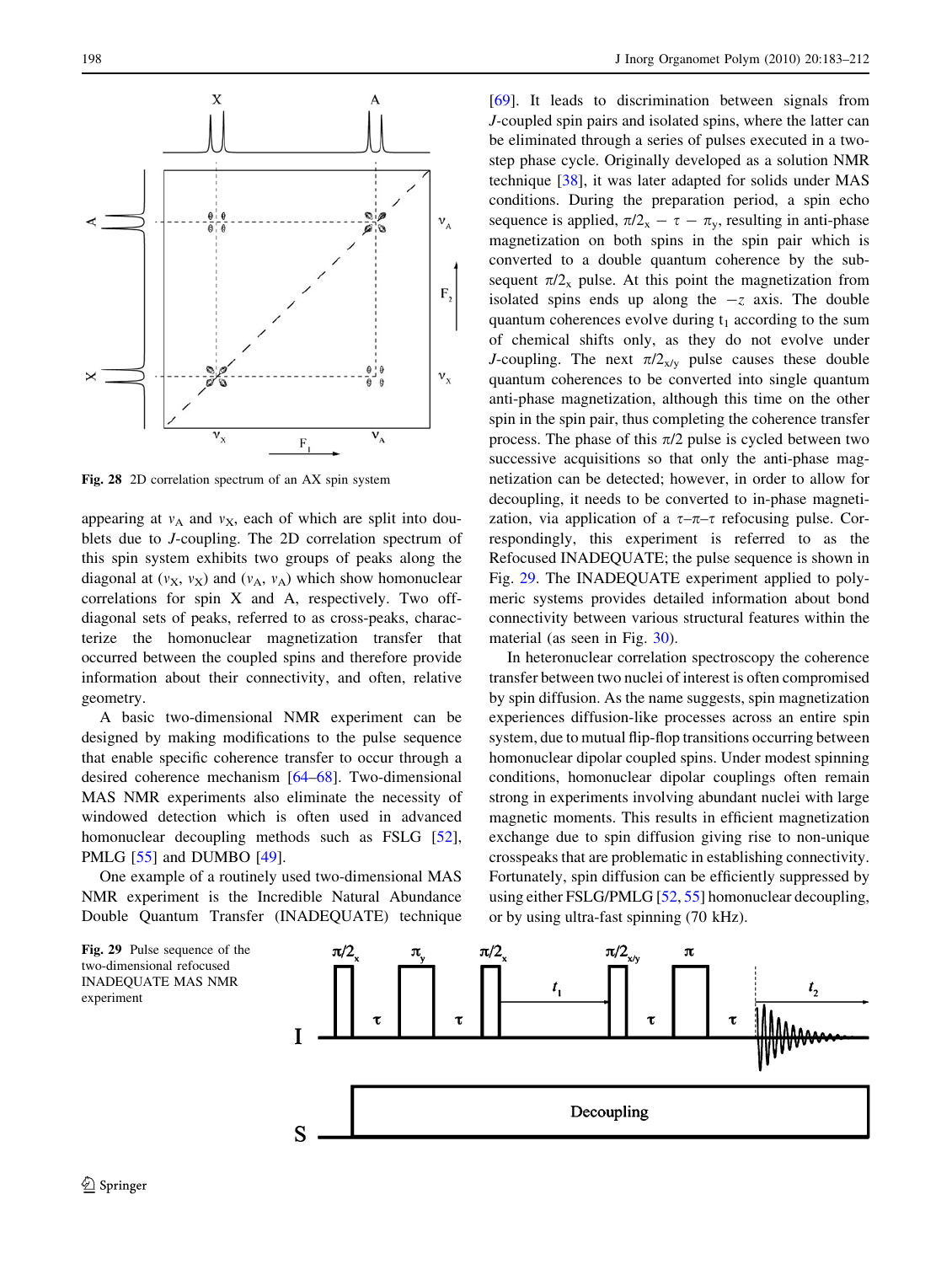<span id="page-16-0"></span>Fig. 30 Two-dimensional  $202$  MHz  $^{31}P-^{31}P$  refocused INADEQUATE MAS NMR spectrum of the partially trifluoroethoxy-substituted poly(dichlorophosphazene). MAS rate 10 kHz



## 2.12 Recoupling Sequences

As mentioned earlier, dipolar coupling can be effectively averaged out under MAS conditions in solid-state NMR; however, in some cases this coupling information is desired to measure internuclear distances or to simply establish connectivity for molecular structure elucidation. A number of experiments allow dipolar interactions to be reintroduced by the application of a series of RF pulses during an evolution period and are referred to as dipolar recoupling sequences [\[70–74](#page-26-0)].

One of the best known recoupling experiments is the Rotational Echo Double Resonance (REDOR), first introduced by Schaefer and Gullion [\[75](#page-26-0)]. The REDOR sequence is composed of two  $\pi$  pulses applied per rotor period on spin  $S$ , which prevents the  $I-S$  dipolar coupling from being fully refocused at the end of each full rotation and leads to dephasing of the transverse magnetization under the I–S dipolar coupling. The intensity of spin  $I$  is then compared with intensity of spin  $I$  in the reference experiment, where no pulses are applied on spin S. This difference is plotted as a function of rotation periods, which corresponds to the distance axis for dipolar interactions of different magnitudes. The REDOR sequence is commonly used to measure interatomic distances in the range of  $2-8$  Å  $[76-78]$ .

For a strongly dipolar-coupled spin pair it is possible, in principle, to create a double quantum coherence. Through a series of radio-frequency pulses a double-quantum coherence between two spins can be excited and subsequently allowed to evolve under dipolar coupling. One the most commonly used experiments for exciting the double quantum coherence is the BABA sequence [\[79](#page-26-0), [80](#page-26-0)]. BABA has proven very effective for exciting homonuclear multiple quantum coherences with a basic pulse sequence being composed of 90° pulses placed back-to-back:  $(\pi/2_x - \tau_r/2$  $-\pi/2_{-x} - \pi/2_{\rm v} - \tau_{\rm r}/2 - \pi/2_{-\rm v})$ . Double quantum coherence is then converted to an observable single quantum coherence and the signal intensity is measured as a function of excitation time. Such sequences, which are referred to as double quantum filters (DQF), provide information about the dipolar coupling between two spins, from which spatial configuration and proximity at the atomic level can be determined. BABA is also commonly used in heteronuclear correlation experiments, where the double-quantum coherence between two different spins is created by applying a pulse sequence on both spin channels simultaneously. These sequences are usually a part of a twodimensional experiment and allow for measuring homonuclear and heteronuclear dipolar couplings.

Another example of a two-dimensional dipolar recoupling experiment is the Radio-Frequency Driven Recoupling (RFDR), where mixing of the longitudinal magnetizations is achieved using a series of rotor-synchronized  $\pi$  pulses that interfere with the averaging of the dipolar coupling under MAS conditions [[81,](#page-26-0) [82](#page-26-0)]. This reintroduces dipolar coupling causing longitudinal spin polarization to exchange, leading to correlation between spins with different chemical shifts that are dipolar-coupled. The sequence terminates with a  $\pi/2$  pulse converting the longitudinal magnetization back to the transverse coherence which is detected. A pulse sequence diagram for the RFDR experiment is shown in Fig. [31](#page-17-0). The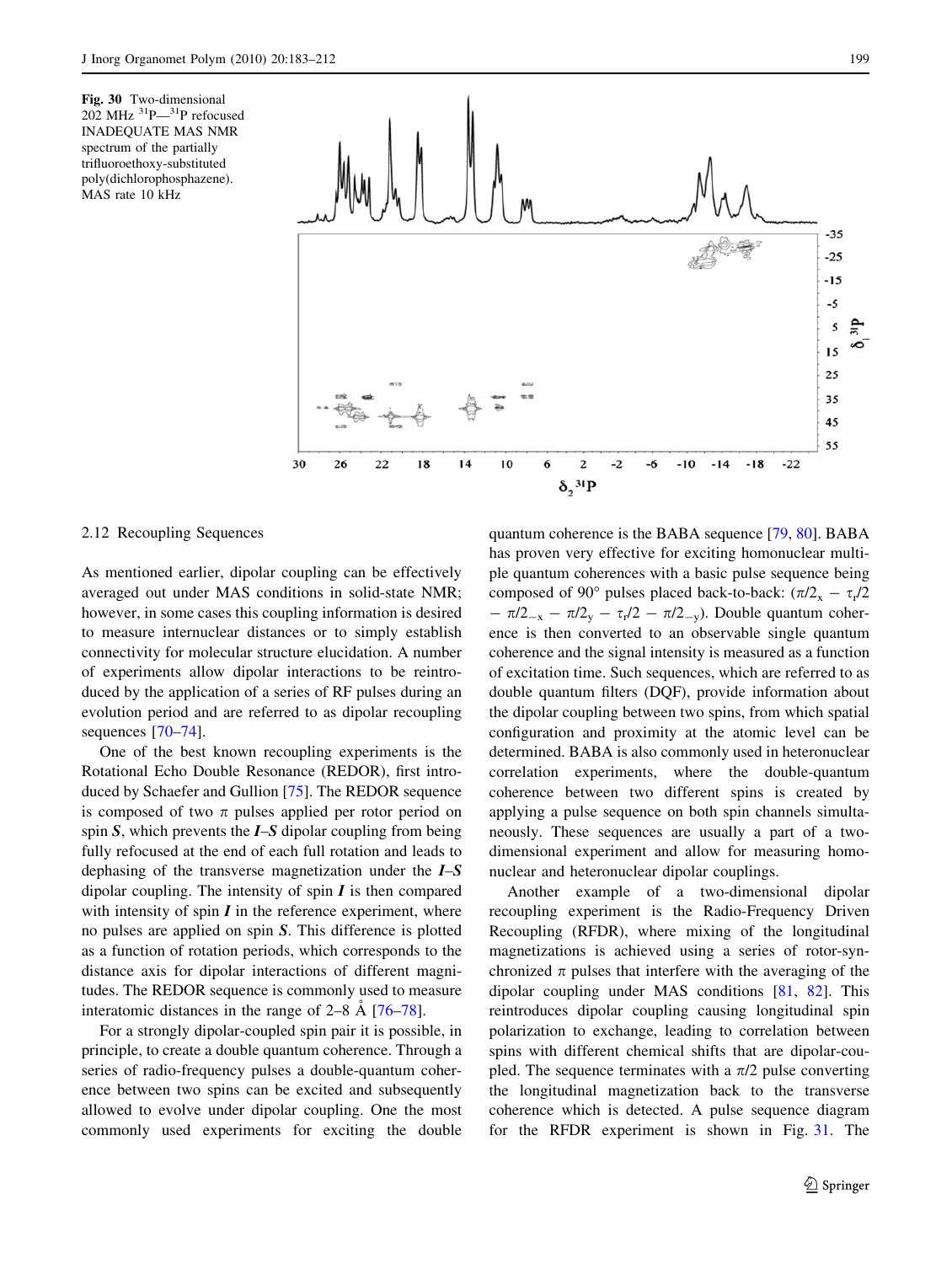<span id="page-17-0"></span>

Fig. 31 Pulse sequence of the two-dimensional RFDR MAS NMR experiment

corresponding 2D spectrum contains cross-peaks between dipolar-coupled spins, from which intramolecular connectivity are determined.

Dipolar couplings between spin-1/2 and quadrupolar nuclei can be measured using Transfer of Population in Double Resonance (TRAPDOR) [[83–85\]](#page-26-0) or 'Rotational-Echo, Adiabatic Passage, Double Resonance' (REAPDOR) [\[86–89](#page-26-0)] experiments.

The TRAPDOR experiment is applied to spin-1/2 quadrupolar spin pairs under MAS conditions. In this method the Zeeman energy level populations of the quadrupolar nucleus are changed during the rotor period by applying a continuous radio-frequency pulse for half of the dephasing period. The strength of the quadrupolar interaction depends on molecular orientation with respect to the external magnetic field, which under MAS conditions changes constantly. This prevents dipolar coupling between spin-1/2 and quadrupolar nuclei from being averaged out and can be used for determining average internuclear distances [[83–85\]](#page-26-0).

Other examples of recoupling sequences include Dipolar Recovery at the Magic Angle (DRAMA) [[90\]](#page-26-0), Transferred Echo Double Resonance (TEDOR) [\[91](#page-26-0), [92](#page-26-0)], and the numerous symmetry-based sequences introduced by Levitt et al.  $(C_n^N \text{ and } R_n^N)$  [\[50](#page-25-0), [93–101](#page-26-0)].

Recoupling sequences have already proven extremely useful for determining internuclear distances and connectivity in a variety of materials (as will be shown by several examples of applications for inorganic polymers), and will likely form a main approach in multi-dimensional correlation methods in solid-state NMR spectroscopy.

## 3 Applications of Solid-State NMR Methods in Polymers

#### 3.1 Molecular Structures and Connectivity in Polymers

NMR spectra of polymers consist of superimpositions of peaks from numerous and often diverse macromolecular environments. In principle, provided that sufficient resolution can be achieved, accurate determination of chemical shifts, widths, intensities, composition (via deconvolution analysis), and connectivity can lead to the elucidation of 'average' local atomic structures of the recurring units, side-chains and defects. Furthermore, the signal from chain-end groups can be compared to those corresponding to the main chain to determine its length in terms of the number of repeating units, and thus, provides an estimate of the average molecular weight. Similar comparison can be made to determine the degree of cross-linking in the polymer if a characteristic signal can be identified. Variable temperature experiments often exhibit changes due to phase transitions in the polymer. This not only indicates that a phase transition is occurring but also identifies the process at the molecular level; therefore, MAS NMR is invaluable in the study of polymer morphology and thermochemistry.

Detailed information about the molecular structure, cross-linking and backbone and side-chain geometry of polymers can be determined from through-space and through-bond connectivity primarily by two-dimensional MAS NMR experiments. A variety of such 2D solid-state NMR techniques exist today and are routinely used in the study of materials [\[102–105](#page-26-0)]. Two examples of such work include the study of the P–O–P connectivity in crystalline and amorphous phosphates using the 2D INADEQUATE pulse sequence [\[106–108](#page-26-0)], and determination of throughspace heteronuclear connectivity in polymers using HETCOR spectroscopy [\[9](#page-25-0), [109–124\]](#page-26-0). Several other twodimensional solid-state NMR experiments have recently been developed that can provide information about structures of materials, such as: Insensitive Nuclei Enhancement by Polarization Transfer (J-INEPT) [\[125](#page-26-0)[–127](#page-27-0)], Heteronuclear Multiple-Bond Connectivity (HMBC) [\[128](#page-27-0)], Through-bond Heteronuclear Single-quantum Correlation (MAS-J-HSQC) [\[129](#page-27-0)] and Through-bond Heteronuclear Multiple-quantum Correlation (MAS-J-HMQC) [\[130](#page-27-0)]; however, they suffer from self-cancellation of signals in systems with broad lines (common to polymers) caused by inhomogeneity of the phase of magnetization requiring refocused methods.

Solid-state NMR spectroscopy can be an excellent tool for establishing structures and connectivity in polymers at the molecular level, which in turn relates to their macroscopic properties and applications. MAS NMR can be applied to a broad array of polymers, regardless of their solubility, crystalline/amorphous composition and many other parameters that often limit the application of other conventional spectroscopic methods. Several examples given in the aforementioned paragraph demonstrate the versatility and usefulness of solid-state NMR for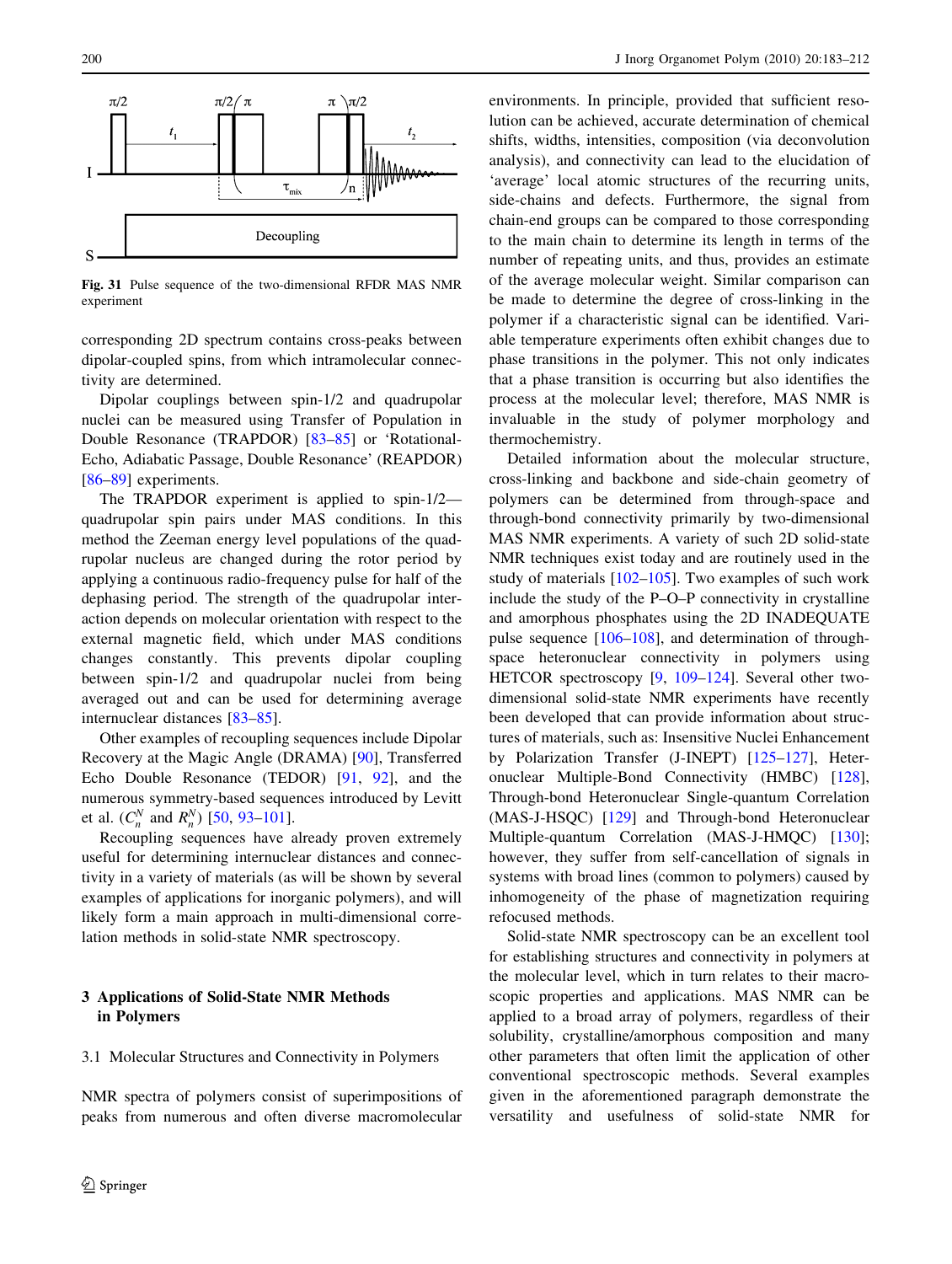determining structures and inter-nuclear distances in various polymers.

## 3.2 Molecular Dynamics of Polymers

Molecular dynamics can have a profound impact on important properties of a polymer, such as flexibility, elasticity and permeability. Unlike solutions where rapid molecular motions largely average out the orientationally dependent spectral parameters, in solids, relaxation, linewidths and dipolar interactions, which strongly depend on molecular motion, can provide detailed insight into chain dynamics. Solid-state NMR spectroscopy is a very powerful tool for probing chain dynamics within polymers, in both amorphous and crystalline domains [[131\]](#page-27-0). Most common techniques used to elucidate segmental motion in polymers, depending on the timescale of molecular interactions, include measurements of  $T_1$ ,  $T_2$  and  $T_{1q}$  relaxation [\[11](#page-25-0), [117](#page-26-0), [132–139\]](#page-27-0), lineshape analysis [\[140–143](#page-27-0)], crosspolarization dynamics [\[24](#page-25-0), [120](#page-26-0), [144,](#page-27-0) [145\]](#page-27-0) and advanced two-dimensional experiments [\[146–151](#page-27-0)].

Information about dynamic processes is readily accessible via measurement of spin relaxation. Recall that the spin magnetization experiences relaxation processes due to the constant perturbations from local time-dependent magnetic fields, which are caused by CSA, spin–spin couplings and other orientationally dependent interactions that are modulated by nearby molecular motion. The motion of these fields is characterized by the correlation time,  $\tau_c$ , and must be near the Larmor frequency of the nucleus in order for relaxation to occur:  $\tau_c \approx$  $1/\omega_0 \approx 10^6 - 10^9$  Hz. Since dynamics in solids is several orders of magnitude slower than in liquids, it is desirable to enable detection of motions at slower frequencies. Hence, a common approach in MAS NMR is to measure  $T_{1\rho}$ , which is determined by the strength of the spin-lock field, (several kHz;  $T_{1\rho} \approx 1/\omega_1 \approx 1$  ms to 10 µs), rather than the magnetic field strength, (100s of MHz). The closer  $1/\tau_c$  is to the spin locking frequency of the nucleus, the faster the relaxation rate will be. In fact, the rate reaches a maximum when the two are equal. Correlation times are temperature dependent, and thus, obey the Arrhenius form. Therefore, one can measure relaxation as a function of temperature and extract the rate of motion from the maximum in the plot of  $1/T_x$  vs. T where  $T_x$  is  $T_1$ ,  $T_2$  or  $T_{1\rho}$ . This approach is widely utilized for elucidating quantitative information about dynamic processes at specific sites of bulk organic, inorganic and biological polymers [\[15](#page-25-0), [152–161](#page-27-0)].

As discussed previously, solid-state NMR spectra consist of powder patterns composed of individual lines that correspond to different molecular orientations with respect to an external magnetic field. These lines overlap and give rise to structural features in an observable signal.

Molecular dynamics and exchange processes that cause a molecule to reorient with respect to a magnetic field will result in a frequency shift of the corresponding line in the spectrum. If the rate of such reorientations is on the same timescale as the width of the powder pattern  $(10^3 - 10^4 \text{ Hz})$ , this will lead to distortions in the latter that are dependent on the correlation time and geometry of the molecular motion. Consequently, information about molecular motion can be assessed via lineshape analysis [[140–143,](#page-27-0) [162,](#page-27-0) [163](#page-27-0)].

Dynamic processes in solid materials are also commonly studied using lineshape analysis of  ${}^{2}H$  spectra, whereby linewidths in the powder pattern are observed as a function of temperature to reveal details about correlation times and molecular dynamics [[164\]](#page-27-0).

A common approach to investigating slow dynamics in solids under MAS conditions utilizes two-dimensional Exchange Spectroscopy (EXSY) [\[131](#page-27-0)] and Centerband-Only Detection of Exchange (CODEX) [[165\]](#page-27-0), in which the chemical shift anisotropy is recoupled under MAS conditions through a series of rotor-synchronized pulses leading to the longitudinal magnetization exchange between nuclei. In the absence of exchange the magnetization is refocused; however, refocusing can be compromised when motion is present during the mixing period. Through analysis of line intensities as functions of mixing time and rotor period it is possible to determine the rate and range of molecular motions occurring at much lower frequencies  $(10^{-1} 10<sup>4</sup>$  Hz). Such information is particularly useful for investigating very slow dynamics of polymers near glasstransition temperatures. A recent example is the  $31P$ CODEX study of anion dynamics in a series of benzimidazole-alkyl phosphonate salts [[22\]](#page-25-0).

In solids, molecular dynamics in polymers can be readily determined by measuring relaxation, lineshapes and couplings. There is now a collection of techniques available that make it possible to obtain information about dynamic processes occurring at a broad motional range, with timescales from microsecond (bond rotations) to days (thermodynamic transitions), covering ten orders of magnitude. Application of these methods to inorganic polymers could prove invaluable, giving insight into the effect motion at the atomic scale has on macroscopic properties of a material, such as flexibility, elasticity, permeability, etc.

#### 3.3 Domains and Phases of Polymers

In order to fully understand the macroscopic properties of polymers, it is necessary to obtain detailed information about various crystalline, amorphous and interfacial environments, such as size, morphology and phase structure. These aspects of the domains would be more easily studied if it were possible to investigate them separately. Domain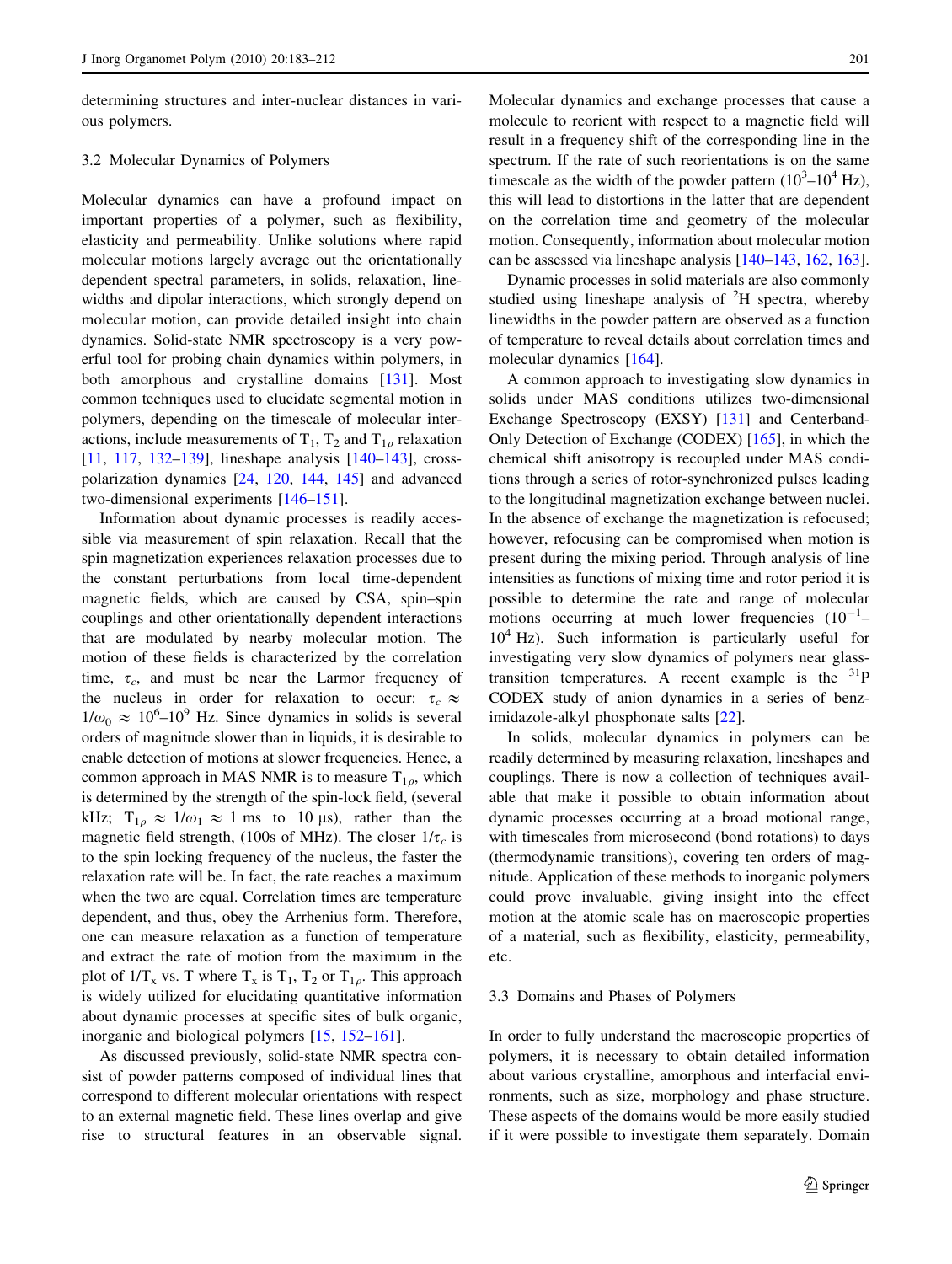Fig. 32 a The 500 MHz  $^{1}$ H MAS NMR direct DIVAM nutation experiment on solventcast PBFP. MAS rate 25 kHz; b the deconvolved <sup>1</sup>H MAS NMR spectrum of solvent-cast PBFP showing multiple overlapping components; c expansions of the array at the mini-pulse angles of  $9^\circ$ , 10.8° and 12.6° showing individual components crossing zero at slightly different angles



selective methods have been developed for MAS NMR for just that purpose, and have proven to be very effective in probing such properties [\[13](#page-25-0), [30](#page-25-0), [32](#page-25-0), [33](#page-25-0), [166–169](#page-27-0)]. Efficient domain selection is made possible through filtering the signals on the basis of differences in relaxation rates, dipolar interactions and CSAs. This makes it possible to perform spin diffusion measurements which are used to determine domain sizes.

Relaxation-based sequences exploit differences in  $T_1, T_2$ and  $T_{1\rho}$  which are normally significantly shorter in ordered crystalline environments. Therefore, the pulse sequence can be set up so that only the signals from amorphous domains remain behind [[170\]](#page-27-0). Differences in the strengths of dipolar interactions can be used to selectively remove domains with strong dipolar interactions [[171\]](#page-27-0). This, again, would give rise to sequences that are selective for mobile amorphous domains. Sequences that utilize this approach are pulse saturation transfer [\[172](#page-27-0)], dipolar filter [\[173](#page-27-0)], dipolar dephasing [\[174–177](#page-27-0)], cross-polarization–depolarization [[178–180\]](#page-27-0) and Discrimination Induced by Variable Amplitude Minipulses (DIVAM) [[181–185\]](#page-27-0) MAS NMR experiments. The DIVAM sequence is particularly versatile as it can be tuned to select amorphous or crystalline signals on the basis of relaxation (T2) or coherent spin dynamics (CSA, isotropic chemical shift, and dipolar coupling), within one experiment. A typical direct DIVAM

 $\mathcal{D}$  Springer

experiment used to select the signals of interest is illustrated in Fig. 32. It was further modified to remove resonance offset effects turning it into a CSA-based filter and removing phase distortions. Other chemical shift anisotropy techniques have also proven useful for discriminating between different polymer domains [[172,](#page-27-0) [186\]](#page-27-0).

As previously discussed, spin diffusion reflects structural and dynamic features of different domains of the bulk material. Selective excitation of a particular domain in the polymer, followed by subsequent monitoring of the change in the signal for each domain over time, allow the determination of the spin diffusion rates. From this, one can estimate the average distance over which the diffusion process takes place, which indicates the size of the domains. Since this process is influenced by the heterogeneity of polymer environments, spin diffusion measurements make it possible to obtain unique insights into polymer morphology, surface and interfacial properties, domain structures and sizes, and the miscibility of polymer and polymer blends [[187](#page-27-0)[–196](#page-28-0)]. Two of the most commonly used techniques based on the observation of spin diffusion include the Goldman–Shen-based experiments [[197\]](#page-28-0) and 2D WISE spectroscopy [\[198–201](#page-28-0)].

MAS NMR spectroscopy offers a wide variety of techniques for investigating polymer phases and domains. It has been successfully applied to inorganic polymeric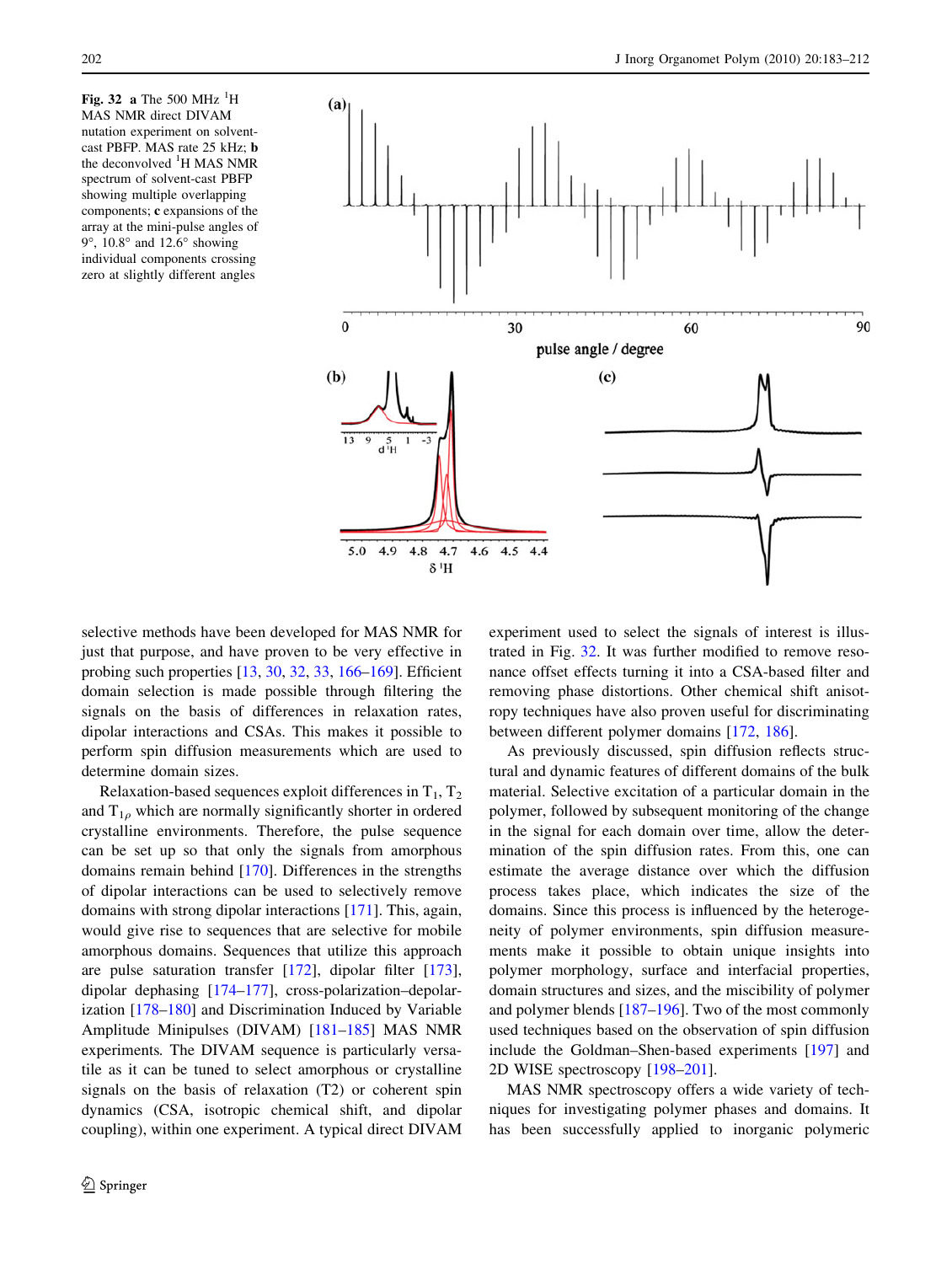

Fig. 33 a 31P MAS NMR spectra of PBFP at various temperatures during heat treatment. The spectrum at room temperature contains a sharp peak due to the amorphous phase and one broad peak due to crystalline phase. As the temperature is increased above thermotropic transition  $T(1)$  only the signal from mobile mesophase is observed; **b** 

systems in the past [\[1](#page-25-0), [7](#page-25-0), [13,](#page-25-0) [30,](#page-25-0) [32,](#page-25-0) [33,](#page-25-0) [166–170,](#page-27-0) [172,](#page-27-0) [173,](#page-27-0) [194–196,](#page-28-0) [202\]](#page-28-0), providing valuable morphological information, such as shown in Fig. 33. Solid-state NMR methods can help establish how synthetic preparations affect the phases and domains within polymers which gives control over the crystalline/amorphous composition for specific applications. This information is often either hard to obtain or inaccessible via other spectroscopic methods routinely used today, making MAS NMR spectroscopy a truly unique and invaluable tool.

#### 4 Inorganic Polymers

#### 4.1 Overview

Inorganic polymers can be classified as fully inorganic (i.e. entirely comprised of inorganic elements), organic–inorganic hybrid, or organometallic. They offer a number of significant advantages, such as increased chemical resistance, thermal stability and mechanical durability. The unique composition of inorganic polymers efficiently reduces problems arising from aging, degradation, toxic fume emission upon ignition, etc., usually associated with organic polymers. A variety of elements found in the backbone and side-chains allows tailoring of chemical and physical properties of the polymer to suit specific applications, which can range from very basic to high-performance, such as electronics components and biomedical materials [\[203](#page-28-0), [204](#page-28-0)]. In addition, the relatively low cost of mass-production of polymer materials and the mild conditions under which they can be processed into usable



The ambient temperature <sup>31</sup>P MAS NMR spectra of PBFP after being subjected to several heat cycles. The bottom spectrum represents virgin PBFP cast from acetone, while the top spectrum shows PBFP after 11 cycles of heat treatment. A continuous enhancement of the crystalline phase is observed with each cycle

products renders them more commercially valuable than conventional materials with similar properties, such as metals.

Ultimately, inorganic polymers comprise a rapidly growing field of material science, where materials with unique properties and new applications are constantly being developed and reported [\[203](#page-28-0), [204](#page-28-0)]. The following sections will review structures, syntheses, basic properties, applications and examples of solid-state NMR characterization of the most commonly studied and utilized classes of inorganic and organometallic polymers.

## 4.2 Silicon-Based Polymers

## 4.2.1 Polysilanes

Polysilanes are a promising class of inorganic polymers and are composed of a linear backbone of continuous silicon atoms. They were first synthesized by Kipping in 1921 [\[205](#page-28-0)], and are most commonly obtained today via either condensation reactions or ring-opening polymerization [\[206](#page-28-0)]. A general structure of the repeating polysilane unit is shown in Fig. 34.

Fig. 34 General structure of polysilanes

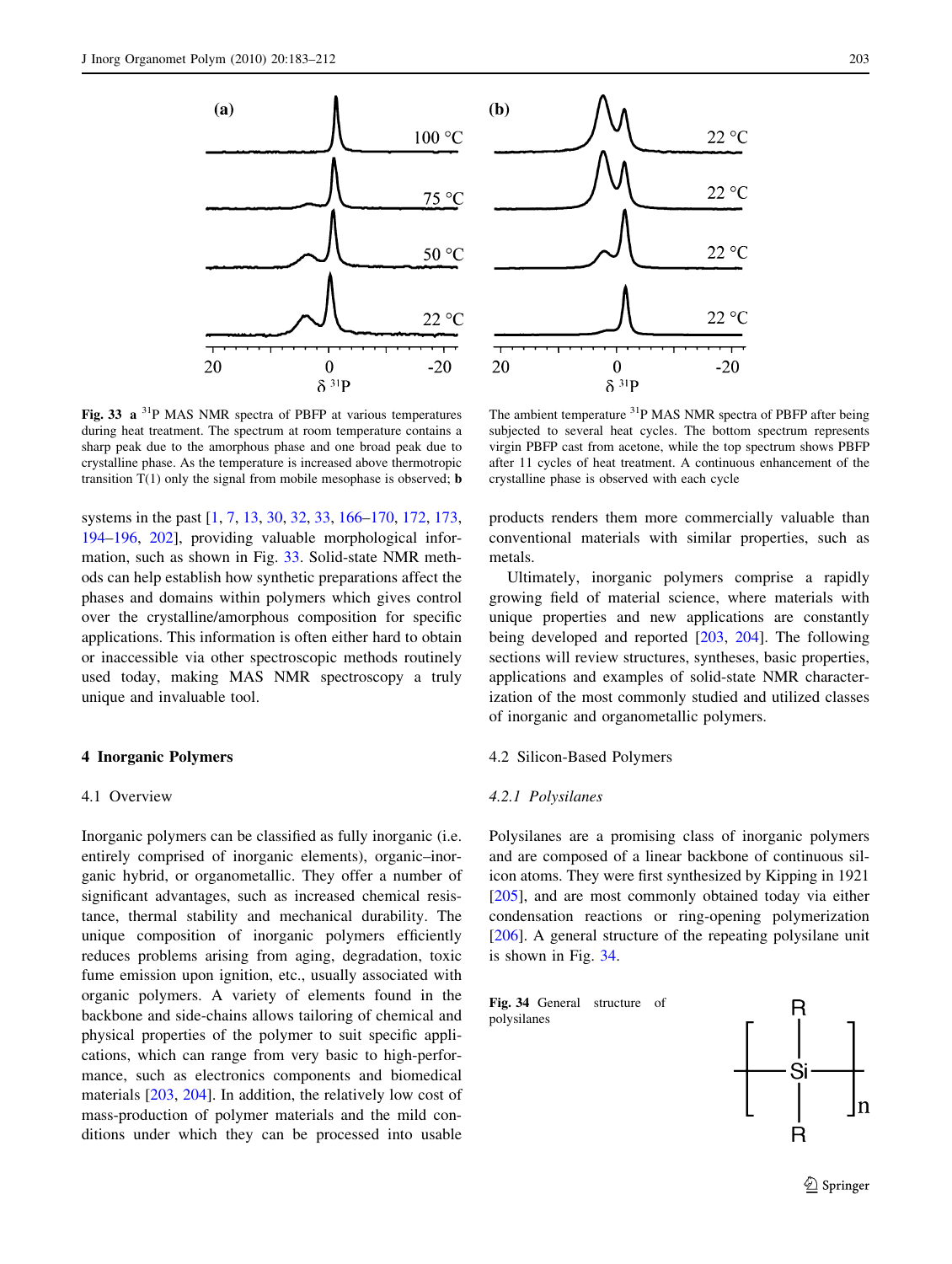Typically, polysilanes have relatively low glass transition temperatures, and their physical properties depend on the functionalities in the side-chains. Polymers with small, identical side-chain groups, such as  $CH<sub>3</sub>$ , tend to be highly crystalline and insoluble solids; however, the crystallinity decreases in cases with units of larger size or when dissimilar groups are attached to the Si backbone. Polysilanes exhibit unique behavior due to  $\sigma$ -delocalization in the Si–Si bonds [\[204](#page-28-0)], which gives rise to useful properties, such as electro- and photoconductivity, photosensitivity and long wavelength UV absorption. The most interesting applications of such materials include semiconductors, non-linear optical materials, photoconductors and photoresistors [[204,](#page-28-0) [207\]](#page-28-0). Polysilanes with pendent metal complex segments were found to be useful in the area of new organic electroconductive materials [\[208](#page-28-0), [209\]](#page-28-0). Modification of the backbone of soluble polysilanes by interrupting the Si–Si sequence with a carbon atom yielded pre-ceramic polymers that could be turned into usable silicon-carbide (SiC) ceramic materials through pyrolysis or chemical vapor deposition [\[210](#page-28-0)].

In the past, solution-state NMR spectroscopy has been used extensively to elucidate chemical structures and polymerization mechanisms of various polysilanes [[207,](#page-28-0) [211–222\]](#page-28-0). In contrast, solid-state NMR methods were primarily employed to obtain information about conformation, phase transitions and morphologies of polysilanes [\[222](#page-28-0)].

Solid-state  $^{13}$ C and  $^{29}$ Si NMR spectra of oligomeric perphenylpolysilanes were published in 1985 and indicated the presence of multiple molecular environments [\[223](#page-28-0)]. The conformation of poly(methylphenylsilane) and poly (dimethylsilyldiphenylsilane) was probed using  $^{29}$ Si CPMAS SSNMR spectroscopy over a range of temperatures [[224,](#page-28-0) [225](#page-28-0)]. SSNMR was also used to probe the trans chain dynamics of poly(dimethylsilylene), which was established to be more rigid than the diethyl homologue [\[226](#page-28-0)].

Poly(di-n-propyl-silylene) and poly(diethylsilylene-codi-n-propylsilylene) were extensively characterized using TGA, DSC, X-ray diffraction, Raman, IR, UV and solidstate  $^{13}$ C and  $^{29}$ Si NMR spectroscopy [\[227](#page-28-0)]. The transformation of polysilane to polycarbosilane during the pyrolysis of poly(methylchlorosilanes) was studied by  $^{13}C$ and 29Si cross-polarization and inversion recovery crosspolarization MAS NMR which provided the opportunity to observe various silane and carbosilane sites [[228,](#page-28-0) [229](#page-28-0)]. Phase transitions and backbone conformations of poly (dimethylsilane), poly(diethylsilane), their copolymers and poly(ethylmethylsilane) were observed using 29Si CPMAS NMR [\[230](#page-28-0)].

Solid-state <sup>2</sup>H quadrupolar echo and two-dimensional exchange experiments at variable temperatures were applied to investigations of segmental mobility in poly(methylphenylsilane) revealing fractions with fast, intermediate and slow motions, which were assigned to amorphous, interfacial and crystalline domains, respectively  $[231]$  $[231]$ . <sup>2</sup>H and <sup>29</sup>Si solid-state NMR spectroscopy was used to study the phase behavior of poly(di-n-decylsilane) and its deuterated derivative. The results, which were consistent with DSC data, indicated the presence of two crystalline environments within the polymers [[232\]](#page-28-0).

## 4.2.2 Polysiloxanes

Polysiloxanes, commonly known as silicones, consist of a backbone of repeating siloxane (Si–O) units (shown in Fig. 35) and are found in a broad range of commercial products [[206\]](#page-28-0). Depending on the functionality of the sidechains, polysiloxanes can be composed of either linear chains or cross-linked networks and can range from fluids to gels to elastomers to resins [\[233–236\]](#page-28-0).

Relatively high Si–O bond strengths and increased Si–O–Si bond angles result in the thermal stability, extreme flexibility and high gas permeability enjoyed by polysiloxanes. Various structures of the side-chain units of the polymer define its physical properties and potential applications, which include membranes, high-voltage insulators, water repellents, adhesives, lubricants and ceramic composites. Biocompatibility, inertness and stability make silicones suitable for various medical applications, such as artificial organs and tissues, prostheses, contact lenses, cardiovascular devices, breast implants and devices preventing sexually transmitted infections [[204,](#page-28-0) [234](#page-28-0)].

Several interesting studies of polysiloxanes using solidstate NMR spectroscopy have been reported. One interesting example is an investigation of the microphase structure of a series of poly(styrene-b-methylphenylsiloxane) copolymers  $[237]$  $[237]$ . Measurements of  ${}^{1}H$  spin diffusion, combined with a dipolar filter and line-narrowing techniques, provided quantitative information about domain sizes and permitted the observation of an interphase in the phase-separated polymer systems.

Polysiloxane networks formed by copolymerization of tetraethoxysilane and dimethyl(diethoxy)silane were probed using  ${}^{1}$ H and  ${}^{29}$ Si spin–lattice relaxation in the rotating frame, as well as dipolar dephasing and spin diffusion



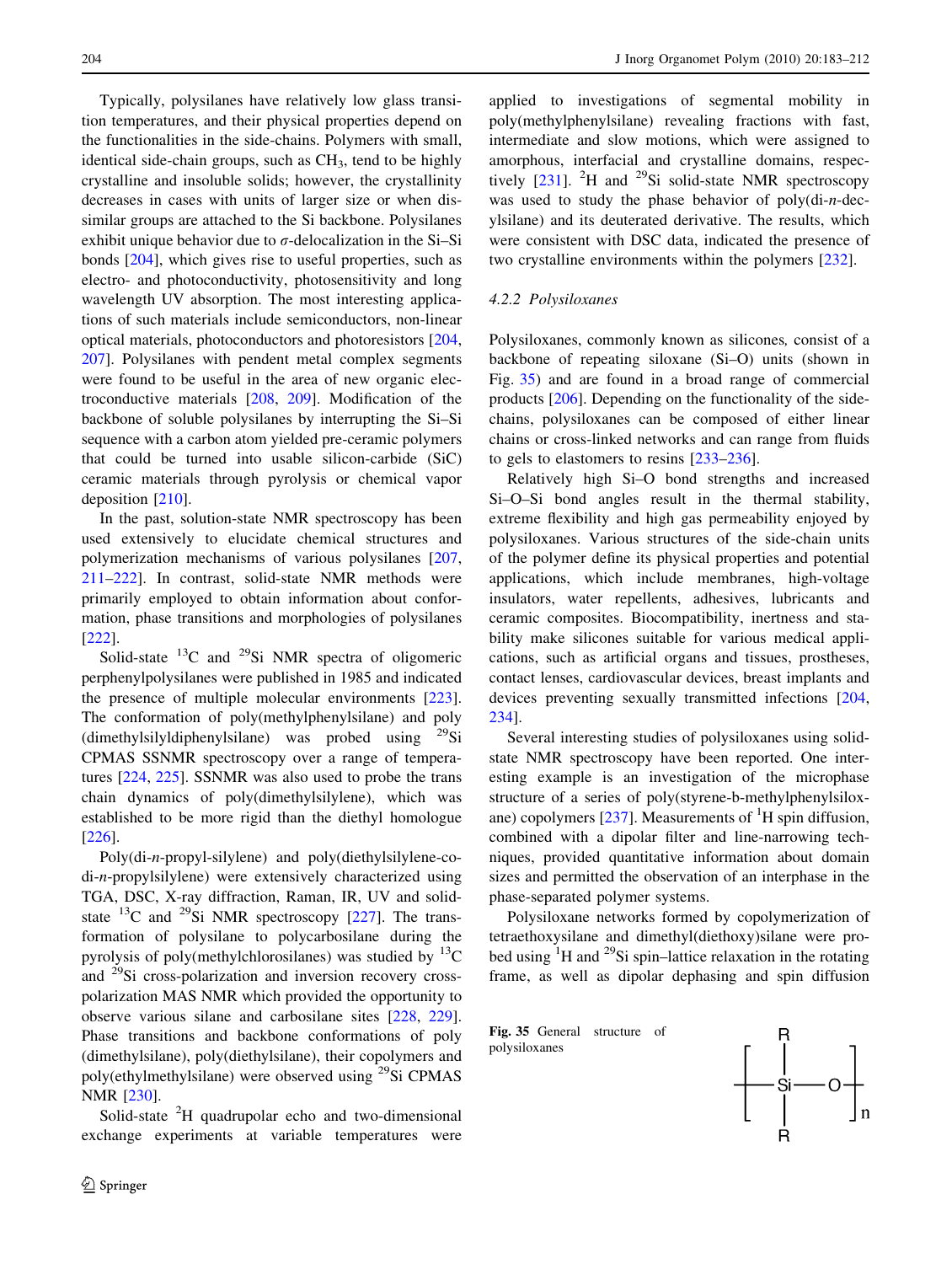NMR experiments. The combination of the resulting data revealed the heterogeneity of the system on the nano-scale [\[238](#page-28-0)].

Proton–silicon and proton–proton interatomic distances in hybrid polysiloxane networks were measured using CP dynamics, <sup>1</sup>H chemical shifts and WISE spectroscopy. Based on these results a structural model of the system was suggested [\[239](#page-28-0)].

Solid-state NMR spectroscopy can also provide useful information about hydrogen-bonding and surface morphology, as described in a study of polysiloxane networks [\[240](#page-28-0)]. Four different types of hydroxyl groups and the inhomogeneity of the hydrogen-bonding network were observed using <sup>1</sup>H CRAMPS experiments. Two-dimensional proton spin diffusion provided information about proton–proton distances, from which the average size of hydroxyl clusters was estimated. <sup>1</sup>H-<sup>29</sup>Si heteronuclear correlation experiments facilitated the assessment of bond strengths of different hydroxyl groups within the siloxane network.

An interaction of  $Li<sup>+</sup>$  ions and a crosslinked polysiloxanes matrix doped with lithium perchlorate was probed using  ${}^{7}$ Li solid-state NMR lineshape analysis [\[241](#page-28-0)]. The temperature- and concentration-dependence of the chemical shifts was correlated to ionic conductivity.

## 4.2.3 Polysilazanes

Another important class of silicon-based polymers is polysilazanes, which contain a backbone of alternating Si and N, as depicted in Fig. 36 [[206\]](#page-28-0).

Polymers with only linear chain structures possess relatively low molecular weights (MW); however, species with high MW can be obtained by dehydrocoupling of oligomers. Polysilazanes are commonly used as precursors for silicon nitride ceramics, which are formed at high temperatures and provide heat and impact resistant materials [[206,](#page-28-0) [242\]](#page-28-0).

Most common polysilazane applications of solid-state NMR are focused on the characterization of structural changes upon the pyrolytic conversion of polysilazanes into ceramic products. The insolubility of ceramics and a



variety of NMR-observable nuclei in their composition make them perfect candidates for solid-state NMR spectroscopy. In addition to  ${}^{1}H$ ,  ${}^{13}C$  and  ${}^{29}Si$  experiments used to elucidate structural changes upon ceramization and to identify pyrolysis residues in polysilazanes [\[243–249](#page-28-0)], several studies have demonstrated that  $^{11}B$ ,  $^{15}N$  and  $^{27}Al$ SSNMR can also be extremely useful for providing additional structural information [\[250–254](#page-28-0)].

#### 4.3 Metal-Containing Polymers

Polymers of this type contain a variety of main group metals, transition metals or rare earth metals in the repeating unit and comprise a very unique part of materials science. Numerous variations with metals incorporated directly in the backbone, or covalently bonded to the backbone, have resulted in novel and versatile materials which advantageously combine common properties of typical polymers with electrical, conductivity and redox properties of metals.

The most widely utilized polymers of this class are polymetallocenes, which are composed of repeating units of metals with two  $\eta^5$ -bound cyclopentadienyl ligands, as seen in Fig. 37.

In particular, polyferrocenes, which contain iron, exhibit useful and unique properties, and hence, are widely developed and characterized. Most of this work was pioneered by Abd-El-Aziz [\[255–258](#page-28-0)] and Ian Manners [\[259–261](#page-28-0)]. A general structure of a polyferrocene is shown in Fig. 38. Various applications of polyferrocenes include semiconductors, adhesives, antioxidants and lubricants [\[206](#page-28-0)].



Fig. 37 General structure of a metallocene repeating unit



Fig. 36 General structure of polysilazanes Fig. 38 General structure of a polyferrocene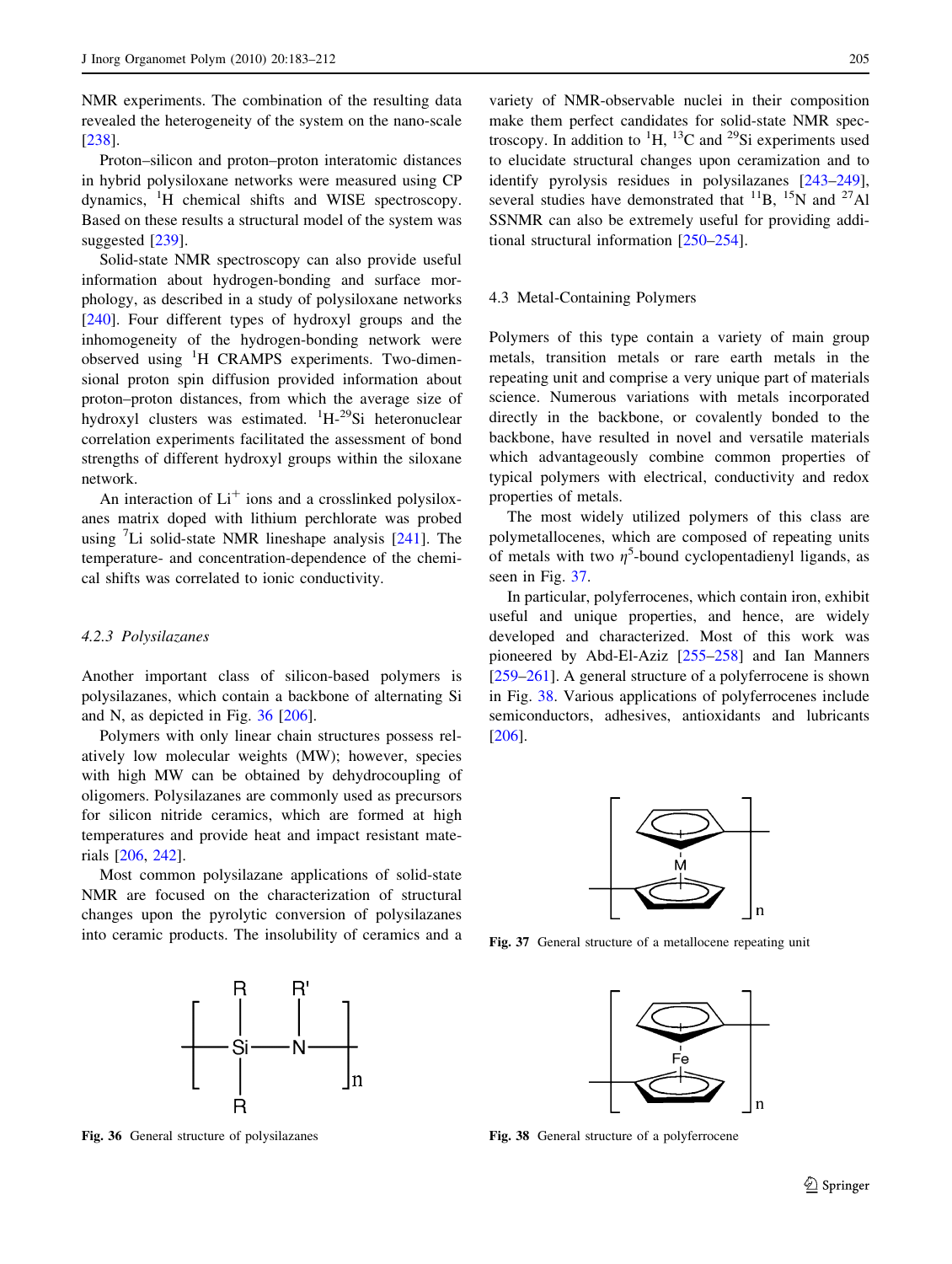Only limited information about solid-state NMR of polymetallocenes can be found in the literature. Kulbaba et al.  $[262-264]$  used <sup>2</sup>H solid-state NMR to examine molecular dynamics of a series of selectively deuterated poly(ferrocenylsilanes). Lineshape analysis provided insight into motions in the backbone and side-chains of polymers over a broad range of temperatures.

In a recent work by Widdifield and Schurko [[265\]](#page-29-0) polymeric potassium cyclopentadienide was characterized using  $^{13}$ C and  $^{39}$ K solid-state NMR spectroscopy. These experiments provided information about structure and temperature-dependent physical changes on the molecular level, and proved useful for identifying impurities in the system.

### 4.4 Polyphosphazenes

Polyphosphazenes are an important class of inorganic polymer that has been widely developed and studied in the past 30 years [\[203](#page-28-0), [206](#page-28-0), [266](#page-29-0)]. The backbone of the polymer consists of alternating phosphorus and nitrogen atoms, with two side chain units attached to each phosphorus (seen in Fig. 39).



Fig. 39 General structure of polyphosphazenes  $(R = NHR, NHAr,$ OR, OAr, Ar)



The common approaches to obtaining poly(dichlorophosphazene) are the living cationic polymerization of phosphoroanimine  $(Cl_3P = NSiMe_3)$  at ambient temperature [[267\]](#page-29-0), thermal ring-opening polymerization (ROP) of hexachlorocyclotriphosphazene (NPCl<sub>3</sub>)<sub>2</sub> [\[268](#page-29-0), [269](#page-29-0)] and thermal condensation of  $Cl_3PNP(O)Cl_2$  [[270,](#page-29-0) [271\]](#page-29-0).

Over 700 derivatives have been prepared from poly(dichlorophosphazene) via direct nucleophilic substitution of chlorine in the side units (Scheme 1) [\[266](#page-29-0)]. This variety of side chains provides materials with unique and useful properties. Most common applications of polyphosphazenes include, but are not limited to, artificial bone grafts, soft tissue prostheses, chemotherapeutic models, drug delivery systems, electrical devices, optical materials, membranes, and solid polymer electrolytes [\[203](#page-28-0)].

Apart from other major classes of inorganic polymers, polyphosphazenes have been widely studied and characterized using solid-state NMR spectroscopy, as will be shown with select examples.

The first notable polyphosphazene application of MAS NMR was reported in 1983 by Pratt Ackerman. In this manuscript <sup>31</sup>P solid-state NMR experiments were used to observe chemical shift anisotropies and molecular motion in several phosphazene elastomers [[272\]](#page-29-0). Five years later, in 1988, Tanaka et al. [[273\]](#page-29-0) used multinuclear MAS NMR for investigating phase transitions in a representative poly[bis(4-ethylphenoxy)phosphazene]. This work was followed by variable-temperature  $31P$  experiments on poly[bis(trifluoroethoxy)phosphazene], from which the thermotropic transition temperature  $T(1)$  was estimated [\[274](#page-29-0)].

A few years later the activation parameters for phenoxy group motion about the P–O bond, as well as the existence of interfacial regions, were determined for semicrystalline poly[bis(phenoxy)phosphazene] [\[275](#page-29-0)]. The morphology,

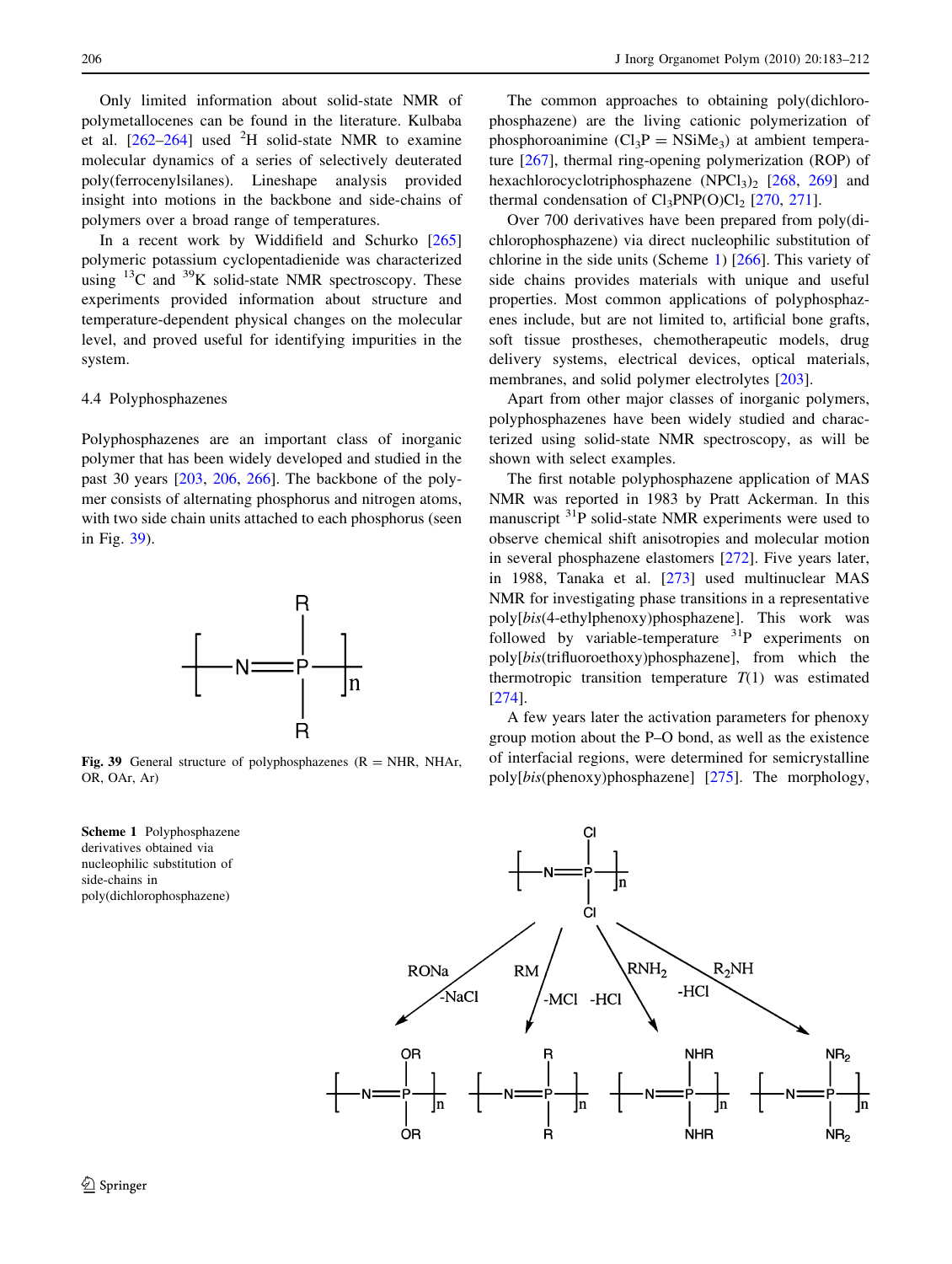molecular dynamics and lamellar thickness of poly[bis(3 methylphenoxy)phosphazene] were probed using  ${}^{1}H$ ,  ${}^{13}C$ and  ${}^{31}P$  solid-state NMR experiments [\[195](#page-28-0)].

Simonutti et al. [[276,](#page-29-0) [277\]](#page-29-0) investigated morphology and side-chain mobilities of poly(diethylphosphazene) using variable-temperature  ${}^{1}H-{}^{13}C-{}^{14}N$  triple-resonance MAS NMR experiments. Relaxation rate measurements and variable temperature solid-state NMR were used to probe dynamics of swelling and solvent permeation processes [\[278](#page-29-0)].

The DIVAM domain selection filter and high-resolution  ${}^{1}H$ ,  ${}^{19}F$ ,  ${}^{31}P$  and  ${}^{13}C$  fast-MAS NMR experiments were performed on poly[bis(trifluoroethoxy)phosphazene], where significant improvements in spectral resolution allowed for the preliminary assignment of signals from various crystalline, mesophase and amorphous regions of the polymer [[32\]](#page-25-0).

The backbone dynamics in deuterated poly[bis (methoxy)phosphazene] near its glass transition temperature  $T_g$  were probed using <sup>2</sup>H solid-state NMR spectroscopy [\[279](#page-29-0)]. Spin–lattice relaxation, lineshape and stimulatedecho methods were used to monitor changes in the segmental dynamics upon sample cooling over a broad temperature range. The results indicate that polymers with organic and inorganic backbones exhibit essentially the same segmental dynamic behavior during vitrification.

Finally, the most recent account in this area features  ${}^{31}P$ MAS NMR spectroscopy of hexachlorocyclotriphosphazene

Fig. 40 One-dimensional 202 MHz 31P MAS NMR spectra of the reaction mixture during different stages of the thermal ring-opening polymerization of hexachlorocyclotriphosphazene.  $(MAS rate = 10 kHz)$ 

at different stages during thermal ring-opening polymerization, as shown in Fig. 40 [\[280](#page-29-0)]. The spectra were collected at various stages during the course of polymerization (3, 8 and 17.5 h). The signals from trimer, oligomer and polymer species were identified and utilized to describe changes in the reaction mixture during polymerization. These results showed promise in making observations on the rates of chain propagation and cross-linking during thermal ring-opening polymerization.

## 5 Conclusion

We have reviewed a variety of solid-state NMR experiments that can be effectively used to characterize polymer systems. As shown in the previous sections, as far as solidstate NMR applications for inorganic polymers are concerned, the majority of studies are based on standard cross-polarization magic-angle spinning experiments. Advanced NMR techniques, such as heteronuclear correlation spectroscopy, double-quantum methods, domain selection filters, etc., all of which are routinely applied to organic and biological polymers, have not yet seen widespread use in inorganic analogues.

At this point advances in NMR instrumentation have removed many of the restrictions on the composition and state of the materials to which its methods can be applied. In addition, recent developments in pulse

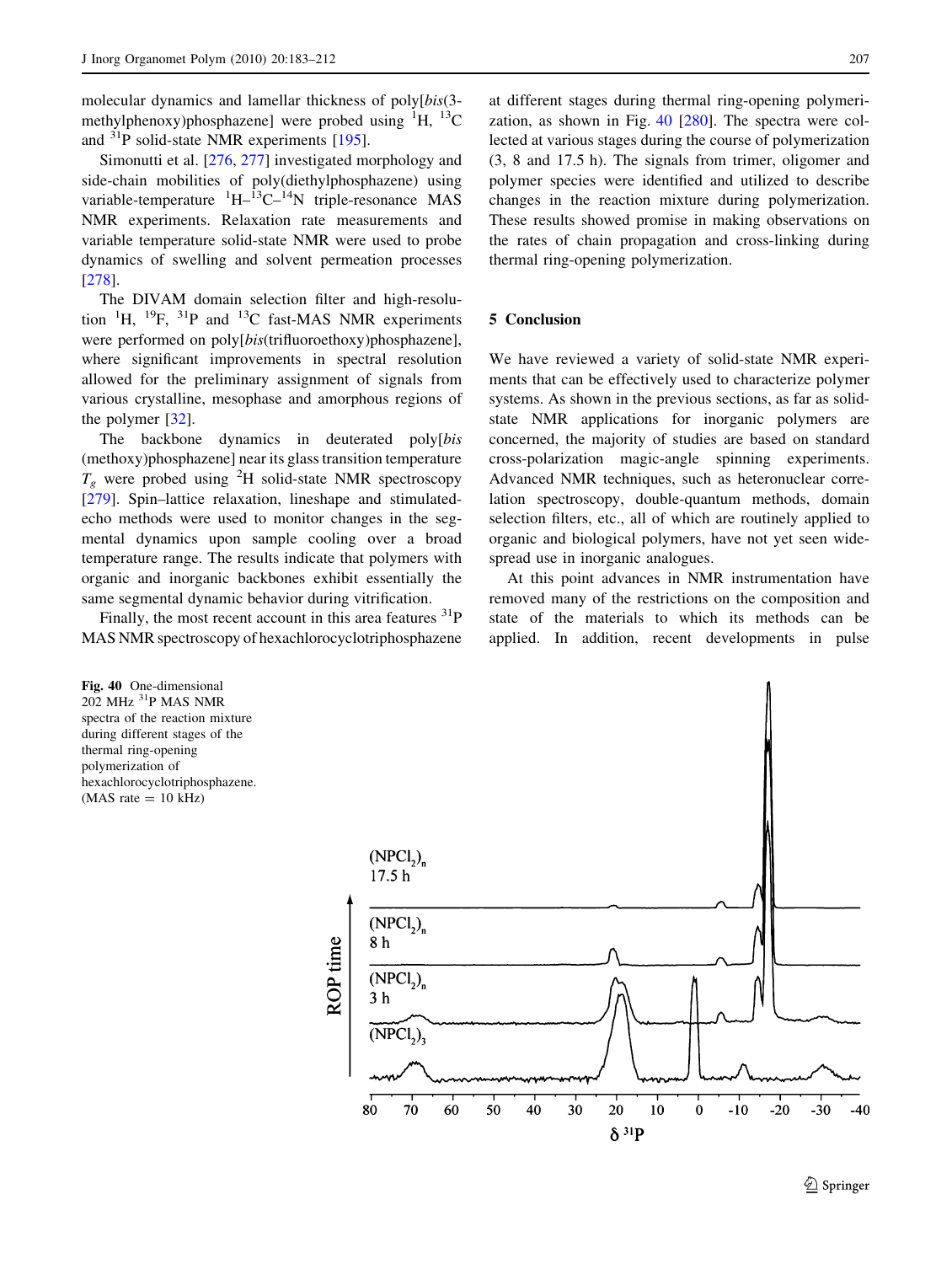<span id="page-25-0"></span>sequences have made it possible to adjust experiments to the challenges that inorganic materials present. We believe that advanced solid-state NMR experiments possess tremendous potential for characterizing inorganic polymers and can provide valuable information at the molecular level. Thus, SSNMR spectroscopy can be utilized to enhance the understanding of various properties of inorganic polymers which are difficult to probe by other methods.

Acknowledgements We thank the Natural Sciences and Engineering Research Council (NSERC) of Canada and the University of Lethbridge for financial support. We wish to thank Professor Alec Bain for helpful discussions and suggestions.

#### References

- 1. H.W. Spiess, J. Polym. Sci. 42, 5031–5044 (2004)
- 2. R.T. Berendt, D.M. Sperger, P.K. Isbester, E.J. Munson, TrAC, Trends Anal. Chem. 25, 977–984 (2006)
- 3. E.R. deAzevedo, T.J. Bonagamba, Braz. J. Phys. 36, 61–74 (2006)
- 4. C. Odin, in Annual Reports on NMR Spectroscopy, vol. 59, 1st edn., ed. by G.A. Webb (Academic Press, London, 2006)
- 5. S.P. Brown, Macromol. Rapid Commun. 30, 688–716 (2009)
- 6. M. Geppi, S. Borsacchi, G. Mollica, C.A. Veracini, Appl. Spectrosc. Rev. 44, 1–89 (2009)
- 7. K. Schmidt-Rohr, H.W. Spiess, Multidimensional Solid-State NMR and Polymers (Academic Press, San Diego, 1999)
- 8. K. Aimi, S. Ando, Magn. Reson. Chem. 42, 577–588 (2004) 9. F.E. Porbeni, I.D. Shin, X.T. Shuai, X.W. Wang, J.L. White, X. Jia, A.E. Tonelli, J. Polym. Sci. B 43, 2086–2096 (2005)
- 10. L.Y. Wang, P.F. Fang, C.H. Ye, J.W. Feng, J. Polym. Sci. B 44, 2864–2879 (2006)
- 11. A. Asano, Kobunshi Ronbunshu 64, 406–418 (2007)
- 12. Q. Chen, K. Schmidt-Rohr, Macromol. Chem. Phys. 208, 2189– 2203 (2007)
- 13. H. Tatsuno, K. Aimi, S. Ando, Magn. Reson. Chem. 45, 401– 409 (2007)
- 14. G. Ye, C.A. Hayden, G.R. Goward, Macromolecules 40, 1529– 1537 (2007)
- 15. L.M. Zhang, H.R. Tang, G.J. Hou, Y.D. Shen, F. Deng, Polymer 48, 2928–2938 (2007)
- 16. H. Kurosu, Y. Yamamoto, A. Fujikawa, E. Kawabata, M. Sone, N. Naga, J. Mol. Struct. 921, 208–214 (2009)
- 17. A.R. Albunia, R. Graf, A. Grassi, G. Guerra, H.W. Spiess, Macromolecules 42, 4929–4931 (2009)
- 18. J. Lu, P.A. Mirau, A.E. Tonelli, Prog. Polym. Sci. 27, 357–401 (2002)
- 19. S.S. Jang, V. Molinero, T. Cagin, W.A. Goddard, J. Phys. Chem. B 108, 3149–3157 (2004)
- 20. G. Ye, N. Janzen, G.R. Goward, Macromolecules 39, 3283– 3290 (2006)
- 21. Y.J. Lee, B. Bingol, T. Murakhtina, D. Sebastiani, W.H. Meyer, G. Wegner, H.W. Spiess, J. Phys. Chem. B 111, 9711–9721 (2007)
- 22. J.W. Traer, G.R. Goward, Magn. Reson. Chem. 45, S135–S143 (2007)
- 23. G. Ye, C.M. Mills, G.R. Goward, J. Membr. Sci. 319, 238–243 (2008)
- 24. U. Akbey, R. Graf, Y.G. Peng, P.P. Chu, H.W. Spiess, J. Polym. Sci. B 47, 138–155 (2009)
- 25. L. Ghassemadeh, M. Marrony, R. Barrera, K.D. Kreuer, J. Maier, K. Muller, J. Power Sour. 186, 334–338 (2009)
- 26. U. Akbey, R. Graf, P.P. Chu, H.W. Spiess, Aust. J. Chem. 62, 848–856 (2009)
- 27. G. Brunklaus, S. Schauff, D. Markova, M. Klapper, K. Mullen, H.W. Spiess, J. Phys. Chem. B 113, 6674–6681 (2009)
- 28. M. Murakami, H. Ishida, H. Kaji, F. Horii, Polym. J. 36, 403–412 (2004)
- 29. M. Murakami, H. Ishida, H. Kaji, F. Horii, M. Tokita, J. Watanabe, Polym. J. 36, 830–840 (2004)
- 30. B.R. Cherry, C.H. Fujimoto, C.J. Cornelius, T.M. Alam, Macromolecules 38, 1201–1206 (2005)
- 31. X.Q. Zhang, M.D. Do, P. Hoobin, I. Burgar, Polymer 47, 5888– 5896 (2006)
- 32. A.S. Borisov, P. Hazendonk, P.G. Hayes, J. Inorg. Organomet. Polym. Mater. 18, 163–174 (2008)
- 33. P. Hazendonk, C. deDenus, A. Iuga, P. Cahoon, B. Nilsson, D. Iuga, J. Inorg. Organomet. Polym. Mater. 16, 343–357 (2006)
- 34. Y.F. Yao, R. Graf, H.W. Spiess, S. Rastogi, Macromolecules 41, 2514–2519 (2008)
- 35. K. Saalwachter, I. Schnell, Solid State Nucl. Magn. Reson. 22, 154–187 (2002)
- 36. S.F. Liu, J.D. Mao, K. Schmidt-Rohr, J. Magn. Reson. 155, 15–28 (2002)
- 37. A. Lesage, PCCP 11, 6876–6891 (2009)
- 38. M.H. Levitt, Spin Dynamics: Basics of Nuclear Magnetic Resonance (Wiley, Chichester, 2008)
- 39. E.D. Becker, High Resolution NMR. Theory and Chemical Applications (Academic Press, San Diego, 2000)
- 40. S.E. Ashbrook, PCCP 11, 6892–6905 (2009)
- 41. A. Jerschow, Monatsh. Chem. 133, 1481–1496 (2002)
- 42. G. Wu, Biochem. Cell Biol. 76, 429–442 (1998)
- 43. E.R. Andrew, A. Bradbury, R.G. Eades, Nature 182, 1659 (1958)
- 44. E.R. Andrew, A. Bradbury, R.G. Eades, Nature 183, 1802–1803 (1959)
- 45. I.J. Lowe, Phys. Rev. Lett. 2, 285–287 (1959)
- 46. J. Schaefer, E.O. Stejskal, J. Am. Chem. Soc. 98, 1031–1032 (1976)
- 47. A.E. Bennett, C.M. Rienstra, M. Auger, K.V. Lakshmi, R.G. Griffin, J. Chem. Phys. 103, 6951–6958 (1995)
- 48. B.C. Gerstein, in Encyclopedia of Nuclear Magnetic Resonance, 2nd edn., ed. by D.M. Grant, R.K. Harris (Wiley, Chichester, 2002)
- 49. A. Lesage, D. Sakellariou, S. Hediger, B. Elena, P. Charmont, S. Steuernagel, L. Emsley, J. Magn. Reson. 163, 105–113 (2003)
- 50. S. Paul, R.S. Thakur, M. Goswami, A.C. Sauerwein, S. Mamone, M. Concistre, H. Forster, M.H. Levitt, P.K. Madhu, J. Magn. Reson. 197, 14–19 (2009)
- 51. E. Salager, R.S. Stein, S. Steuernagel, A. Lesage, B. Elena, L. Emsley, Chem. Phys. Lett. 469, 336–341 (2009)
- 52. A. Bielecki, A.C. Kolbert, M.H. Levitt, Chem. Phys. Lett. 155, 341–346 (1989)
- 53. J.P. Amoureux, B. Hu, J. Trebosc, J. Magn. Reson. 193, 305– 307 (2008)
- 54. M. Leskes, P.K. Madhu, S. Vega, J. Magn. Reson. 199, 208–213 (2009)
- 55. E. Vinogradov, P.K. Madhu, S. Vega, Chem. Phys. Lett. 314, 443–450 (1999)
- 56. E. Vinogradov, P.K. Madhu, S. Vega, Chem. Phys. Lett. 354, 193–202 (2002)
- 57. M. Ernst, J. Magn. Reson. 162, 1–34 (2003)
- 58. S.V. Dvinskikh, H. Zimmermann, A. Maliniak, D. Sandstrom, J. Chem. Phys. 122, (2005)
- 59. S.F. Liu, K. Schmidt-Rohr, Macromolecules 34, 8416–8418 (2001)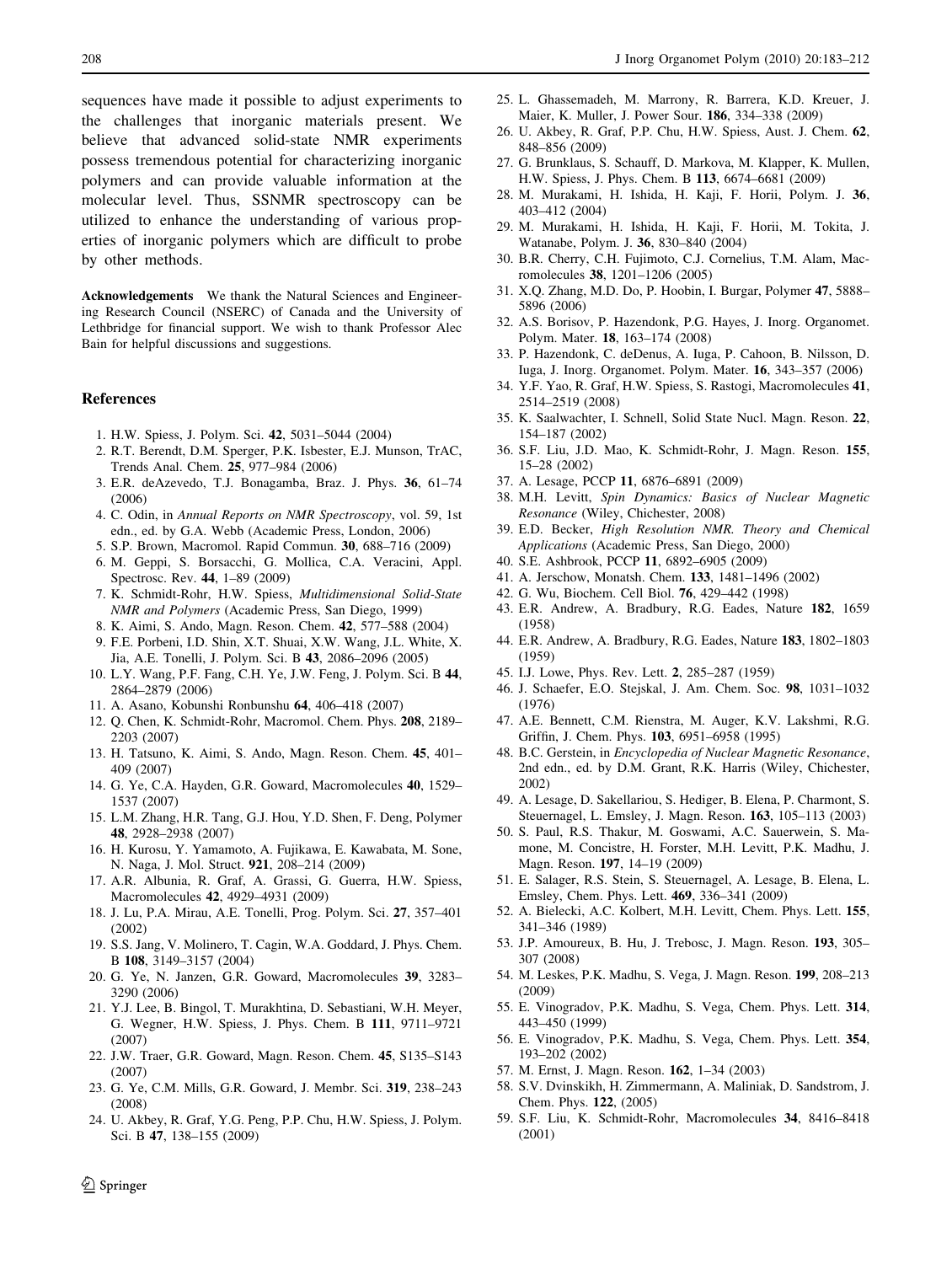- <span id="page-26-0"></span>60. H.E. Bleich, J.A. Glasel, J. Magn. Reson. 35, 295–299 (1979)
- 61. T.M. Connor, NMR Basic Principles and Progress (Springer-Verlag Telos, Emeryville, 1971)
- 62. A. Schwenk, in Encyclopedia of Nuclear Magnetic Resonance, 2nd edn., ed. by D.M. Grant, R.K. Harris (Wiley, Chichester, 2002)
- 63. M.J. Duer, Solid-State NMR. Spectroscopy. Principles and Applications (Blackwell Science, Oxford, 2002)
- 64. B. Blumich, D. Ziessow, Mol. Phys. 48, 955–968 (1983)
- 65. H. Geen, R. Freeman, J. Magn. Reson. 87, 415–421 (1990)
- 66. Y. Manassen, G. Navon, C.T.W. Moonen, J. Magn. Reson. 72, 551–555 (1987)
- 67. I. Pelczer, S. Szalma, Chem. Rev. 91, 1507–1524 (1991)
- 68. H.W. Spiess, Abstract Paper Am. Chem. Soc. 202, 137-PHYS (1991).
- 69. A. Bax, R. Freeman, T.A. Frenkiel, J. Am. Chem. Soc. 103, 2102–2104 (1981)
- 70. A. Brinkmann, A.P.M. Kentgens, T. Anupold, A. Samoson, J. Chem. Phys. 129 (2008)
- 71. G. De Paepe, J.R. Lewandowski, R.G. Griffin, J. Chem. Phys. 128 (2008)
- 72. J.M. Griffiths, R.G. Griffin, Anal. Chim. Acta 283, 1081–1101 (1993)
- 73. J.D. Gross, D.E. Warschawski, R.G. Griffin, J. Am. Chem. Soc. 119, 796–802 (1997)
- 74. B. Hu, J. Trebosc, J.P. Amoureux, J. Magn. Reson. 192, 112– 122 (2008)
- 75. T. Gullion, J. Schaefer, J. Magn. Reson. 81, 196–200 (1989)
- 76. B. Arshava, M. Breslav, O. Antohi, R.E. Stark, J.R. Garbow, J.M. Becker, F. Naider, Solid State Nucl. Magn. Reson. 14, 117– 136 (1999)
- 77. Z.H. Gan, J. Magn. Reson. 183, 235–241 (2006)
- 78. F.G. Vogt, S.M. Mattingly, J.M. Gibson, K.T. Mueller, J. Magn. Reson. 147, 26–35 (2000)
- 79. M. Feike, D.E. Demco, R. Graf, J. Gottwald, S. Hafner, H.W. Spiess, J. Magn. Reson. A 122, 214–221 (1996)
- 80. W. Sommer, J. Gottwald, D.E. Demco, H.W. Spiess, J. Magn. Reson. A 113, 131–134 (1995)
- 81. M.J. Bayro, R. Ramachandran, M.A. Caporini, M.T. Eddy, R.G. Griffin, J. Chem. Phys. 128 (2008)
- 82. A.E. Bennett, C.M. Rienstra, J.M. Griffiths, W.G. Zhen, P.T. Lansbury, R.G. Griffin, J. Chem. Phys. 108, 9463–9479 (1998)
- 83. C.P. Grey, W.S. Veeman, A.J. Vega, J. Chem. Phys. 98, 7711– 7724 (1993)
- 84. C.P. Grey, A.J. Vega, J. Am. Chem. Soc. 117, 8232–8242 (1995)
- 85. E.R.H. Vaneck, R. Janssen, W. Maas, W.S. Veeman, Chem. Phys. Lett. 174, 428–432 (1990)
- 86. Y. Ba, H.M. Kao, G.P. Grey, L. Chopin, T. Gullion, J. Magn. Reson. 133, 104–114 (1998)
- 87. G.P. Holland, T.M. Alam, PCCP 7, 1739–1742 (2005)
- 88. W.L. Huang, A.J. Vega, T. Gullion, T. Polenova, J. Am. Chem. Soc. 129, 13027–13034 (2007)
- 89. E. Hughes, T. Gullion, A. Goldbourt, S. Vega, A.J. Vega, J. Magn. Reson. 156, 230–241 (2002)
- 90. R. Tycko, G. Dabbagh, Chem. Phys. Lett. 173, 461–465 (1990)
- 91. A.W. Hing, S. Vega, J. Schaefer, J. Magn. Reson. 96, 205–209 (1992)
- 92. A.W. Hing, S. Vega, J. Schaefer, J. Magn. Reson. A 103, 151– 162 (1993)
- 93. A. Brinkmann, M. Eden, M.H. Levitt, J. Chem. Phys. 112, 8539–8554 (2000)
- 94. A. Brinkmann, M.H. Levitt, J. Chem. Phys. 115, 357–384 (2001)
- 95. P.E. Kristiansen, M. Carravetta, W.C. Lai, M.H. Levitt, Chem. Phys. Lett. 390, 1–7 (2004)
- 96. P.E. Kristiansen, M. Carravetta, J.D. van Beek, W.C. Lai, M.H. Levitt, J. Chem. Phys. 124, 1–19 (2006)
- 97. P.K. Madhu, X. Zhao, M.H. Levitt, Chem. Phys. Lett. 346, 142– 148 (2001)
- 98. I. Marin-Montesinos, D.H. Brouwer, G. Antonioli, W.C. Lai, A. Brinkmann, M.H. Levitt, J. Magn. Reson. 177, 307–317 (2005)
- 99. J.D. van Beek, R. Dupree, M.H. Levitt, J. Magn. Reson. 179, 38–48 (2006)
- 100. X. Zhao, M. Eden, M.H. Levitt, Chem. Phys. Lett. 342, 353–361 (2001)
- 101. X. Zhao, W. Hoffbauer, J. Gunne, M.H. Levitt, Solid State Nucl. Magn. Reson. 26, 57–64 (2004)
- 102. J. Battiste, R.A. Newmark, Prog. Nucl. Magn. Reson. Spectrosc. 48, 1–23 (2006)
- 103. R.A. Newmark, J.L. Battiste, M.I. Koivula, Abstract Paper Am. Chem. Soc. 221, 286-POLY (2001).
- 104. A. Ramamoorthy, C.H. Wu, S.J. Opella, J. Magn. Reson. 140, 131–140 (1999)
- 105. J. Rocha, C.M. Morais, C. Fernandez, in New Techniques in Solid-State NMR, 1st edn., ed. by J. Klinowski (Springer, Berlin, 2005)
- 106. F. Fayon, I.J. King, R.K. Harris, J.S.O. Evans, D. Massiot, C.R. Chim. 7, 351–361 (2004)
- 107. L.A. O'Dell, E.A. Abou Neel, J.C. Knowles, M.E. Smith, Mater. Chem. Phys. 114, 1008–1015 (2009)
- 108. L.A. O'Dell, P. Guerry, A. Wong, E.A. Abou Neel, T.N. Pham, J.C. Knowles, S.P. Brown, M.E. Smith, Chem. Phys. Lett. 455, 178–183 (2008)
- 109. A.B. Bose, M. Gangoda, M. Jaroniec, R.K. Gilpin, R.N. Bose, Surf. Sci. 600, 143–154 (2006)
- 110. A.S. Brar, K. Dutta, Polym. J. 30, 304–310 (1998)
- 111. M.H. Chisholm, S.S. Iyer, D.G. McCollum, M. Pagel, U. Werner-Zwanziger, Macromolecules 32, 963–973 (1999)
- 112. S.S. Hou, T.J. Bonagamba, F.L. Beyer, P.H. Madison, K. Schmidt-Rohr, Macromolecules 36, 2769–2776 (2003)
- 113. X. Jia, X.W. Wang, A.E. Tonelli, J.L. White, Macromolecules 38, 2775–2780 (2005)
- 114. J.E. Kasperczyk, Polymer 40, 5455–5458 (1999)
- 115. R. Kiebooms, P. Adriaensens, D. Vanderzande, J. Gelan, M.J. Swann, D. Bloor, C.J. Drury, G.M. Brooke, Macromolecules 29, 5981–5989 (1996)
- 116. S. Li, D.M. Rice, F.E. Karasz, Macromolecules 27, 2211–2218 (1994)
- 117. A.V. Lubnin, J.P. Kennedy, J. Macromol. Sci. Pure Appl. Chem. A32, 191–210 (1995)
- 118. R. Luliucci, C. Taylor, W.K. Hollis, Magn. Reson. Chem. 44, 375–384 (2006)
- 119. K. Murata, H. Kono, E. Katoh, S. Kuroki, I. Ando, Polymer 44, 4021–4027 (2003)
- 120. A. Sroka-Bartnicka, S. Olejniczak, W. Ciesielski, A. Nosal, H. Szymanowski, M. Gazicki-Lipman, M.J. Potrzebowski, J. Phys. Chem. B113, 5464–5472 (2009)
- 121. M. Suchoparek, J. Spevacek, B. Masar, Polymer 35, 3389–3397 (1994)
- 122. J.L. White, A.J. Dias, J.R. Ashbaugh, Macromolecules 31, 1880–1888 (1998)
- 123. M.T. Zell, B.E. Padden, A.J. Paterick, K.A.M. Thakur, R.T. Kean, M.A. Hillmyer, E.J. Munson, Macromolecules 35, 7700– 7707 (2002)
- 124. X.D. Zhao, L. Zhu, J.B. Huang, X.J. Xu, Y. Pan, J. Fluorine Chem. 126, 883–887 (2005)
- 125. S.P. Brown, A. Lesage, B. Elena, L. Emsley, J. Am. Chem. Soc. 126, 13230–13231 (2004)
- 126. C. Coelho, T. Azais, L. Bonhomme-Coury, G. Laurent, C. Bonhomme, Inorg. Chem. 46, 1379–1387 (2007)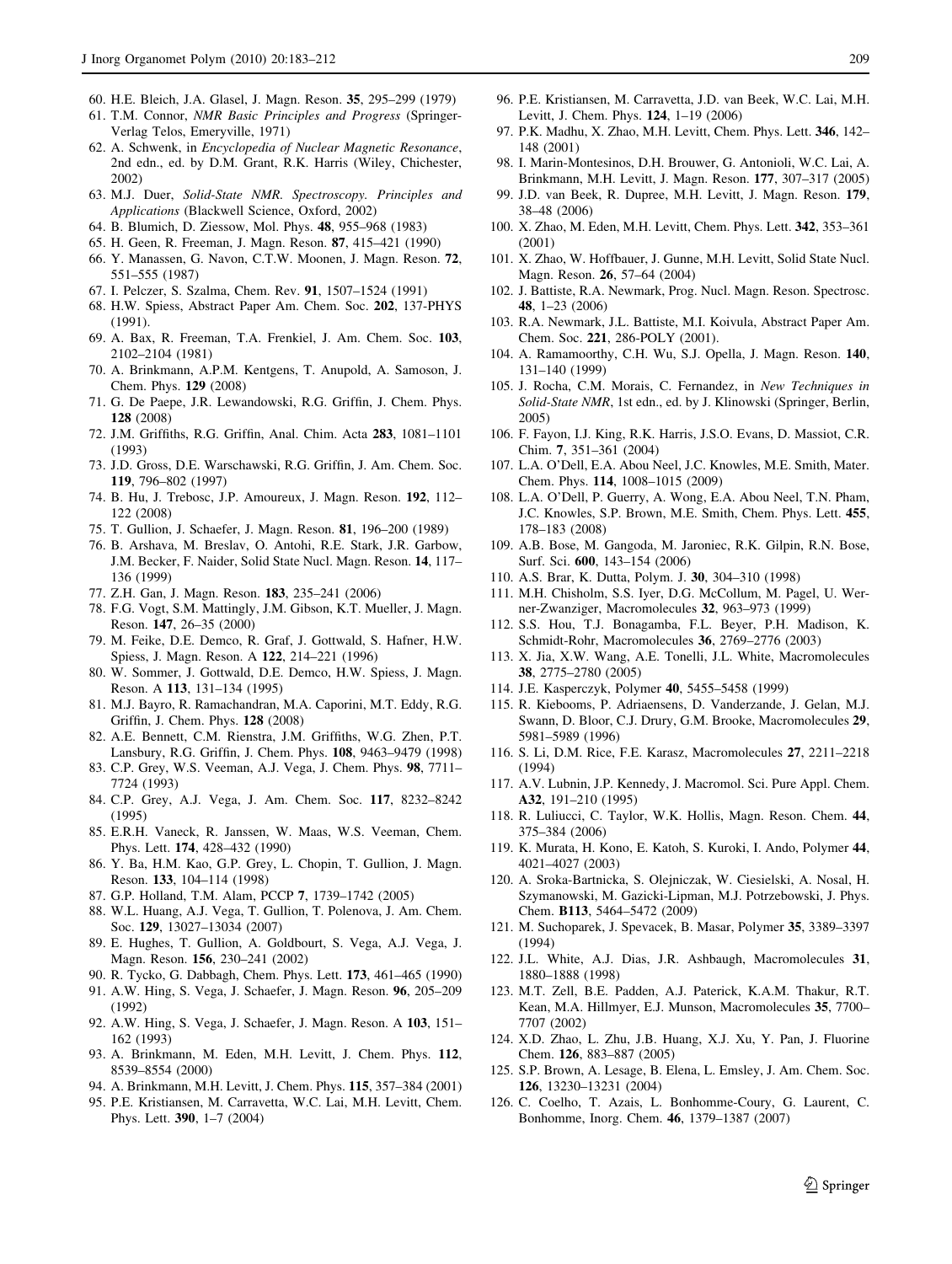- <span id="page-27-0"></span>127. B. Elena, A. Lesage, S. Steuernagel, A. Bockmann, L. Emsley, J. Am. Chem. Soc. 127, 17296–17302 (2005)
- 128. A. Bax, M.F. Summers, J. Am. Chem. Soc. 108, 2093–2094 (1986)
- 129. A. Lesage, L. Emsley, J. Magn. Reson. 148, 449–454 (2001)
- 130. A. Lesage, D. Sakellariou, S. Steuernagel, L. Emsley, J. Am. Chem. Soc. 120, 13194–13201 (1998)
- 131. K. Schmidtrohr, Abstract Paper Am. Chem. Soc. 208, 111- PMSE (1994).
- 132. W.G. Hiller, H. Schneider, V.D. Fedotov, J. Polym. Sci. B 30, 931–942 (1992)
- 133. S. Kitazawa, T. Hiraoki, T. Hamada, A. Tsutsumi, Polym. J. 26, 1213–1226 (1994)
- 134. T.R. Lutz, Y.Y. He, M.D. Ediger, Macromolecules 38, 9826– 9835 (2005)
- 135. K.L. Ngai, C.M. Roland, Macromolecules 37, 2817–2822 (2004)
- 136. X.H. Qiu, M.D. Ediger, J. Polym. Sci. B 38, 2634–2643 (2000)
- 137. V.V. Rodin, A.V. Kharenko, B.V. Sakharov, V.A. Kemenova, O.N. Abroskina, A.A. Kurakina, Colloid J. 56, 61–65 (1994)
- 138. I.D. Shin, L. Huang, A.E. Tonelli, Macromol. Symp. 138, 21–40 (1999)
- 139. S. Yoshioka, Y. Aso, T. Otsuka, S. Kojima, J. Pharm. Sci. 84, 1072–1077 (1995)
- 140. M. Gentzler, S. Patil, J.A. Reimer, M.M. Denn, Solid State Nucl. Magn. Reson. 12, 97–112 (1998)
- 141. A. Naito, A. Fukutani, M. Uitdehaag, S. Tuzi, H. Saito, J. Mol. Struct. 441, 231–241 (1998)
- 142. G.H. Penner, B.Y. Zhao, K.R. Jeffrey, Z. Naturforsch A 50, 81– 89 (1995)
- 143. D.L. Tzou, P. Desai, A.S. Abhiraman, T.H. Huang, J. Polym. Sci. B 29, 49–56 (1991)
- 144. S. Ando, R.K. Harris, G.A. Monti, S.A. Reinsberg, Magn. Reson. Chem. 37, 709–720 (1999)
- 145. S. Ando, R.K. Harris, S.A. Reinsberg, J. Magn. Reson. 141, 91– 103 (1999)
- 146. D.E. Favre, D.J. Schaefer, B.F. Chmelka, J. Magn. Reson. 134, 261–279 (1998)
- 147. D. Huster, L. Naji, J. Schiller, K. Arnold, Appl. Magn. Reson. 27, 471–487 (2004)
- 148. H. Kaji, K. Fuke, F. Horii, Macromolecules 36, 4414–4423 (2003)
- 149. H. Kaji, T. Tai, F. Horii, Macromolecules 34, 6318–6324 (2001)
- 150. T. Miyoshi, S. Hayashi, F. Imashiro, A. Kaito, Macromolecules 35, 2624–2632 (2002)
- 151. K. Schmidtrohr, in Multidimensional Spectroscopy of Polymers—Vibrational, NMR, and Fluorescence Techniques, ed. by M.W. Urban, T. Provder (American Chemical Society, Washington, DC, 1995)
- 152. M. Gaborieau, R. Graf, S. Kahle, T. Pakula, H.W. Spiess, Macromolecules 40, 6249–6256 (2007)
- 153. W. Gabrielse, H.A. Gaur, F.C. Feyen, W.S. Veeman, Macromolecules 27, 5811–5820 (1994)
- 154. S. Gandhi, C. Melian, D.E. Demco, A.S. Brar, B. Blumich, Macromol. Chem. Phys. 209, 1576–1585 (2008)
- 155. N. Le Bouch, M. Auger, M. Leclerc, Macromol. Chem. Phys. 209, 2455–2462 (2008)
- 156. K. Saalwachter, Prog. Nucl. Magn. Reson. Spectrosc. 51, 1–35 (2007)
- 157. H. Tatsuno, Y. Koseki, S. Ando, Polymer 49, 2709–2716 (2008)
- 158. M.T. Wang, G.M. Bernard, R.E. Wasylishen, P. Choi, Macromolecules 40, 6594–6599 (2007)
- 159. J.R. Wickham, R.N. Mason, C.V. Rice, Solid State Nucl. Magn. Reson. 31, 184–192 (2007)
- 160. Y. F. Yao, R. Graf, H. W. Spiess, D. R. Lippits and S. Rastogi, Phys. Rev. E: Stat. Phys. Plasmas Fluids Relat. Interdisciplin. Top. 76 (2007).
- 161. B. Zhu, W.H. Kai, P.J. Pan, K. Yazawa, H. Nishida, M. Sakurai, Y. Inoue, J. Phys. Chem. B 112, 9684–9692 (2008)
- 162. D. Reichert, G. Hempel, H. Zimmermann, H. Schneider, Z. Luz, Solid State Nucl. Magn. Reson. 18, 17–36 (2000)
- 163. K. Saalwachter, J.U. Sommer, Macromol. Rapid Commun. 28, 1455–1465 (2007)
- 164. N.A. Vaz, M.J. Vaz, J.W. Doane, Phys. Rev. A 30, 1008–1016 (1984)
- 165. K. Schmidt-Rohr, E.R. deAzevedo, T.J. Bonagamba, in Encyclopedia of Nuclear Magnetic Resonance, 2nd edn., ed. by D.M. Grant, R.K. Harris (Wiley, Chichester, 2002)
- 166. S. Ando, R.K. Harris, P. Hazendonk, P. Wormald, Macromol. Rapid Commun. 26, 345–356 (2005)
- 167. M. Bertmer, D.E. Demco, M. Wang, C. Melian, R.I. Marcean-Chelcea, R. Fechete, M. Baias, B. Blumich, Chem. Phys. Lett. 431, 404–409 (2006)
- 168. J. Clauss, K. Schmidtrohr, H. W. Spiess, Acta Polym. 44, 1–17 (1993)
- 169. F.M. Mulder, W. Heinen, M. van Duin, J. Lugtenburg, H.J.M. de Groot, J. Am. Chem. Soc. 120, 12891–12894 (1998)
- 170. D.J. Harris, E.R. de Azevedo, T.J. Bonagamba, J. Magn. Reson. 162, 67–73 (2003)
- 171. F.A. Bovey, P.A. Mirau, NMR of Polymers (Academic Press, San-Diego, 1996)
- 172. P. Caravatti, P. Neuenschwander, R.R. Ernst, Macromolecules 19, 1889–1895 (1986)
- 173. N. Egger, K. Schmidtrohr, B. Blumich, W.D. Domke, B. Stapp, J. Appl. Polym. Sci. 44, 289–295 (1992)
- 174. A.E. Bennett, C.M. Rienstra, P.T. Lansbury, R.G. Griffin, J. Chem. Phys. 105, 10289–10299 (1996)
- 175. J. Gunne, J. Magn. Reson. 180, 186–196 (2006)
- 176. J.D. Mao, K. Schmidt-Rohr, J. Magn. Reson. 162, 217–227 (2003)
- 177. K.T. Mueller, J. Magn. Reson. A 113, 81–93 (1995)
- 178. W. Maas, W.A.C. Vanderheijden, W.S. Veeman, J.M.J. Vankan, G.H.W. Buning, J. Chem. Phys. 95, 4698–4708 (1991)
- 179. W.E. Maas, in Multidimensional Spectroscopy of Polymers— Vibrational, NMR, and Fluorescence Techniques, 1st edn., ed. by M.W. Urban, T. Provder (American Chemical Society, Washington, DC, 1995)
- 180. R. Sangill, N. Rastrupandersen, H. Bildsoe, H.J. Jakobsen, N.C. Nielsen, J. Magn. Reson. A 107, 67–78 (1994)
- 181. S. Ando, R.K. Harris, P. Holstein, S.A. Reinsberg, K. Yamauchi, Polymer 42, 8137–8151 (2001)
- 182. S. Ando, R.K. Harris, S.A. Reinsberg, Magn. Reson. Chem. 40, 97–106 (2002)
- 183. P. Hazendonk, R.K. Harris, S. Ando, P. Avalle, J. Magn. Reson. 162, 206–216 (2003)
- 184. P. Hazendonk, P. Wormald, T. Montina, J. Phys. Chem. A A112, 6262–6274 (2008)
- 185. P. Wormald, B. Ameduri, R.K. Harris, P. Hazendonk, Solid State Nucl. Magn. Reson. 30, 114–123 (2006)
- 186. P. Caravatti, P. Neuenschwander, R.R. Ernst, Macromolecules 18, 119–122 (1985)
- 187. R.A. Assink, Macromolecules 11, 1233–1237 (1978)
- 188. A. Buda, D.E. Demco, M. Bertmer, B. Blumich, V.M. Litvinov, J.P. Penning, J. Phys. Chem. B B107, 5357–5370 (2003)
- 189. A. Buda, D.E. Demco, M. Bertmer, B. Blumich, B. Reining, H. Keul, H. Hocker, Solid State Nucl. Magn. Reson. 24, 39–67 (2003)
- 190. Q. Chen, K. Schmidt-Rohr, Solid State Nucl. Magn. Reson. 29, 142–152 (2006)
- 191. T.T.P. Cheung, B.C. Gerstein, J. Appl. Phys. 52, 5517–5528 (1981)
- 192. D.E. Demco, A. Johansson, J. Tegenfeldt, Solid State Nucl. Magn. Reson. 4, 13–38 (1995)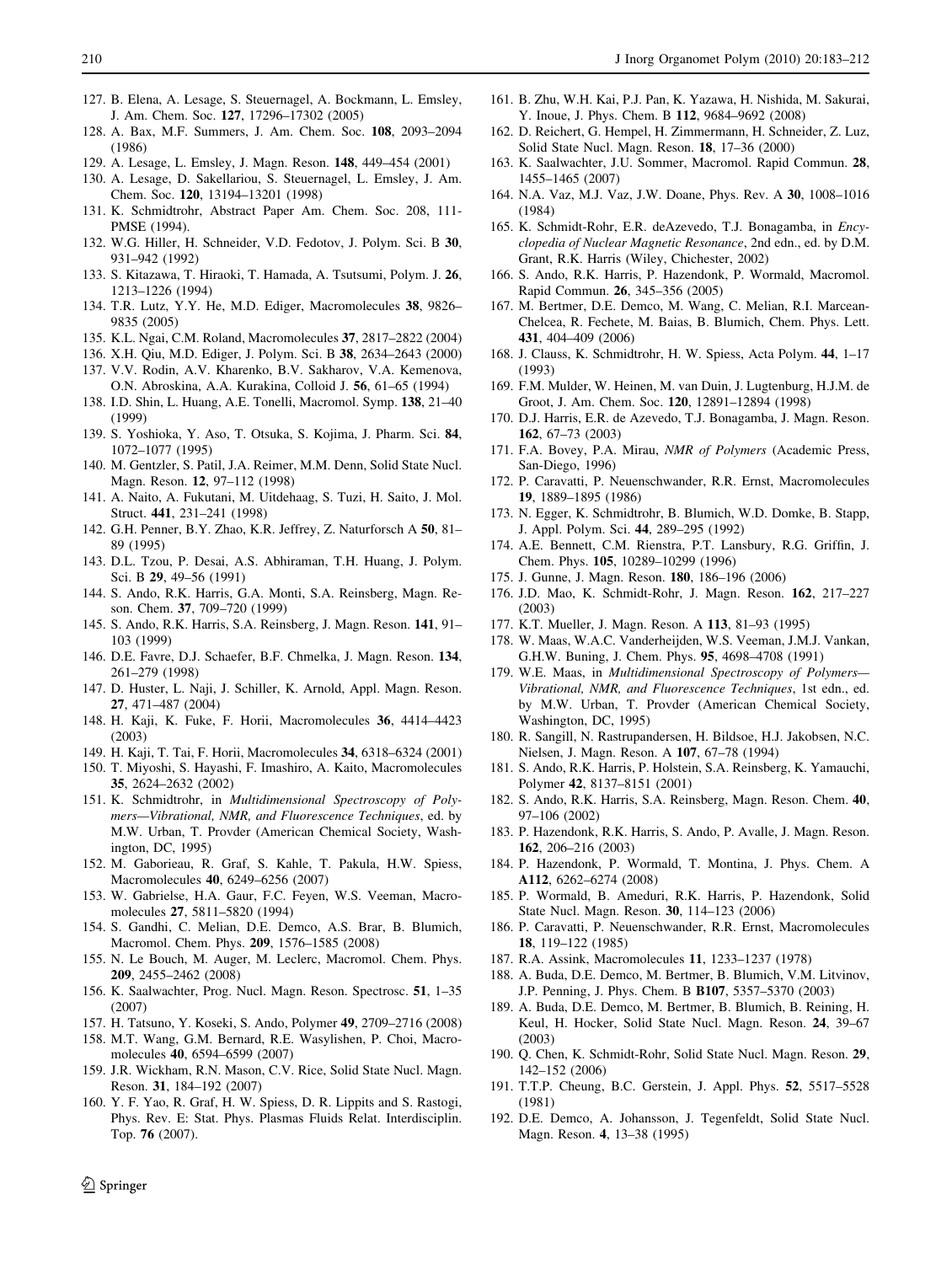- <span id="page-28-0"></span>193. R.R. Eckman, P.M. Henrichs, A.J. Peacock, Macromolecules 30, 2474–2481 (1997)
- 194. G. Meresi, Y. Wang, A. Bandis, P.T. Inglefield, A.A. Jones, W.Y. Wen, Polymer 42, 6153–6160 (2001)
- 195. S.A. Taylor, J.L. White, N.C. Elbaum, R.C. Crosby, G.C. Campbell, J.F. Haw, G.R. Hatfield, Macromolecules 25, 3369– 3376 (1992)
- 196. D.L. VanderHart, Y. Feng, C.C. Han, R.A. Weiss, Macromolecules 33, 2206–2227 (2000)
- 197. M. Goldman and L. Shen, Phys. Rev. 144, 321-& (1966).
- 198. J. Clauss, K. Schmidtrohr, A. Adam, C. Boeffel, H.W. Spiess, Macromolecules 25, 5208–5214 (1992)
- 199. K. Schmidtrohr, J. Clauss, B. Blumich, H.W. Spiess, Magn. Reson. Chem. 28, S3–S9 (1990)
- 200. K. Schmidtrohr, J. Clauss, B. Blumich, H.W. Spiess, Abstract Paper Am. Chem. Soc. 199, 284-POLY (1990).
- 201. K. Schmidtrohr, J. Clauss, H.W. Spiess, Macromolecules 25, 3273–3277 (1992)
- 202. A.E. Aliev, R.V. Law, Nucl. Magn. Reson. 38, 271–321 (2009)
- 203. M.W. Pitcher, Y. Arslan, P. Edinc, M. Hartal, M. Masjedi, O. Metin, F. Sen, O. Turkarslan, B. Yigitsoy, Phosphorus Sulfur Silicon Relat. Elem. 182, 2861–2880 (2007)
- 204. A. Rahimi, Iran Polym. J. 13, 149–164 (2004)
- 205. J. Chojnowski, M. Cypryk, J. Kurjata, Prog. Polym. Sci. 28, 691–728 (2003)
- 206. J.E. Mark, H.R. Allcock, R. West, Inorganic Polymers (Oxford University Press, New York, 2004)
- 207. A. Mustafa, M. Achilleos, J. Ruiz-Iban, J. Davies, R.E. Benfield, R.G. Jones, D. Grandjean, S.J. Holder, React. Funct. Polym. 66, 123–135 (2006)
- 208. L. Sacarescu, R. Ardeleanu, G. Sacarescu, M. Simionescu, High Perform. Polym. 19, 510–519 (2007)
- 209. L. Sacarescu, R. Ardeleanu, G. Sacarescu, M. Simionescu, I. Mangalagiu, High Perform. Polym. 19, 501–509 (2007)
- 210. J.G. Zhou, A. Addison, Z. He, F. Wang, Mater. Des. 26, 670– 679 (2005)
- 211. G.N. Babu, R.A. Newmark, Macromolecules 24, 4503–4509 (1991)
- 212. R. Dabek, J. Cervantes, A. Zizumbo, Macromol. Symp. 148, 121–129 (1999)
- 213. M. Elangovan, A. Muthukumaran, M.A. Kulandainathan, Eur. Polym. J. 41, 2450–2460 (2005)
- 214. E. Fossum, K. Matyjaszewski, Macromolecules 28, 1618–1625 (1995)
- 215. B.J. Grimmond, J.Y. Corey, Organometallics 18, 2223–2229 (1999)
- 216. D.J. Liaw, D.L. Ou, J. Appl. Polym. Sci. 62, 9–14 (1996)
- 217. X. Mao, Y. Song, Acta Polym. 1141–1148 (2007)
- 218. K. Matyjaszewski, J. Chrusciel, J. Maxka, M. Sasaki, J. Inorg. Organomet. Polym. 5, 261–279 (1995)
- 219. Q.F. Si, X. Wang, X.D. Fan, S.J. Wang, J. Polym. Sci. A 43, 1883–1894 (2005)
- 220. W. Uhlig, J. Polym. Sci. A 33, 239–246 (1995)
- 221. Z.F. Zhang, F. Babonneau, R.M. Laine, Y. Mu, J.F. Harrod, J.A. Rahn, J. Am. Ceram. Soc. 74, 670–673 (1991)
- 222. M. Cypry, Polimery 52, 730–735 (2007)
- 223. R.K. Harris, K. Metcalfe, E. Hengge, Polyhedron 4, 1319–1321 (1985)
- 224. T. Takayama, I. Ando, J. Mol. Struct. 222, 275–283 (1990)
- 225. T. Takayama, S. Ando, I. Ando, J. Mol. Struct. 220, 243–250 (1990)
- 226. A.J. Lovinger, D.D. Davis, F.C. Schilling, F.J. Padden, F.A. Bovey, J.M. Zeigler, Macromolecules 24, 132–139 (1991)
- 227. R. Menescal, J. Eveland, R. West, L.L. Leites, S.S. Bukalov, T.D. Yadritseva, M. Blazso, Macromolecules 27, 5885–5892 (1994)
- 
- 228. F. Babonneau, R. Richter, C. Bonhomme, J. Maquet, G. Roewer, J. Chim, Phys. Phys. Chim. Biol. 92, 1745–1748 (1995)
- 229. F. Babonneau, J. Maquet, C. Bonhomme, R. Richter, G. Roewer, D. Bahloul, Chem. Mater. 8, 1415–1428 (1996)
- 230. T. Takayama, J. Mol. Struct. 441, 101–117 (1998)
- 231. R.D. O'Connor, F.D. Blum, E. Ginsburg, R.D. Miller, Macromolecules 31, 4852–4861 (1998)
- 232. C. Mueller, H. Frey, C. Schmidt, Monatsh. Chem. 130, 175–180 (1999)
- 233. R. Bischoff, S.E. Cray, Prog. Polym. Sci. 24, 185–219 (1999)
- 234. A. Rahimi, P. Shokrolahi, Int. J. Inorg. Mater. 3, 843–847 (2001)
- 235. Y. Abe, T. Gunji, Prog. Polym. Sci. 29, 149–182 (2004)
- 236. J. Chrusciel, E. Lesniak, M. Fejdys, Polimery 53, 817–829 (2008)
- 237. W.Z. Cai, K. Schmidtrohr, N. Egger, B. Gerharz, H.W. Spiess, Polymer 34, 267–276 (1993)
- 238. J. Brus, J. Dybal, Polymer 41, 5269–5282 (2000)
- 239. J. Brus, J. Sol-Gel Sci. Technol. 25, 17–28 (2002)
- 240. J. Brus, J. Dybal, Macromolecules 35, 10038–10047 (2002)
- 241. W.J. Liang, C.L. Kuo, C.L. Lin, P.L. Kuo, J. Polym. Sci. A 40, 1226–1235 (2002)
- 242. D. Seyferth, G.H. Wiseman, J.M. Schwark, Y.-F. Yu, C.A. Poutasse, in Inorganic and Organometallic Polymers. Macromolecules Containing Silicon, Phosphorous, and Other Inorganic Elements, 1st edn., ed. by M. Zeldin, K.J. Wynne, H.R. Allcock (American Chemical Society, Washington, DC, 1988)
- 243. J.L. He, M. Scarlete, J.F. Harrod, J. Am. Ceram. Soc. 78, 3009– 3017 (1995)
- 244. J. Seitz, J. Bill, N. Egger, F. Aldinger, J. Eur. Ceram. Soc. 16, 885–891 (1996)
- 245. D. Bahloul, M. Pereira, C. Gerardin, J. Mater. Chem. 7, 109–116 (1997)
- 246. M.R. Mucalo, N.B. Milestone, I.W.M. Brown, J. Mater. Sci. 32, 2433–2444 (1997)
- 247. Y.L. Li, E. Kroke, R. Riedel, C. Fasel, C. Gervais, F. Babonneau, Appl. Organomet. Chem. 15, 820–832 (2001)
- 248. S. Trassl, H.J. Kleebe, H. Stormer, G. Motz, E. Rossler, G. Ziegler, J. Am. Ceram. Soc. 85, 1268–1274 (2002)
- 249. M. Horz, A. Zern, F. Berger, J. Haug, K. Muller, F. Aldinger, M. Weinmann, J. Eur. Ceram. Soc. 25, 99–110 (2005)
- 250. E. Brendler, E. Ebrecht, B. Thomas, G. Boden, T. Breuning, Fresenius J. Anal. Chem. 363, 185–188 (1999)
- 251. W.R. Schmidt, D.M. Narsavage-Heald, D.M. Jones, P.S. Marchetti, D. Raker, G.E. Maciel, Chem. Mater. 11, 1455–1464 (1999)
- 252. F. Berger, M. Weinmann, F. Aldinger, K. Muller, Chem. Mater. 16, 919–929 (2004)
- 253. J. Schuhmacher, F. Berger, M. Weinmann, J. Bill, F. Aldinger, K. Muller, Appl. Organomet. Chem. 15, 809–819 (2001)
- 254. N. Janakiraman, M. Weinmann, J. Schuhmacher, K. Muller, J. Bill, F. Aldinger, P. Singh, J. Am. Ceram. Soc. 85, 1807–1814 (2002)
- 255. A.S. Abd-El-Aziz, Macromol. Rapid Commun. 23, 995–1031 (2002)
- 256. A.S. Abd-El-Aziz, C.E. Carraher, C.U. Pittman, J.E. Sheats, M. Zeldin, Abstract Paper Am. Chem. Soc. 223, 207-PMSE (2002).
- 257. A.S. Abd-El-Aziz, E.K. Todd, Coord. Chem. Rev. 246, 3–52 (2003)
- 258. A.S. Abd-El-Aziz, C.E. Carraher, C.U. Pittman, M. Zeldin, J.E. Sheats, Abstract Paper Am. Chem. Soc. 230, 455-PMSE (2005).
- 259. D. Foucher, R. Ziembinski, R. Petersen, J. Pudelski, M. Edwards, Y.Z. Ni, J. Massey, C.R. Jaeger, G.J. Vancso, I. Manners, Macromolecules 27, 3992–3999 (1994)
- 260. I. Manners, Chem. Commun. 85, 7–865 (1999)
- 261. K.N. Power-Billard, I. Manners, Macromolecules 33, 26–31 (2000)